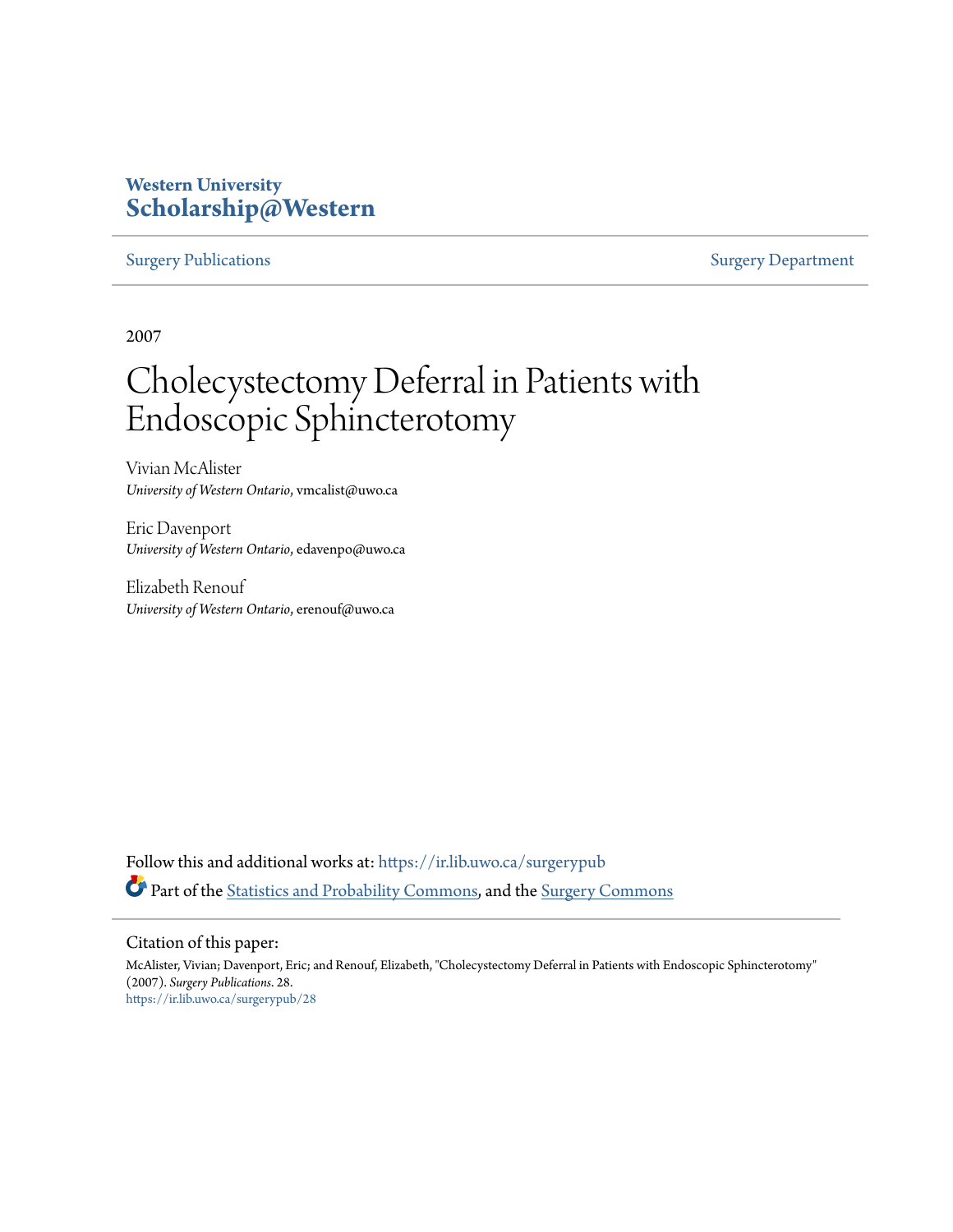# **Cholecystectomy deferral in patients with endoscopic sphincterotomy (Review)**

**McAlister V, Davenport E, Renouf E**



This is a reprint of a Cochrane review, prepared and maintained by The Cochrane Collaboration and published in *The Cochrane Library* 2009, Issue 1

<http://www.thecochranelibrary.com>



**Cholecystectomy deferral in patients with endoscopic sphincterotomy (Review) Copyright © 2009 The Cochrane Collaboration. Published by John Wiley & Sons, Ltd.**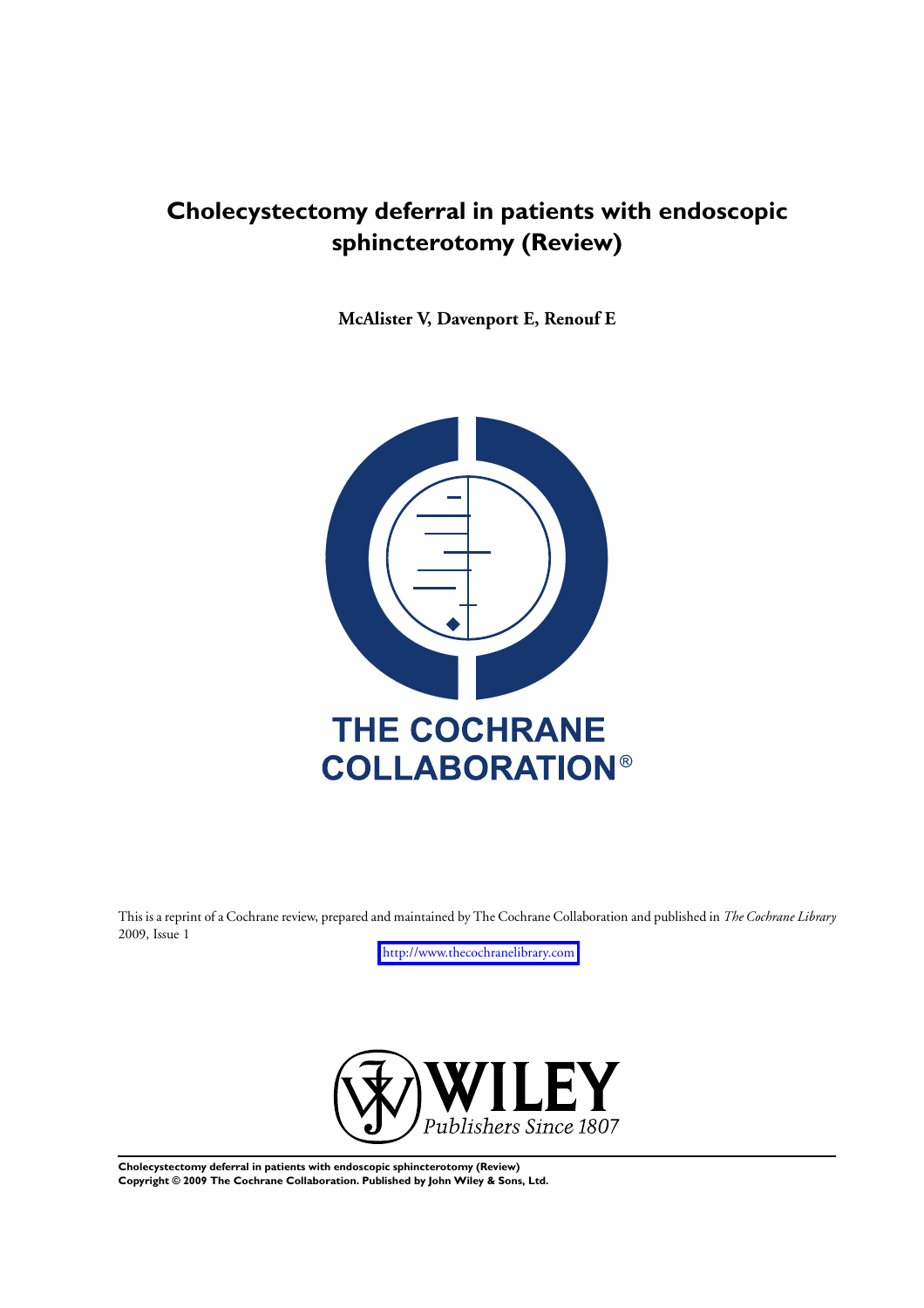# **TABLE OF CONTENTS**

| 1                                                                                                                                              |
|------------------------------------------------------------------------------------------------------------------------------------------------|
| $\overline{2}$                                                                                                                                 |
| $\overline{2}$                                                                                                                                 |
| 3                                                                                                                                              |
| 3                                                                                                                                              |
|                                                                                                                                                |
| 6                                                                                                                                              |
| 7                                                                                                                                              |
| 7                                                                                                                                              |
| 7                                                                                                                                              |
| 8                                                                                                                                              |
| 14                                                                                                                                             |
| Analysis 1.1. Comparison 1 Wait-and-see versus prophylactic cholecystectomy, Outcome 1 Mortality.<br>17                                        |
| Analysis 1.2. Comparison 1 Wait-and-see versus prophylactic cholecystectomy, Outcome 2 Biliary pain or cholecystitis.<br>17                    |
| Analysis 1.3. Comparison 1 Wait-and-see versus prophylactic cholecystectomy, Outcome 3 Pancreatitis.<br>18                                     |
| Analysis 1.4. Comparison 1 Wait-and-see versus prophylactic cholecystectomy, Outcome 4 Recurrent jaundice or                                   |
| 19                                                                                                                                             |
| Analysis 1.5. Comparison 1 Wait-and-see versus prophylactic cholecystectomy, Outcome 5 Major adverse events.<br>20                             |
| Analysis 1.6. Comparison 1 Wait-and-see versus prophylactic cholecystectomy, Outcome 6 Minor adverse events. .<br>21                           |
| Analysis 1.7. Comparison 1 Wait-and-see versus prophylactic cholecystectomy, Outcome 7 Additional cholangiography                              |
| 22                                                                                                                                             |
| Analysis 1.8. Comparison 1 Wait-and-see versus prophylactic cholecystectomy, Outcome 8 Difficult cholecystectomy.<br>23                        |
| Analysis 2.1. Comparison 2 Stratified by method of cholecystectomy, Outcome 1 Mortality.<br>24                                                 |
| Analysis 2.2. Comparison 2 Stratified by method of cholecystectomy, Outcome 2 Biliary pain or cholecystitis.<br>25                             |
| Analysis 2.3. Comparison 2 Stratified by method of cholecystectomy, Outcome 3 Pancreatitis.<br>26                                              |
| Analysis 2.4. Comparison 2 Stratified by method of cholecystectomy, Outcome 4 Recurrent jaundice or cholangitis. .<br>27                       |
| Analysis 2.5. Comparison 2 Stratified by method of cholecystectomy, Outcome 5 Major adverse events.<br>28                                      |
| Analysis 2.6. Comparison 2 Stratified by method of cholecystectomy, Outcome 6 Minor adverse events.<br>29                                      |
| Analysis 2.7. Comparison 2 Stratified by method of cholecystectomy, Outcome 7 Additional cholangiography (ERCP or                              |
| 30                                                                                                                                             |
| Analysis 2.8. Comparison 2 Stratified by method of cholecystectomy, Outcome 8 Difficult cholecystectomy.<br>31                                 |
| Analysis 3.1. Comparison 3 Stratified by patient ASA class, Outcome 1 Mortality.<br>32                                                         |
| Analysis 3.2. Comparison 3 Stratified by patient ASA class, Outcome 2 Biliary pain or cholecystitis.<br>33                                     |
| Analysis 3.3. Comparison 3 Stratified by patient ASA class, Outcome 3 Pancreatitis.<br>34                                                      |
| Analysis 3.4. Comparison 3 Stratified by patient ASA class, Outcome 4 Recurrent jaundice or cholangitis.<br>35                                 |
| Analysis 3.5. Comparison 3 Stratified by patient ASA class, Outcome 5 Major adverse events.<br>36                                              |
| Analysis 3.6. Comparison 3 Stratified by patient ASA class, Outcome 6 Minor adverse events.<br>37                                              |
| Analysis 3.7. Comparison 3 Stratified by patient ASA class, Outcome 7 Additional cholangiography (ERCP or PTC).<br>38                          |
| Analysis 3.8. Comparison 3 Stratified by patient ASA class, Outcome 8 Difficult cholecystectomy.<br>39                                         |
| <b>APPENDICES</b><br>39<br>and the company of the company of the company of the company of the company of the company of the company of the    |
| WHAT'S NEW<br>41                                                                                                                               |
| HISTORY<br>41                                                                                                                                  |
| 41                                                                                                                                             |
| 41                                                                                                                                             |
| 41                                                                                                                                             |
| <b>INDEX TERMS</b><br>41<br>a constitution of the constitution of the constitution of the constitution of the constitution of the constitution |

**Cholecystectomy deferral in patients with endoscopic sphincterotomy (Review) i Copyright © 2009 The Cochrane Collaboration. Published by John Wiley & Sons, Ltd.**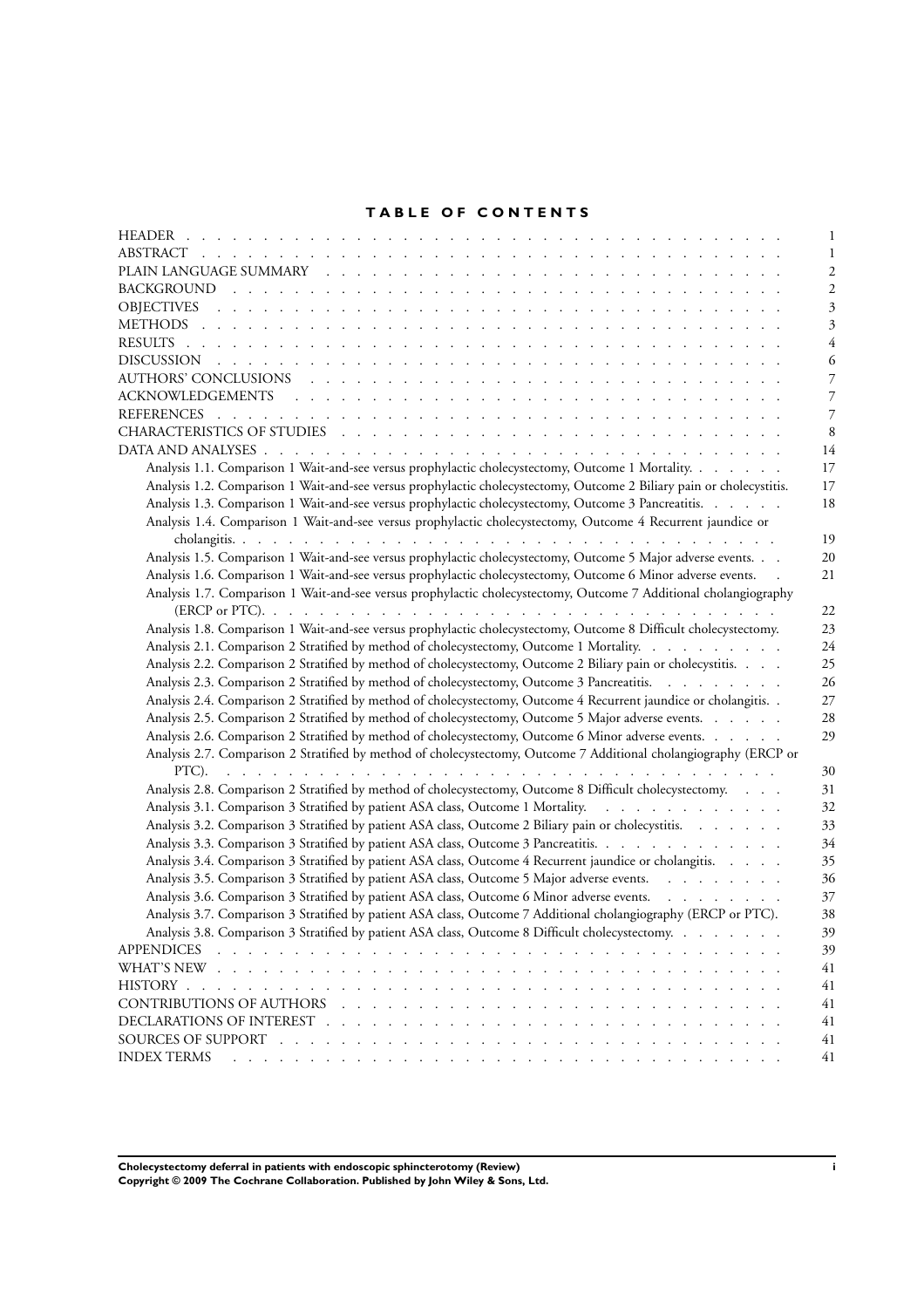**[Intervention Review]**

# **Cholecystectomy deferral in patients with endoscopic sphincterotomy**

Vivian McAlister $^1$ , Eric Davenport $^2$ , Elizabeth Renouf $^3$ 

<sup>1</sup>1 Canadian Field Hospital, Canadian Forces, London, Canada. <sup>2</sup>Surgery, Division of General Surgery, University of Western Ontario, London, Canada. <sup>3</sup>London, Canada

Contact address: Vivian McAlister, 1 Canadian Field Hospital, Canadian Forces, C4-212, University Hospital, London, Ontario, N6A 5A5, Canada. [vmcalist@uwo.ca.](mailto:vmcalist@uwo.ca)

**Editorial group:** Cochrane Hepato-Biliary Group. **Publication status and date:** Edited (no change to conclusions), published in Issue 1, 2009. **Review content assessed as up-to-date:** 27 July 2007.

**Citation:** McAlister V, Davenport E, Renouf E. Cholecystectomy deferral in patients with endoscopic sphincterotomy. *Cochrane Database of Systematic Reviews* 2007, Issue 4. Art. No.: CD006233. DOI: 10.1002/14651858.CD006233.pub2.

Copyright © 2009 The Cochrane Collaboration. Published by John Wiley & Sons, Ltd.

### **A B S T R A C T**

### **Background**

Cholecystectomy is not required in up to 64% of patients who adopt a wait-and-see policy after endoscopic clearance of common bile duct stones. Although reports of retrospective cohort series have shown a higher mortality among patients who defer cholecystectomy, it is not known if this is due to the patients' premorbid health status or due to the deferral of cholecystectomy. Randomised clinical trials of prophylactic cholecystectomy versus wait-and-see have not had sufficient power to demonstrate differences in survival.

### **Objectives**

To evaluate the beneficial and harmful effects of cholecystectomy deferral (wait-and-see) versus elective (prophylactic) cholecystectomy in patients who have had an endoscopic biliary sphincterotomy.

### **Search strategy**

We searched *The Cochrane Hepato-Biliary Group Controlled Trials Register*, the *Cochrane Controlled Trials Register (CENTRAL)* in *The Cochrane Library*, *MEDLINE* (1966 to 2007), *EMBASE* (1980 to 2007), and *Science Citation Index Expanded* without language restrictions until April 2007.

#### **Selection criteria**

Randomised clinical trials comparing patients whose gallbladder was left in-situ after endoscopic sphincterotomy (wait-and-see group) versus patients who had cholecystectomy with either endoscopic sphincterotomy or common bile duct exploration (prophylactic cholecystectomy group), irrespective of blinding, language, or publication status.

### **Data collection and analysis**

We assessed the impact of a wait-and-see policy on mortality. Secondary outcomes assessed were the incidence of biliary pain, cholangitis, pancreatitis, need for cholangiography, need for cholecystectomy, and the rate of difficult cholecystectomy. We pooled data using relative risk with fixed-effect and random-effects models.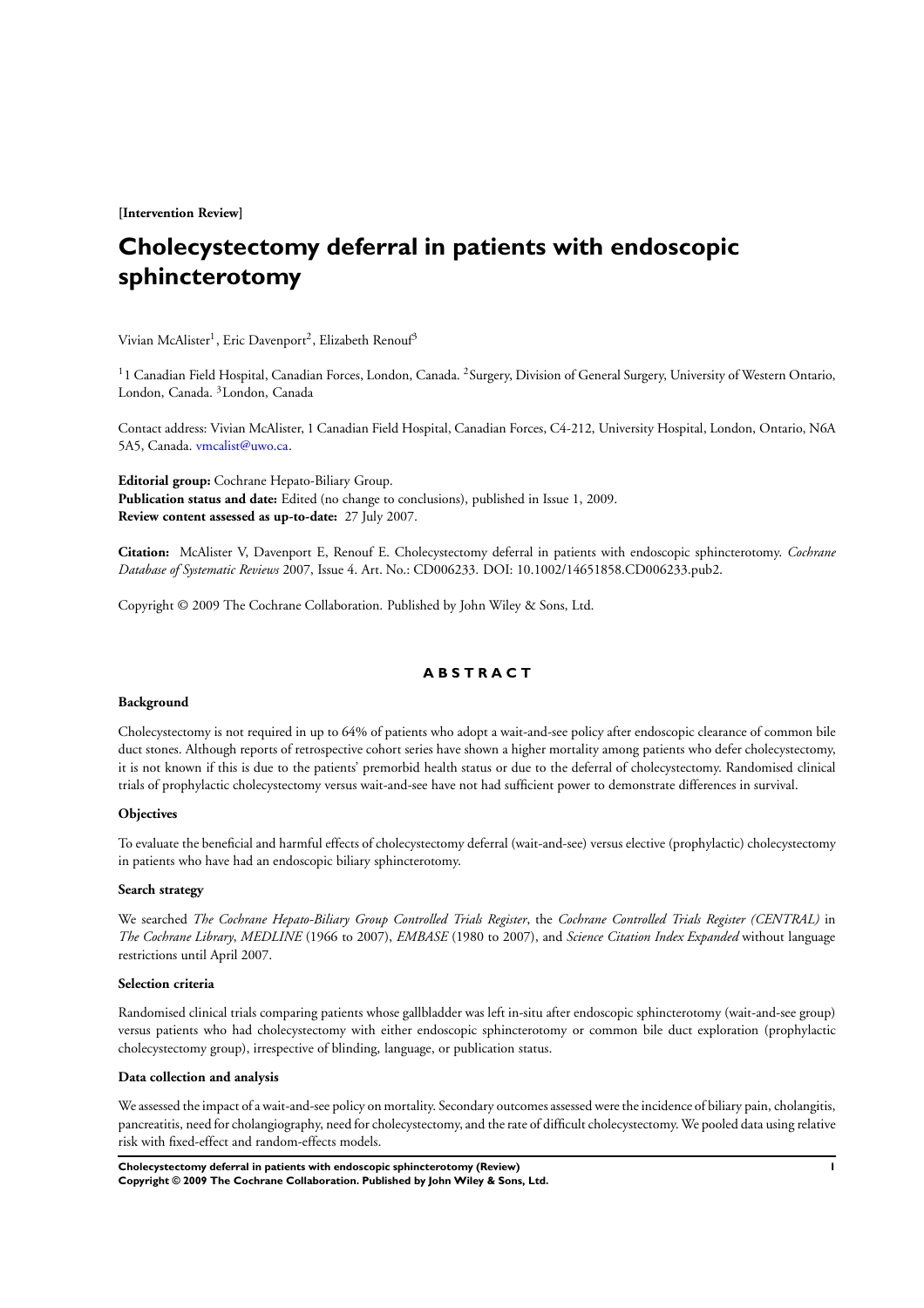### **Main results**

We included 5 randomised trials with 662 participants out of 93 publications identified through the literature searches. The number of deaths was 47 in the wait-and-see group (334 patients) compared to 26 in the prophylactic cholecystectomy group (328 patients) for a 78% increased risk of mortality (RR 1.78, 95% CI 1.15 to 2.75,  $P = 0.010$ ). The survival benefit of prophylactic cholecystectomy was independent of trial design, inclusion of high risk patients or inclusion of any one of the five trials. Patients in the wait-and-see group had higher rates of recurrent biliary pain (RR 14.56, 95% CI 4.95 to 42.78, P < 00001), jaundice or cholangitis (RR 2.53, 95% CI 1.09 to 5.87, P = 0.03), and of repeat ERCP or other forms of cholangiography (RR 2.36, 95% CI 1.29 to 4.32, P = 0.005). Cholecystectomy was eventually performed in 35% (115 patients) of the wait-and-see group.

### **Authors' conclusions**

Prophylactic cholecystectomy should be offered to patients whose gallbladders remain in-situ after endoscopic sphincterotomy and common bile duct clearance.

### **P L A I N L A N G U A G E S U M M A R Y**

### **Prophylactic cholecystectomy should be offered to patients whose gallbladders remain in-situ after endoscopic sphincterotomy and common bile duct clearance**

Surgical removal of the gallbladder is done routinely. Stones in the common bile duct usually come from the gallbladder and can be harmful. The usual treatment for gallstones that are in the common bile duct is endoscopic retrograde cholangiopancreatography (ERCP) and sphincterotomy. ERCP is an endoscopic procedure to remove stones from the common bile duct. More stones may enter the common bile duct from the gallbladder but it is not clear if the gallbladder should be removed preventively (prophylactic cholecystectomy) or if a wait-and-see policy (cholecystectomy deferral) would be better. We included 5 randomised trials with 662 participants out of 93 publications identified through the literature searches. The number of deaths was 47 in the wait-and-see group (334 patients) compared with 26 in the prophylactic cholecystectomy group (328 patients). This review of randomised clinical trials suggests that early removal of the gallbladder decreases the risk of death or of complications from gallstones. The number of patients (662) reviewed in this report prevents some of the subgroup analyses from being conclusive. Further clinical trials, particularly of highrisk patients, would solve this problem.

### **B A C K G R O U N D**

Prior to the development of endoscopic retrograde cholangiopancreatography (ERCP) the treatment of choledocholithiasis-related illness was open cholecystectomy and common bile duct exploration if operative cholangiography confirmed the presence of residual stones in the bile duct. ERCP permits removal of biliary stones without open operation. The importance of its role in the management of choledocholithiasis increased with the development of the laparoscopic approach to cholecystectomy, which initially limited surgical access for common duct exploration ([NIH](#page-9-0) [1992](#page-9-0)). Patients with suspected choledocholithiasis were advised to undergo ERCP and endoscopic biliary sphincterotomy before laparoscopic cholecystectomy was considered ([Roy 1993](#page-9-0); [NIH](#page-9-0) [2002](#page-9-0)). The role of ductal pressure in biliary symptoms suggests

that some patients may be managed by sphincterotomy alone because it reduces pressure in the biliary tree. Deferral of cholecystectomy after endoscopic sphincterotomy for choledocholithiasis in high-risk patients was first reported almost twenty-five years ago [\(Escourrou 1984](#page-9-0)). Only 13% of 224 patients followed for three years required cholecystectomy. Currently, deferral of cholecystectomy (also known as wait-and-see) is advised in high-risk patients whose choledocholithiasis has been cleared by ERCP [\(NIH 1992](#page-9-0)).

In contrast, retrospective reviews found a higher mortality rate in patients who deferred cholecystectomy after endoscopic sphincterotomy compared to patients who had their gallbladders removed electively [\(Archibald 2007](#page-9-0)). Only randomised clinical trials could have determined if prophylactic cholecystectomy reduced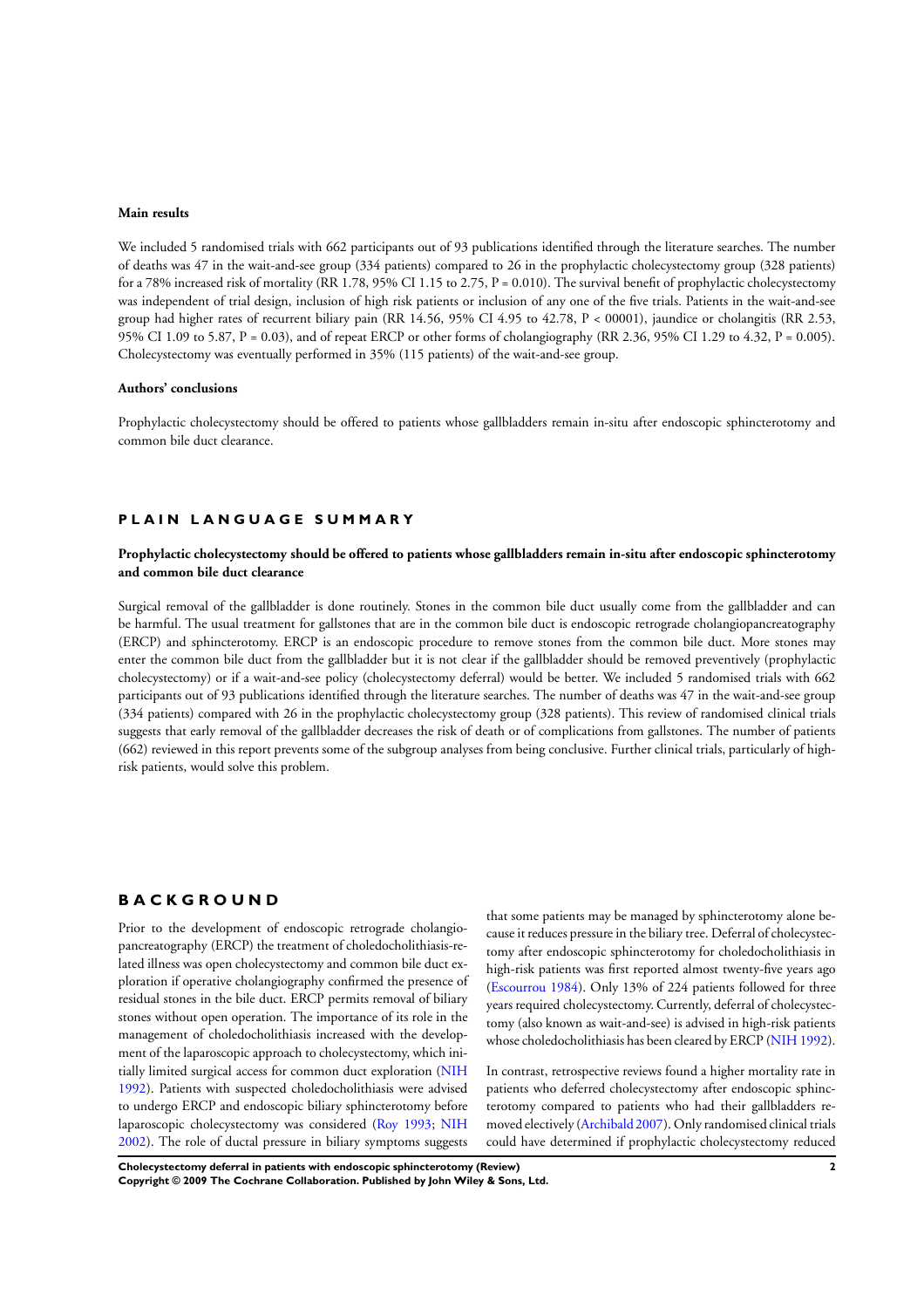the risk of death. A recent randomised clinical trial of prophylactic cholecystectomy versus wait-and-see in fit patients found a higher incidence of biliary symptoms in the wait-and-see group, of whom 22 (36%) had cholecystectomy performed in the first 20 months after sphincterotomy [\(Boerma 2002\)](#page-9-0). No differences were seen in patient survival or in quality of life, but the trial was underpowered for such determinations. An accompanying editorial advised fit patients to undergo prophylactic cholecystectomy following clearance of stones from the bile duct [\(Cuschieri 2002](#page-9-0)). This editorial also suggested that the technique for laparoscopic common bile duct exploration had advanced and that it was now the preferred method over ERCP to clear ductal stones because prophylactic cholecystectomy could be performed at the same operation. However, this view is not universally accepted ([Barkun](#page-9-0) [2005](#page-9-0)).

A systematic review of randomised clinical trials is required to determine the benefits and harms of cholecystectomy deferral after endoscopic sphincterotomy versus prophylactic cholecystectomy after either ERCP or common bile duct exploration.

# **O B J E C T I V E S**

To evaluate the beneficial and harmful effects of cholecystectomy deferral (wait-and-see) versus elective (prophylactic) cholecystectomy in patients who have had an endoscopic biliary sphincterotomy.

# **M E T H O D S**

#### **Criteria for considering studies for this review**

### **Types of studies**

Randomised trials were included irrespective of blinding, language, or publication status (ie, unpublished trials, abstracts, or full paper articles).

#### **Types of participants**

Patients with gallbladders left in-situ after endoscopic sphincterotomy.

#### **Types of interventions**

Expectant management (cholecystectomy deferral) versus prophylactic (elective) cholecystectomy. Randomised clinical trials that compared endoscopic sphincterotomy followed by expectant management of the gallbladder with either endoscopic sphincterotomy followed by prophylactic cholecystectomy or with common bile duct exploration and prophylactic cholecystectomy were included. Collateral interventions were permitted if applied equally in both arms of the trial.

### **Types of outcome measures**

#### **Primary outcome measures**

(1) Mortality.

### **Secondary outcome measures**

(2) Incidence of: biliary pain; recurrent jaundice; pancreatitis; non-biliary abdominal pain; major adverse events; minor adverse events; other morbidities.

(3) Number of patients undergoing subsequent ERCP or percutaneous cholangiogram.

(4) Number of patients undergoing cholecystectomy.

(5) Incidence of 'complicated' cholecystectomy (complicated is defined as the unintended extension of surgery such as conversion of laparoscopic to open cholecystectomy or use of cholecystostomy prior to cholecystectomy).

(6) Quality of life.

(7) Number of patients requiring re-admission to hospital.

(8) Adverse events. They were classified as major if they were considered to threaten life, organ or limb function or to substantially prolong hospital stay. Examples of major adverse events include bile duct transection, myocardial infarction, pulmonary embolism and renal failure. Other adverse events were considered to be minor adverse events. Examples of minor adverse events include cystic duct bile leak, respiratory atelectasis and wound infections ( [ICH-GCP 1997\)](#page-9-0).

### **Search methods for identification of studies**

We performed electronic searches using the search strategies presented in [Appendix 1](#page-41-0). We manually went through the results obtained through the searches in *The Cochrane Hepato-Biliary Group Controlled Trials Register*, *The Cochrane Controlled Trials Register* (*CENTRAL*) in *The Cochrane Library*, *MEDLINE*, *EMBASE,* and *Science Citation Index Expanded.* The period of time the separate searches cover is also given in Table 1. Abstracts of Digestive Disease Week were searched for meetings from 1996 to 2006. We also scanned bibliographies in relevant review articles and wrote to authors of included trials. Two of us (V McAlister, E Davenport) evaluated whether these studies fulfil the inclusion criteria.

#### **Data collection and analysis**

#### **Data extraction**

Two reviewers (V. McAlister and E. Davenport) independently extracted data using standardised extraction forms. Disagreements were resolved by discussion arbitrated by E. Renuof.

**Cholecystectomy deferral in patients with endoscopic sphincterotomy (Review) 3 Copyright © 2009 The Cochrane Collaboration. Published by John Wiley & Sons, Ltd.**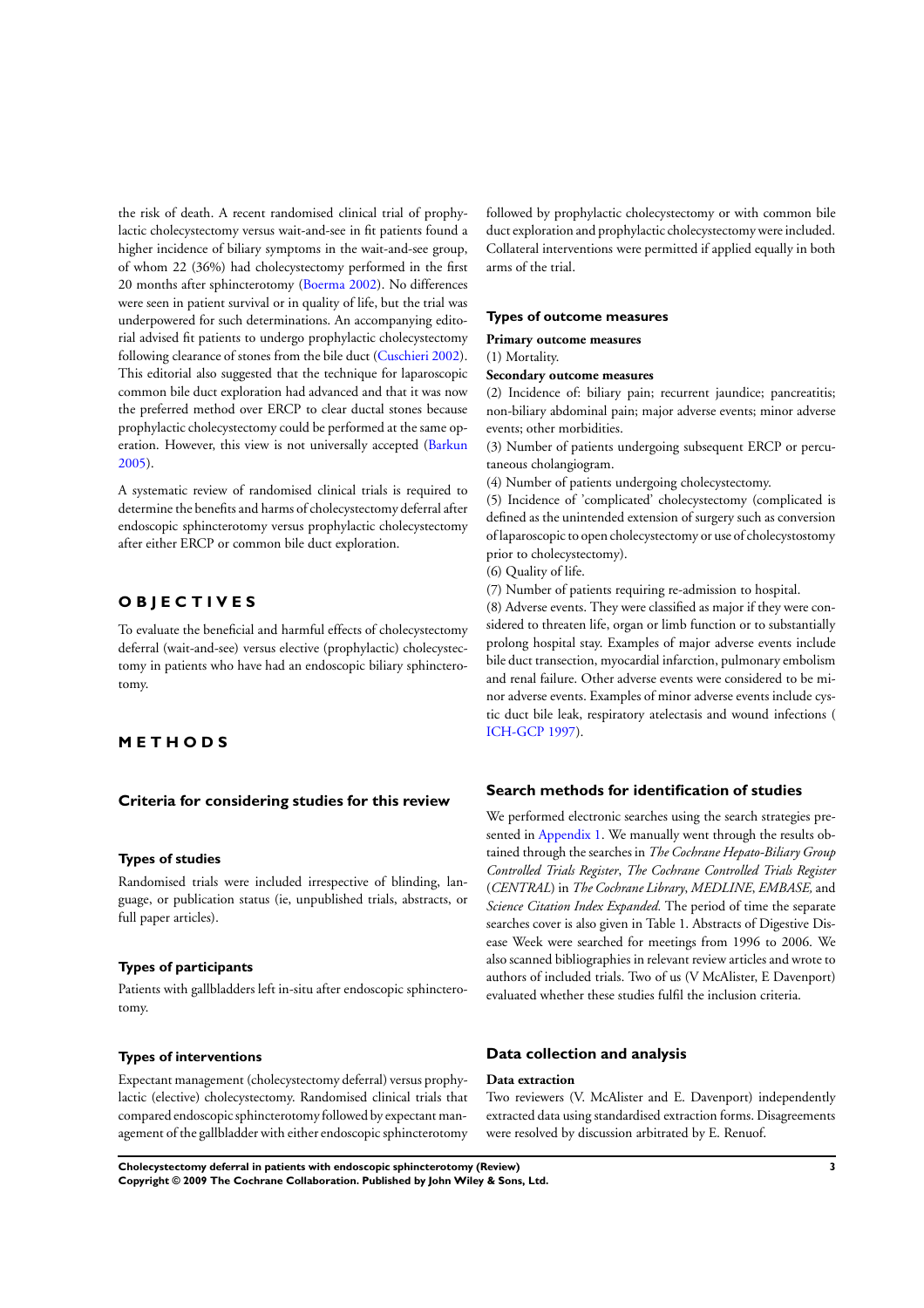From each trial, we tried to extract the following characteristics:

• Patients (inclusions and exclusion criteria, mean age, sex, indication for endoscopic sphincterotomy);

• Interventions (prophylactic cholecystectomy or expectant management);

• Trials (setting, methodological quality, publication status, duration of follow-up, and all outcomes).

# **Methodological quality**

Randomisation and follow-up was extracted as measures of methodological quality using the definitions listed below ( [Kjaergard 2001](#page-9-0)).

#### *Generation of the allocation sequence*

To determine if the procedure used to create a random sequence ensured that each patient has a known, unpredictable, and usually equal chance of being assigned to intervention groups, the allocation sequence generation was classified as:

• adequate (if the allocation sequence was generated by a computer or random number table),

• unclear (if the trial was described as randomised, but the method used for the allocation sequence generation was not described), or

• inadequate (if a system involving dates, names, or admittance numbers were used).

#### *Allocation concealment*

The procedure used to conceal the allocation sequence from the investigators who assign patients to the intervention groups was assessed. The allocation concealment was classified as:

• adequate (if the allocation of patients involved a central independent unit, sealed envelopes, on-site locked computer, or identically appearing numbered drug bottles or containers prepared by an independent pharmacist),

• unclear (if the trial was described as randomised, but the method used to conceal the allocation was not described), or

• inadequate (if the trial was quasi-randomised).

#### *Blinding*

Considering the nature of the intervention, we did not expect that any of the eligible trials would be double blind. Double blinding was, therefore, not be included in our assessment of methodological quality. However, we assessed which trials used blinded outcome assessment.

#### *Follow-up*

We extracted the number and reasons for all losses to follow-up to assess the risk of attrition bias.

### **Statistical analyses**

The analyses was performed in RevMan Analysis 1.0 ([RevMan](#page-9-0) [2003](#page-9-0)). The number of events and number of patients in all intervention arms was used to calculate relative risks (RR) with 95% confidence intervals (CI). Data were combined in fixed-effect meta-analyses. Random-effects meta-analyses was performed as sensitivity analyses, but was only reported if the results regarding significance differed from the fixed-effect models. Intentionto-treat analyses including all patients irrespective of compliance or follow-up was performed. Carry forward of the last observed response was used for patients with missing data. For the primary outcome measure, evidence of publication bias and other biases was evaluated in regression analyses of funnel plot asymmetry. Sources of heterogeneity was evaluated through sensitivity, subgroup, and meta-regression analyses. The analyses included the extracted patient, intervention, and trial characteristics listed above as explanatory variables. V. McAlister and E. Renouf entered the data and performed all meta-analyses in RevMan. The impact of open versus laparoscopic cholecystectomy was assessed by sensitivity analysis. Sensitivity analysis was also used to assess the impact of trial design: ERCP alone versus prophylactic cholecystectomy after ERCP or ERCP alone versus prophylactic cholecystectomy after common bile duct exploration.

# **R E S U L T S**

### **Description of studies**

### See:[Characteristics of included studies;](#page-11-0)[Characteristics of excluded](#page-15-0) [studies.](#page-15-0)

Searches performed on April 18, 2007 resulted in 330 hits which yielded 93 reports when duplicates were removed. After initial review, seven randomised trials were identified of which two were excluded on further examination because the gallbladder was not left in-situ in the patients ([Neoptolemos 1987;](#page-9-0) [Kapoor 1996](#page-9-0)). In three of the included trials a wait-and-see policy for the gallbladder after endoscopic sphincterotomy was compared with open cholecystectomy and removal of the common bile duct stones by exploration [\(Hammarstrom 1995;](#page-9-0) [Targarona 1996;](#page-9-0) [Suc 1998](#page-9-0)). In the remaining two trials, a wait-and-see approach regarding the gallbladder after sphincterotomy was compared with prophylactic laparoscopic cholecystectomy after sphincterotomy ([Boerma 2002;](#page-9-0) [Lau 2006\)](#page-9-0). The trials, which were conducted in five countries, involved multiple centres in two [\(Suc 1998](#page-9-0); [Boerma 2002](#page-9-0)) and were single-centred in the remaining three [\(Hammarstrom 1995;](#page-9-0) [Targarona 1996](#page-9-0); [Lau 2006](#page-9-0)). The five trials included 662 adult patients of whom 334 were allocated to the wait-and-see group and 328 were allocated to the prophylactic cholecystectomy group. Three trials included patients in all American Society of Anaestesiology (ASA) classes ([Hammarstrom 1995;](#page-9-0) [Targarona 1996](#page-9-0); [Suc](#page-9-0) [1998](#page-9-0)) and two trials excluded high risk patients with ASA class IV and V physiological scores ([Boerma 2002](#page-9-0); [Lau 2006](#page-9-0)).

### **Risk of bias in included studies**

**Cholecystectomy deferral in patients with endoscopic sphincterotomy (Review) 4 Copyright © 2009 The Cochrane Collaboration. Published by John Wiley & Sons, Ltd.**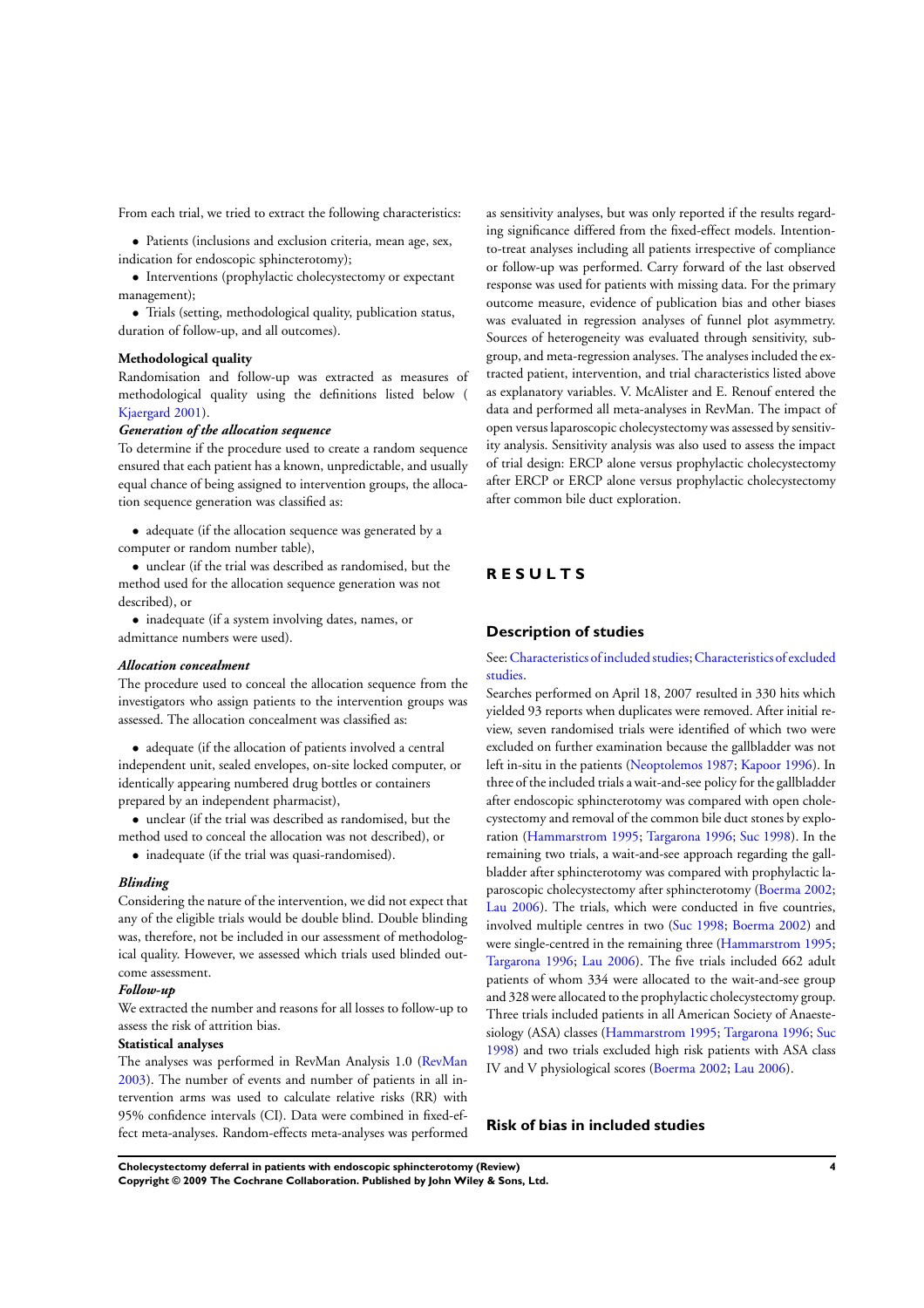<span id="page-7-0"></span>Allocation concealment was adequate in four trials [\(Targarona](#page-9-0) [1996](#page-9-0); [Suc 1998](#page-9-0); [Boerma 2002;](#page-9-0) [Lau 2006\)](#page-9-0) but was not described in one ([Hammarstrom 1995\)](#page-9-0). None of the trials was blinded. In one trial, eight patients were excluded because they did not have gallbladders-in-situ at the time of randomisation; five in the waitand-see group [\(Suc 1998\)](#page-9-0) and three were in the surgical group. In two trials, a small number of the patients randomised to the prophylactic cholecystectomy group did not actually have a cholecystectomy ([Hammarstrom 1995;](#page-9-0) [Boerma 2002](#page-9-0)). A follow-up protocol was described in four trials ([Hammarstrom 1995](#page-9-0); [Targarona](#page-9-0) [1996](#page-9-0); [Boerma 2002;](#page-9-0) [Lau 2006\)](#page-9-0). The patients were seen in routine clinics and third party observers were not used. The trial duration was disclosed in each trial, but the actual observation period was given in only three [\(Hammarstrom 1995](#page-9-0); [Boerma 2002;](#page-9-0) [Lau](#page-9-0) [2006](#page-9-0)).

#### **Effects of interventions**

#### **Primary outcome**

All five trials, including 662 patients, reported mortality ( [Hammarstrom 1995](#page-9-0); [Targarona 1996;](#page-9-0) [Suc 1998](#page-9-0); [Boerma 2002;](#page-9-0) [Lau 2006](#page-9-0)). Forty seven patients (14.1%) died in the wait-and-see group and 26 patients (7.9%) died in the prophylactic cholecys-tectomy group [\(Analysis 1.1:](#page-19-0) RR 1.78, 95% CI 1.15 to 2.75,  $P =$ 0.010). There was no heterogeneity between the trials  $(i^2 = 0)$ . **Secondary outcomes**

All trials reported all of the secondary outcome measures with the exception of quality-of-life score, which was reported by one trial only ([Boerma 2002](#page-9-0)). Biliary type pain or cholecystitis occurred in 16% of patients who deferred cholecystectomy and this risk was eliminated by prophylactic cholecystectomy ([Analysis 1.2:](#page-19-0) RR 14.56, 95% CI 4.95 to 42.78, P < 00001). Only four patients (three in the wait-and-see group and one in the prophylactic cholecystectomy group) developed pancreatitis [\(Analysis 1.3](#page-20-0): RR 2.11, 95% CI 0.39 to 11.43, P = 0.39). Recurrent jaundice or cholangitis was significantly more common in patients who deferred cholecystectomy ([Analysis 1.4](#page-21-0): RR 2.53, 95% CI 1.09 to 5.87, P = 0.03). Less adverse events were recorded in patients who deferred cholecystectomy (major adverse events: [Analysis 1.5](#page-22-0): RR 0.59, 95% CI 0.34 to 1.01, P = 0.06 and minor adverse events: [Analysis 1.6:](#page-23-0) RR 0.49, 95% CI 0.22 to 0.89, P = 0.03). More patients required subsequent ERCP or other forms of cholangiography if cholecystectomy was deferred [\(Analysis 1.7:](#page-24-0) RR 2.36, 95% CI 1.29 to 4.32,  $P = 0.005$ ). Eight patient randomised to the prophylactic cholecystectomy group did not have a cholecystectomy. Cholecystectomy was eventually performed in 35% (115 patients) of the wait-and-see group (Table 1). There was no difference in the rate of difficult cholecystectomy between the groups ([Analysis](#page-25-0) [1.8](#page-25-0): RR 0.68, 95% CI 0.39 to 1.17, P = 0.16). There were no reports of major or minor bile duct complications following cholecystectomy. Only one trial reported hospital re-admission rates ( [Targarona 1996\)](#page-9-0) and only one other collected data regarding the quality of life [\(Boerma 2002\)](#page-9-0).

**Table 1. Actual cholecystectomy rate (prophylactic and therapeutic)**

| <b>Trial</b>           | Wait-and-see: n/N Prohylactic: n/N |         |
|------------------------|------------------------------------|---------|
| Hammarstrom 1995 14/39 |                                    | 41/44   |
| Targarona 1996         | 11/50                              | 48/48   |
| Suc 1998               | 56/92                              | 102/102 |
| Boerma 2002            | 22/59                              | 44/49   |
| Lau 2006               | 12/89                              | 82/82   |
| <b>TOTAL</b>           | 115/329                            | 317/325 |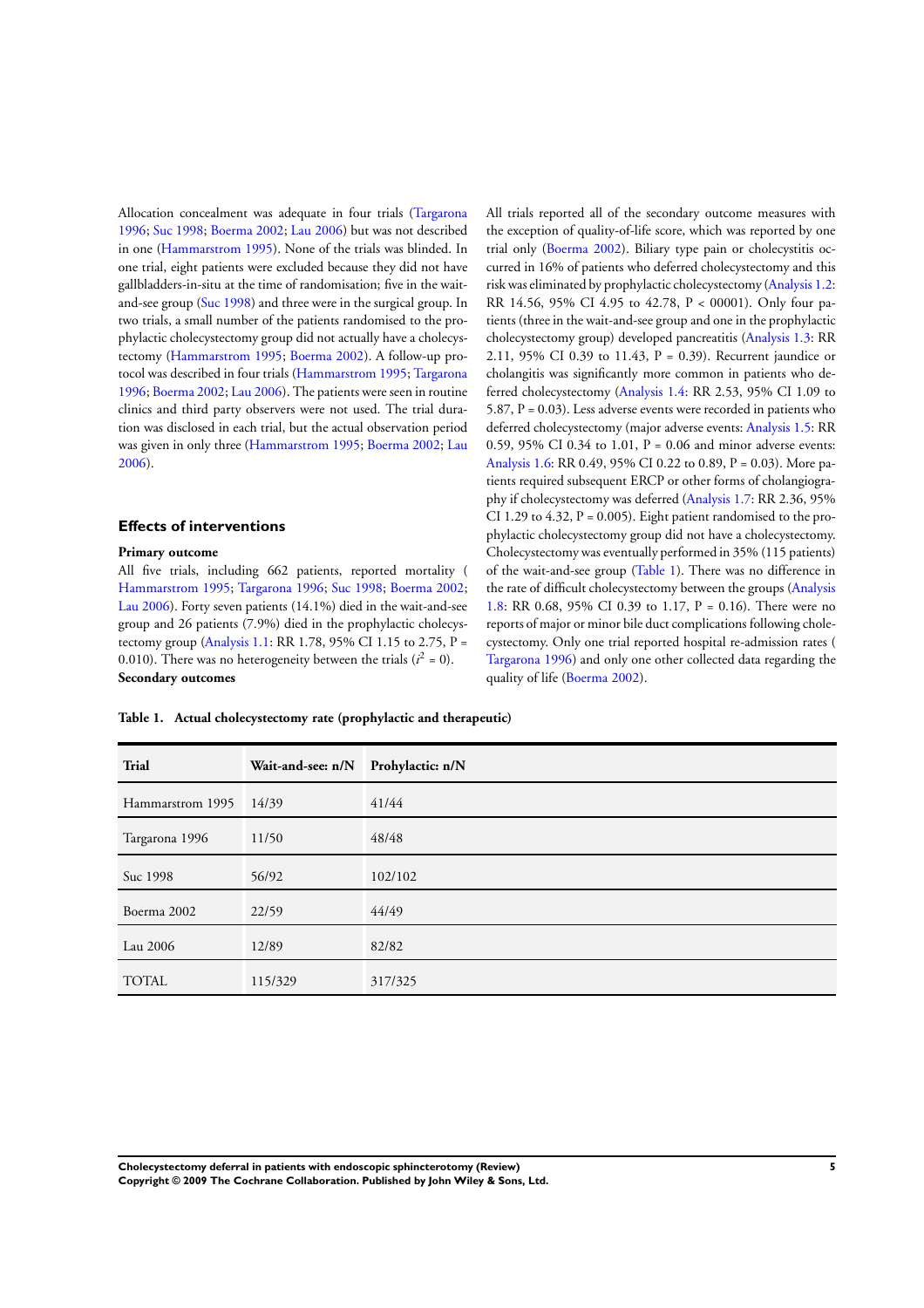#### **Subgroup analyses**

Subgroup analysis was performed according the design of the trials and according to the inclusion of high-risk patients (American Society of Anaesthesiology (ASA) IV or V). A wait-and-see policy for the gallbladder after endoscopic sphincterotomy was compared with open cholecystectomy and removal of the common bile duct stones by exploration in three trials [\(Hammarstrom](#page-9-0) [1995](#page-9-0); [Targarona 1996](#page-9-0); [Suc 1998](#page-9-0)) and a wait-and-see approach to the gallbladder after endoscopic sphincterotomy was compared with prophylactic laparoscopic cholecystectomy in the other two [\(Boerma 2002](#page-9-0); [Lau 2006](#page-9-0)) ([Analysis 2.1](#page-26-0) to [Analysis 2.8\)](#page-33-0). Three trials included high-risk patients (ASA IV or V) [\(Hammarstrom](#page-9-0) [1995](#page-9-0); [Targarona 1996](#page-9-0); [Suc 1998](#page-9-0)) whereas these patients were excluded in two trials ([Boerma 2002;](#page-9-0) [Lau 2006\)](#page-9-0) [\(Analysis 3.1](#page-34-0) to [Analysis 3.8](#page-41-0)). Therefore, subgroup analysis according to each of these stratifications were identical. The combination of different trial design and inclusion of high-risk patients did not alter the primary or secondary outcomes of the meta-analysis.

Similar reductions in mortality rates were seen in each of the subgroups, but combination was required to be statistically significant [\(Analysis 2.1;](#page-26-0) [Analysis 3.1](#page-34-0)). Recurrent biliary pain was seen only in the patients who deferred cholecystectomy in all subgroups ( [Analysis 2.2](#page-27-0); [Analysis 3.2\)](#page-35-0). Recurrent jaundice and cholangitis occurred more often in the wait-and-see patients in both subgroups [\(Analysis 2.4](#page-29-0); [Analysis 3.4\)](#page-37-0). Additional cholangiography was required more often in the wait-and-see group in trials comparing it to prophylactic cholecystectomy after endoscopic sphincterotomy [\(Analysis 2.7](#page-32-0)) and in trials that excluded ASA IV or V patients ( [Analysis 3.7](#page-40-0)), but no difference was present when wait-and-see was compared to open cholecystectomy and common bile duct exploration [\(Analysis 2.7\)](#page-32-0), or in trials that included high-risk patients [\(Analysis 3.7](#page-40-0)). Major adverse events were less common (not statistically significant) in the wait-and-see patients of all subgroups [\(Analysis 2.5;](#page-30-0) [Analysis 3.5](#page-38-0)). Minor adverse events were reduced in wait-and-see patients of the trials compared to open cholecystectomy and common bile duct exploration [\(Analysis 2.6](#page-31-0)) and in trials that included ASA IV or V patients ([Analysis 3.6](#page-39-0)) but not in trials compared to cholecystectomy after sphincterotomy [\(Analysis 2.6](#page-31-0)) nor in trials that excluded high risk patients. The eventual cholecystectomy rate was 44.8% (81 patients) and 23% (34 patients) in the wait-and-see group from the open surgery era and the laparoscopic surgery era respectively ([Table 1\)](#page-7-0), but no difference in the incidence of difficult cholecystectomy was seen between the eventual and prophylactic cholecystectomies in either era ([Analysis 2.8](#page-33-0)) nor between trials that included or excluded high risk patients [\(Analysis 3.8](#page-41-0)).

#### **Sensitivity analyses**

The influence of each trial on outcome was tested by excluding each trial in rotation and performing pooled analyses of the remaining four trials. The benefit of prophylactic cholecystectomy remained substantial despite removal of each of the trials, one at a time, from the analysis. The relative risk of death is given after the title of each trial which was excluded in the following sensitivity analyses: [Boerma 2002](#page-9-0) (RR 1.84, 95% CI 1.17 to 2.83); [Hammarstrom 1995](#page-9-0) (RR 1.48, 95% CI 0.89 to 2.44); [Lau 2006](#page-9-0) (RR 1.92, 95% CI 1.09 to 3.4); [Suc 1998](#page-9-0) (RR 1.72, 95% CI 1.1 to 2.69); [Targarona 1996](#page-9-0) (RR 2.04, 95% CI 1.22 to 3.41). The relative risk of biliary pain is given after the title of each trial which was excluded in the following sensitivity analyses: [Boerma](#page-9-0) [2002](#page-9-0) (RR 9.49, 95% CI 2.96 to 30.38); [Hammarstrom 1995](#page-9-0) (RR 12.83, 95% CI 3.96 to 41.60); [Lau 2006](#page-9-0) (RR 17.92, 95% CI 5.11 to 64.07); [Suc 1998](#page-9-0) (RR 15.26, 95% 4.79 to 48.68); [Targarona](#page-9-0) [1996](#page-9-0) (RR 18.49, 95% CI 5.19 to 65.86). The relative risk of jaundice or cholangitis is given after the title of each trial which was excluded in the following sensitivity analyses: [Boerma 2002](#page-9-0) (RR 2.54, 1.06 to 6.07); [Hammarstrom 1995](#page-9-0) (RR 2.53, 95% CI 1.09 to 5.87); [Lau 2006](#page-9-0) (RR 2.89, 95% CI 0.58 to 14.37); [Suc](#page-9-0) [1998](#page-9-0) (RR 2.76, 95% CI 1.13 to 6.72); [Targarona 1996](#page-9-0) (RR 2.22, 95% CI 0.91 to 5.37). Exclusion of any one trial did not qualitatively alter RR but the 95% CI for some of the analyses crossed unity if the following studies were excluded: [Hammarstrom 1995](#page-9-0) (RR mortality 1.48, 95% CI 0.89 to 2.44); [Lau 2006](#page-9-0) (RR recurrent jaundice or cholangitis 2.89, 95% CI 0.58 to 14.37) and [Targarona 1996](#page-9-0) (RR recurrent jaundice or cholangitis 2.22, 95% CI 0.91 to 5.37).

# **D I S C U S S I O N**

The main conclusions of our review are that the wait-and-see procedure versus removal of the gallbladder leads to more deaths, more patients with biliary pain and cholangitis, more patients with recurrent jaundice and cholangitis, and more additional cholangiographies, but saves cholecystectomies and adverse events. The major limitations of our review are the relatively few trials, the few patients, and the low number of outcomes as well as methodological weaknesses of the trials.

One of the included trials demonstrated a statistically significant increase in mortality in patients deferring cholecystectomy after endoscopic sphincterotomy and clearance of the bile duct ( [Hammarstrom 1995\)](#page-9-0). This trial had a small sample size and its finding might be considered a matter of chance. Subsequent studies were not sufficiently powered to show differences in survival and therefore could not confirm the finding. A surprisingly large proportion of patients have been reported to adopt a wait-and-see policy after sphincterotomy, indicating that neither physicians nor patients have been convinced by the trials individually [\(Archibald](#page-9-0) [2007](#page-9-0)). This meta-analysis confirms the finding that prophylactic cholecystectomy after endoscopic sphincterotomy reduces mortality. This reduction in mortality was seen particularly in trials that included all patients, even those in the higher risk ASA classes. This finding was evident even though most of the high-risk pa-

**Cholecystectomy deferral in patients with endoscopic sphincterotomy (Review) 6 Copyright © 2009 The Cochrane Collaboration. Published by John Wiley & Sons, Ltd.**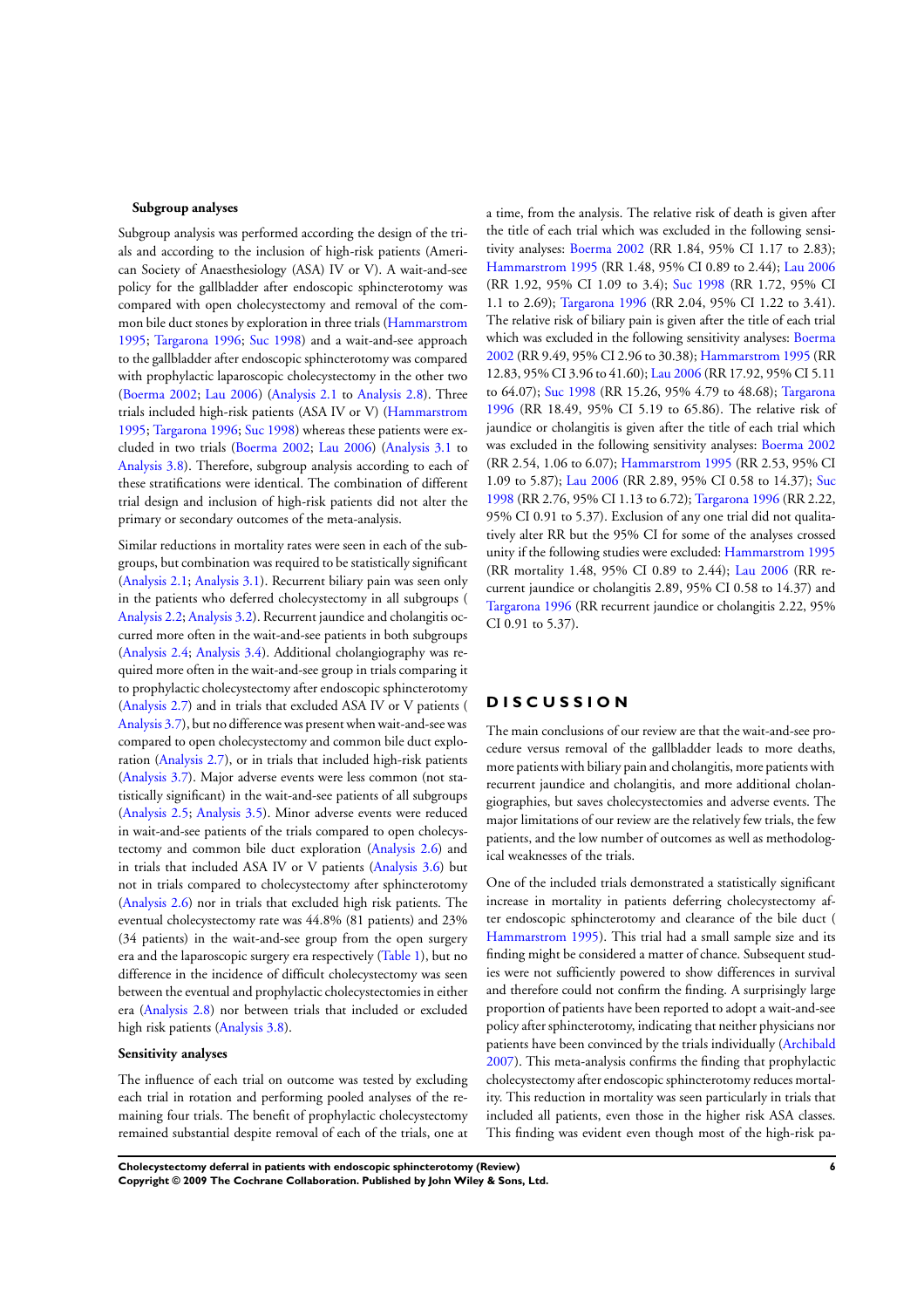<span id="page-9-0"></span>tients were in trials that compared a wait-and-see policy to open surgery. Cholecystectomy deferral has been advised for high risk patients, but this meta-analysis suggests that the benefit of prophylactic cholecystectomy may accrue particularly to that group of patients.

Technological developments have defined eras in the management of cholelithiasis. The development of ERCP in the late 1980s and of laparoscopy in the 1990s changed the management of gallbladder and common bile duct stones. Randomised clinical trials of a wait-and-see policy were designed to use as a control the technology of their era for bile duct clearance and cholecystectomy. Subgroup analysis showed the superiority of prophylactic cholecystectomy to occur regardless of study design. Superiority of prophylactic cholecystectomy was present even in patients who had open surgery. The laparoscopic approach reduces the morbidity of cholecystectomy and has extended use of the procedure into groups of patients previously thought too frail for open surgery ( Barkun 2005). It is reasonable to consider prophylactic cholecystectomy for patients in all risk categories after endoscopic sphincterotomy. However, no trial of prophylactic cholecystectomy has yet been carried out in patients initially considered high-risk for surgery.

Laparoscopic common bile duct exploration may alter the options available to deal with choledocholithiasis once again (Cuschieri 2002). Avoiding the risk of pancreatitis that is inherent with endoscopic sphincterotomy is an attractive element of common bile duct exploration. Of the patients who underwent common bile duct clearance followed by prophylactic cholecystectomy in this review, 7.1% died in the earlier era where choledocholithiasis was dealt with by open common bile duct exploration, whereas 9.2% died in the later endoscopic / laparoscopic era. More trials will

be required as new technological solutions, such as robot-assisted common bile duct exploration with its capacity for articulated dissection, are deployed. This meta-analysis demonstrates the importance of designing such trials with appropriate power.

# **A U T H O R S ' C O N C L U S I O N S Implications for practice**

Prophylactic cholecystectomy should be offered to all patients considered fit for surgery, in whom choledocholithiasis has been cleared by ERCP and endoscopic sphincterotomy.

### **Implications for research**

Prophylactic cholecystectomy following clearance of choledocholithiasis should be studied by randomised clinical trial in patients considered high-risk for surgery.

Future trials should be reported following the recommendations of the CONSORT statement (www.consort-statement.org).

# **A C K N O W L E D G E M E N T S**

We are grateful to Sarah Louise Klingenberg, Trials Search Coordinator of the Cochrane Hepato-Biliary Group, for assistance with searches undertaken for this study. We are also grateful to the editors and reviewers for their patient advice which improved this report.

Peer reviewers: SC Schmidt, Germany; JC Berthou, France.

Contact Editor: A Fingerhut, France.

### **R E F E R E N C E S**

#### **References to studies included in this review**

#### **Boerma 2002** *{published data only}*

Boerma D, Rauws EA, Keulemans YC, Janssen IM, Bolwerk CJ, Timmer R, et al.Wait-and-see policy or laparoscopic cholecystectomy after endoscopic sphincterotomy for bile-duct stones: a randomised trial. *Lancet* 2002;**360**:761–5. [MEDLINE: 12241833]

#### **Hammarstrom 1995** *{published data only}*

Hammarstrom LE, Holmin T, Stridbeck H, Ihse I. Long-term follow-up of a prospective randomized study of endoscopic versus surgical treatment of bile duct calculi in patients with gallbladder in situ. *BMJ (Clinical Research Ed.)* 1995;**82**(11):1516–21. [MEDLINE: 8535807]

#### **Lau 2006** *{published data only}*

Lau JY, Leow CK, Fung TM, Suen BY, Yu LM, Lai PB, et al.Cholecystectomy or gallbladder in situ after endoscopic

sphincterotomy and bile duct stone removal in Chinese patients. *Gastroenterology* 2006;**130**(1):96–103. [MEDLINE: 16401473]

#### **Suc 1998** *{published data only}*

Suc B, Escat J, Cherqui D, Fourtanier G, Hay JM, Fingerhut A, Millat B. Surgery vs endoscopy as primary treatment in symptomatic patients with suspected common bile duct stones. A multicenter randomized trial. *Archives of Surgery* 1998;**133**(7): 702–08.

#### **Targarona 1996** *{published data only}*

Targarona EM, Ayuso RM, Bordas JM, Ros E, Pros I, Martinez J, et al.Randomised trial of endoscopic sphincterotomy with gallbladder left in situ versus open surgery for common bileduct calculi in highrisk patients. *Lancet* 1996;**347**(9006):926–9. [: 8598755]

### **References to studies excluded from this review**

**Cholecystectomy deferral in patients with endoscopic sphincterotomy (Review) 7 Copyright © 2009 The Cochrane Collaboration. Published by John Wiley & Sons, Ltd.**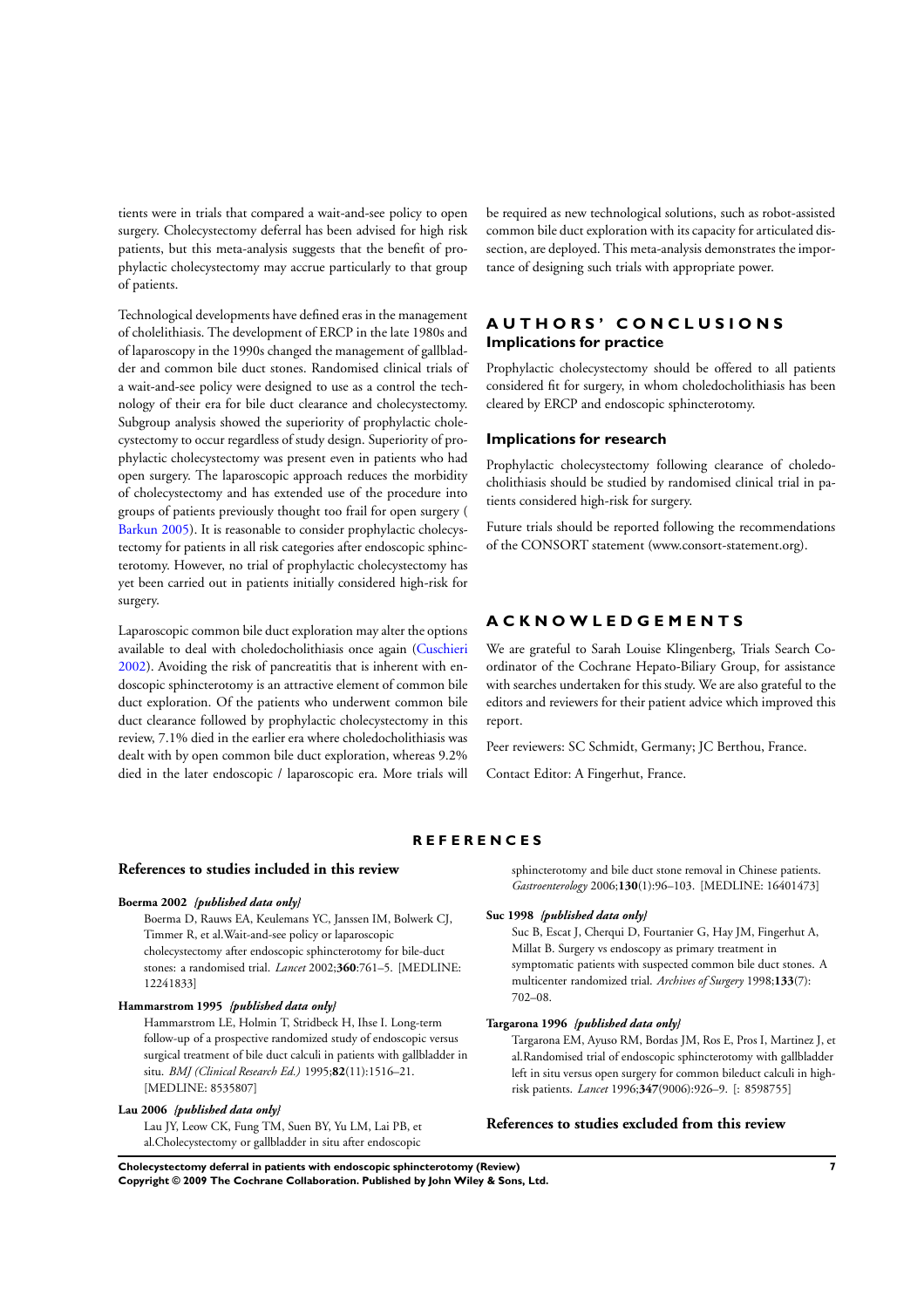### **Kapoor 1996** *{published data only}*

Kapoor R, Kaushik S-P, Saraswat V-A, Choudhuri G, Sikora S-S, Saxena R, et al.Prospective randomized trial comparing endoscopic sphincterotomy followed by surgery with surgery alone in good risk patients with choledocholithiasis. *Hepatobiliary and Pancreatic Surgery* 1996;**9**(3):145–8. [MEDLINE: 8725454]

### **Neoptolemos 1987** *{published data only}*

Neoptolemos JP, Carr Locke DL, Fossard DP. Prospective randomised study of preoperative endoscopic sphincterotomy versus surgery alone for common bile duct stones. *British Medical Journal (Clinical Research Ed.)* 1987;**294**(6570):470–4. [MEDLINE: 3103731]

#### **Additional references**

#### **Archibald 2007**

Archibald JD, Love JR, McAlister VC. The role of prophylactic cholecystectomy versus deferral in the care of patients after endoscopic sphincterotomy. *Canadian Journal of Surgery* 2007;**50** (1):19–23. [MEDLINE: 17391611]

#### **Barkun 2005**

Barkun J, Dixon E, Strasberg S, Evidence Based Reviews in Surgery Group. Canadian Association of General Surgeons and American College of Surgeons evidence based reviews in surgery. 13. Waitand-see policy or laparoscopic cholecystectomy after endoscopic sphincterotomy for bile-duct stones. *Canadian Journal of Surgery* 2005;**48**(3):244–6. [MEDLINE: 16013632]

### **Cuschieri 2002**

Cuschieri A. Management of patients with gallstones and ductal calculi. *Lancet* 2002;**360**:739–40. [MEDLINE: 12241828]

#### **Escourrou 1984**

Escourrou J, Cordova JA, Lazorthes F, Frexinos J, Ribet A. Early and late complications after endoscopic sphincterotomy for biliary lithiasis with and without the gallbladder 'in situ'. *Gut* 1984;**25**: 598–602. [MEDLINE: 6735245]

### **ICH-GCP 1997**

International Conference on Harmonisation Expert Working Group. *Code of Federal Regulations & International Conference on Harmonization Guidelines*. Media: Parexel Barnett, 1997.

### **Kjaergard 2001**

Kjaergard LL, Villumsen J, Gluud C. Reported methodologic quality and discrepancies between large and small randomized trials in meta-analyses. *Annals of Internal Medicine* 2001;**135**(11):982–9. [MEDLINE: 11730399]

#### **NIH 1992**

NIH Consensus Development Conference Statement. Gallstones and laparoscopic cholecystectomy. www.consensus.nih.gov/1992/ 1992GallstonesLaparoscopy090html.htm (accessed 23 August 2006).

### **NIH 2002**

National Institutes of Health State-of-the-Science Conference Statement. Endoscopic retrograde cholangiopancreatography (ERCP) for diagnosis and therapy. http://consensus.nih.gov/2002/ 2002ERCPsos020html.htm (accessed 23 August 2006).

#### **RevMan 2003**

Copenhagen: The Nordic Cochrane Centre, The Cochrane Collaboration. Review Manager (RevMan). 4.2 for Windows. Copenhagen: The Nordic Cochrane Centre, The Cochrane Collaboration, 2003.

### **Roy 1993**

Roy A, McAlister V, Passi RB. Endoscopic retrograde cholangiopancreatography in the management of choledocholithiasis with laparoscopic cholecystectomy. *Canandian Journal of Surgery* 1993;**36**:81–4. [MEDLINE: 8443724]

∗ *Indicates the major publication for the study*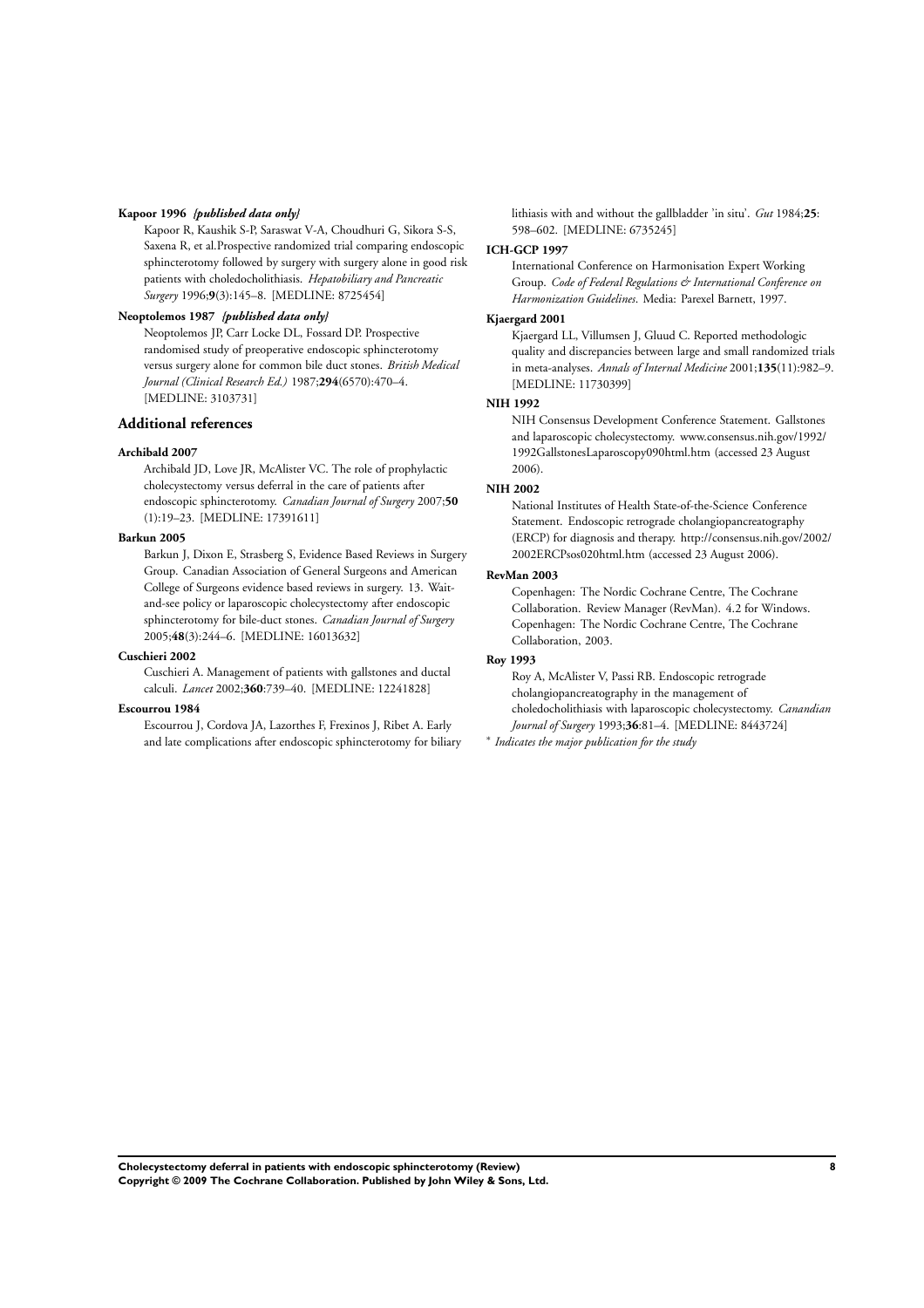# <span id="page-11-0"></span>**CHARACTERISTICS OF STUDIES**

# **Characteristics of included studies** *[ordered by study ID]*

**Boerma 2002**

| Methods                 | Generation of the allocation sequence: adequate. Computer randomisation with stratification according<br>to participating hospital and whether older or younger than 65 years.<br>Allocation concealment: adequate. Central allocation.<br>Blinding: not performed.<br>Follow-up: 5/64 in the wait-and-see group and 7/56 in the prophylactic cholecystectomy group were<br>immediately lost to follow-up.<br>Analysis: intention to treat excluding those immediately lost to follow-up. |                                                                                                                                                    |  |  |  |  |
|-------------------------|-------------------------------------------------------------------------------------------------------------------------------------------------------------------------------------------------------------------------------------------------------------------------------------------------------------------------------------------------------------------------------------------------------------------------------------------------------------------------------------------|----------------------------------------------------------------------------------------------------------------------------------------------------|--|--|--|--|
| Participants            | Country and setting: Netherlands, one Academic Heath Centre and eight Community Hospitals.<br>Language: English.<br>Inclusion criteria: consecutive male and female patients, aged 18 to 80 having ERCP/ES with successful<br>extraction of CBD stones and radiographically-proven choledocholithiasis.<br>Exclusion criteria: ASA IV or V, deemed unfit for surgery.<br>Allocation: ES with wait-and-see = 49; prophylactic cholecystectomy = 59.                                        |                                                                                                                                                    |  |  |  |  |
| Interventions           |                                                                                                                                                                                                                                                                                                                                                                                                                                                                                           | Wait-and-see group: ES with "on-demand" cholecystectomy.<br>Prophylactic cholecystectomy group: laparoscopic cholecystectomy within 6 weeks of ES. |  |  |  |  |
| Outcomes                | Primary outcome: recurrence of at least 1 biliary event during 2 year follow-up (biliary pain, acute<br>cholecystitis, cholangitis, pancreatitis, obstructive jaundice, gallstone ileus, GB carcinoma).<br>Secondary outcome: complications of cholecystectomy, quality-of-life (measured using MOS-24).<br>Complications: post-procedure complications.                                                                                                                                  |                                                                                                                                                    |  |  |  |  |
| Notes                   | Follow-up: median follow up: 30 months.<br>'Other' outcomes and/or adverse events of interest: mortality, additional ERCP, conversion to open chole-<br>cystectomy.                                                                                                                                                                                                                                                                                                                       |                                                                                                                                                    |  |  |  |  |
| <b>Risk of bias</b>     |                                                                                                                                                                                                                                                                                                                                                                                                                                                                                           |                                                                                                                                                    |  |  |  |  |
| Item                    | Authors' judgement                                                                                                                                                                                                                                                                                                                                                                                                                                                                        | Description                                                                                                                                        |  |  |  |  |
| Allocation concealment? | Yes<br>A - Adequate                                                                                                                                                                                                                                                                                                                                                                                                                                                                       |                                                                                                                                                    |  |  |  |  |
| <b>Hammarstrom 1995</b> |                                                                                                                                                                                                                                                                                                                                                                                                                                                                                           |                                                                                                                                                    |  |  |  |  |
| Methods                 | Generation of the allocation sequence: adequate. Random number allocation.<br>Allocation concealment: unclear.<br>Blinding: not performed.<br>Follow-up: three of 44 patients in the prophylactic cholecystectomy group and none of 39 in the wait-                                                                                                                                                                                                                                       |                                                                                                                                                    |  |  |  |  |

**Cholecystectomy deferral in patients with endoscopic sphincterotomy (Review) 9 Copyright © 2009 The Cochrane Collaboration. Published by John Wiley & Sons, Ltd.**

and-see group were lost to follow-up.

Analysis: intention to treat.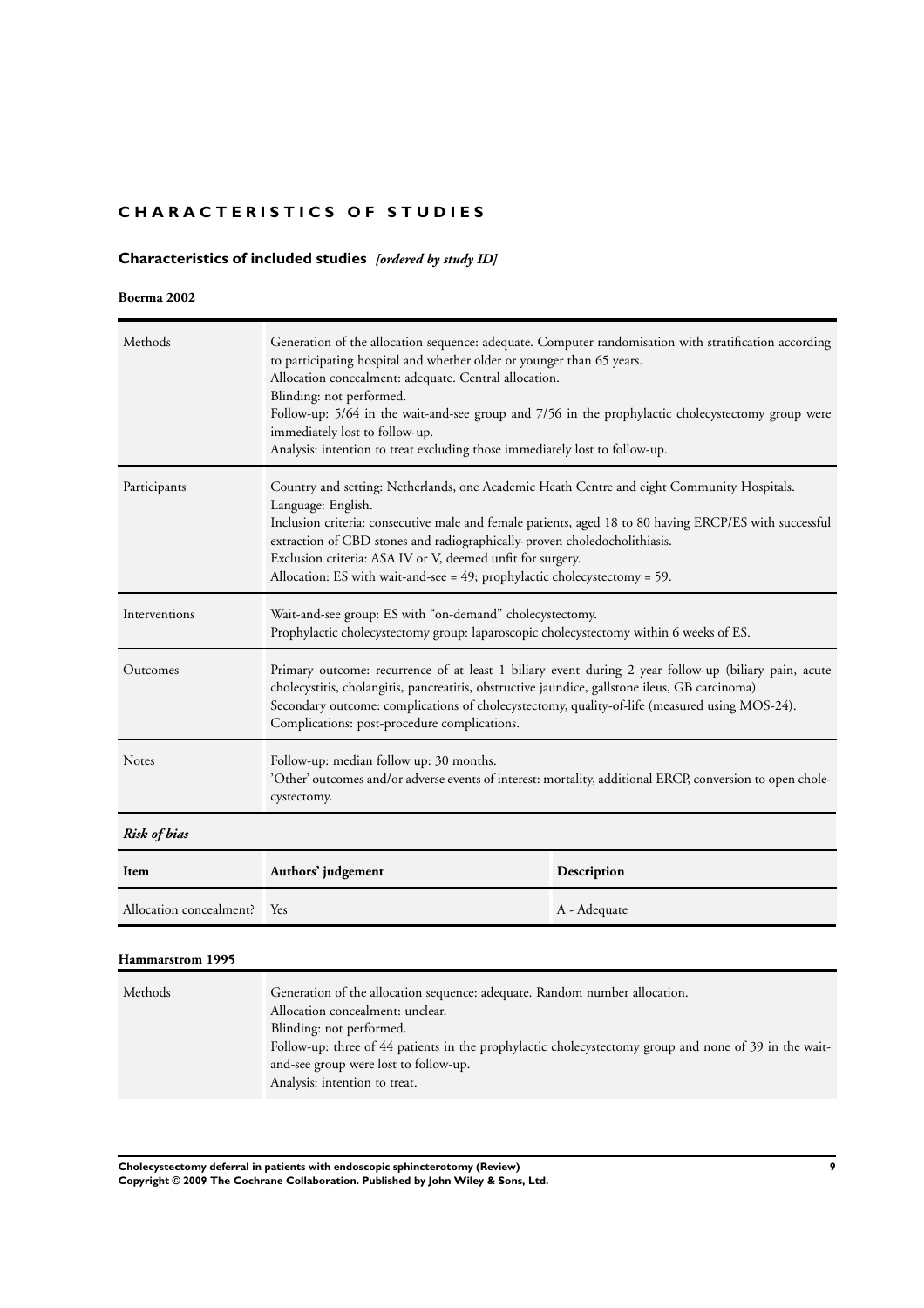# **Hammarstrom 1995** (*Continued)*

| Participants            | Country and setting: Sweden, academic health centre.<br>Language: English.<br>Inclusion criteria: male and female patients, aged 55 to 85 with demonstration of CBD stones (by ERCP<br>in 79 patients, ultrasonography in 2 patients, or infusion cholangiography in 2 patients).<br>Exclusion criteria: previous cholecystectomy, unfit for surgery, concomitant malignancy, Billroth II gas-<br>trectomy, refused participation, perforated cholecystitis, referred from local hospital.<br>Allocation: wait-and-see = 39, prophylactic cholecystectomy $n = 44$ .                                                                                                                                                             |                                                                                                                                                                                                                                                                                          |  |  |  |  |
|-------------------------|----------------------------------------------------------------------------------------------------------------------------------------------------------------------------------------------------------------------------------------------------------------------------------------------------------------------------------------------------------------------------------------------------------------------------------------------------------------------------------------------------------------------------------------------------------------------------------------------------------------------------------------------------------------------------------------------------------------------------------|------------------------------------------------------------------------------------------------------------------------------------------------------------------------------------------------------------------------------------------------------------------------------------------|--|--|--|--|
| Interventions           | the laparoscopic or open approach is to be taken).                                                                                                                                                                                                                                                                                                                                                                                                                                                                                                                                                                                                                                                                               | Wait-and-see group: ERCP and ES with eventual cholecystectomy if required. (Authors do not state if<br>Prophylactic cholecystectomy group: open cholecystectomy with supraduodenal bile duct exploration and<br>T-tube placement in all patients; 25 of 41 patients had choledochoscopy. |  |  |  |  |
| Outcomes                | secondary.                                                                                                                                                                                                                                                                                                                                                                                                                                                                                                                                                                                                                                                                                                                       | Authors do not explicitly state which of their outcomes were considered to be primary and which are<br>Outcome was assessed in terms of mortality, major (life-threatening)and minor (non-life threatening)<br>complications, length of hospital stay, and late morbidity.               |  |  |  |  |
| Notes                   | Follow-up: for wait-and see group median follow-up was 92 months and for cholecystectomy group<br>median follow-up was 82 months.<br>Total median hospital stay of 13 days was reported only for the ES group (no hospital length of stay data<br>for the surgical group).<br>Other outcomes of interest: repeat ERCP.                                                                                                                                                                                                                                                                                                                                                                                                           |                                                                                                                                                                                                                                                                                          |  |  |  |  |
| <b>Risk of bias</b>     |                                                                                                                                                                                                                                                                                                                                                                                                                                                                                                                                                                                                                                                                                                                                  |                                                                                                                                                                                                                                                                                          |  |  |  |  |
| Item                    | Authors' judgement                                                                                                                                                                                                                                                                                                                                                                                                                                                                                                                                                                                                                                                                                                               | Description                                                                                                                                                                                                                                                                              |  |  |  |  |
| Allocation concealment? | Unclear                                                                                                                                                                                                                                                                                                                                                                                                                                                                                                                                                                                                                                                                                                                          | B - Unclear                                                                                                                                                                                                                                                                              |  |  |  |  |
| <b>Lau 2006</b>         |                                                                                                                                                                                                                                                                                                                                                                                                                                                                                                                                                                                                                                                                                                                                  |                                                                                                                                                                                                                                                                                          |  |  |  |  |
| Methods                 | Generation of the allocation sequence: adequate. Randomly assigned using computer-generated random<br>list.<br>Allocation concealment: adequate. Performed by research nurse from computer.<br>Blinding: not performed.                                                                                                                                                                                                                                                                                                                                                                                                                                                                                                          |                                                                                                                                                                                                                                                                                          |  |  |  |  |
| Participants            | Follow-up: no patients lost to follow-up.<br>Country and setting: Hong Kong, Academic Health Centre.<br>Language: English.<br>Inclusion criteria: consecutive patients who underwent complete sphincterotomy and complete removal of<br>CBD stones eligible if radiologic evidence of intact GB containing stones and no previous hospitalisation<br>for cholecystitis.<br>Exclusion criteria: age > 90, evidence of concomitant intrahepatic ductal stones, radiologic evidence of<br>recurrent pyogenic cholangitis, no consent to trial entry, intercurrent malignancy with limited life span,<br>unfit for cholecystectomy (ASA class IV or V).<br>Allocation: wait-and-see = $88$ , prophylactic cholecystectomy $n = 82$ . |                                                                                                                                                                                                                                                                                          |  |  |  |  |

**Cholecystectomy deferral in patients with endoscopic sphincterotomy (Review) 10**

**Copyright © 2009 The Cochrane Collaboration. Published by John Wiley & Sons, Ltd.**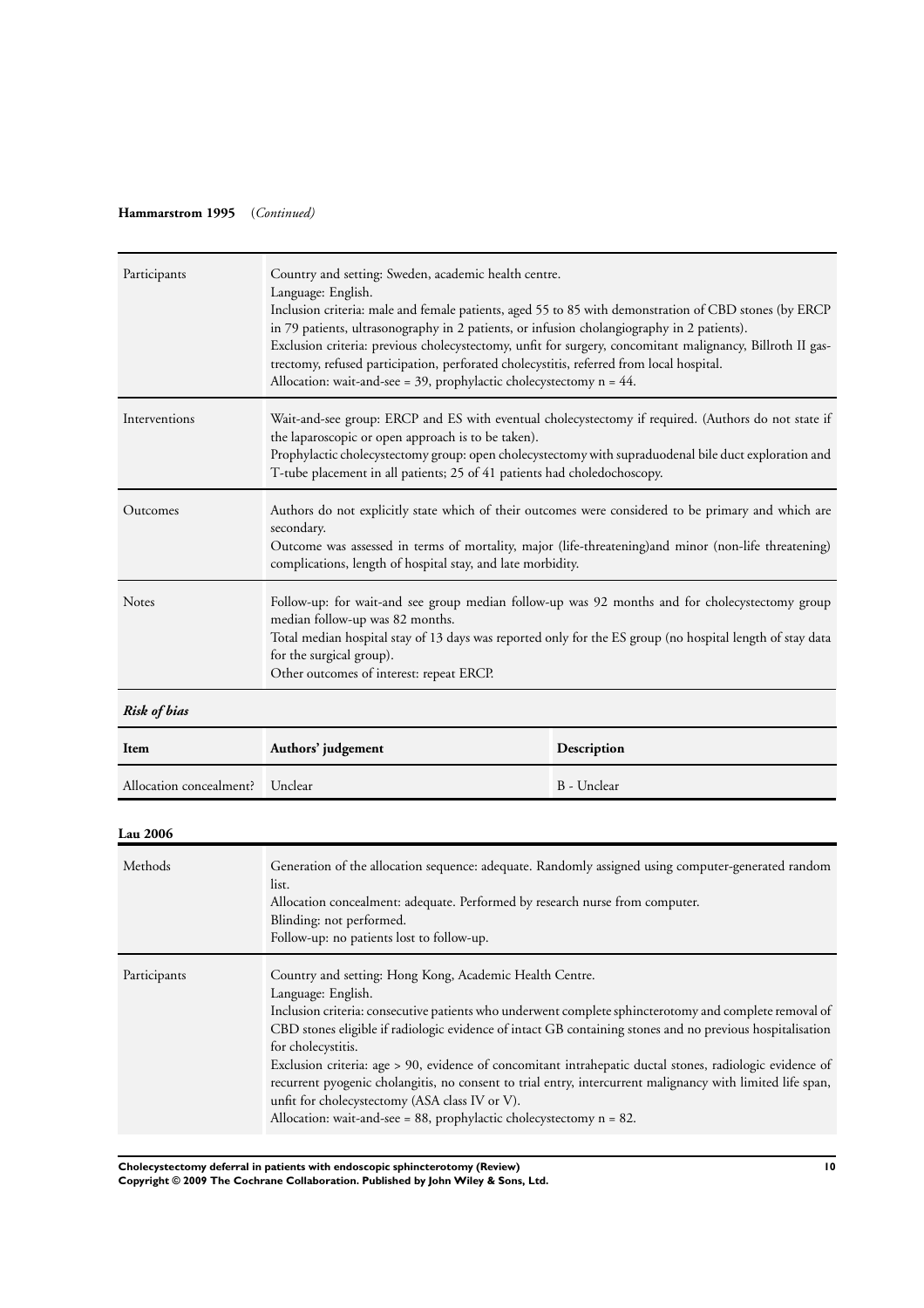### **Lau 2006** (*Continued)*

| Interventions           | Wait-and-see group: ES with possible eventual cholecystectomy.<br>Prophylactic cholecystectomy group: laparoscopic cholecystectomy after ES.                                                                                                                                                                                                                                                                                                                                                                                                                                                                                                                                                                                                                                                                                  |                                                                                                       |  |  |  |  |
|-------------------------|-------------------------------------------------------------------------------------------------------------------------------------------------------------------------------------------------------------------------------------------------------------------------------------------------------------------------------------------------------------------------------------------------------------------------------------------------------------------------------------------------------------------------------------------------------------------------------------------------------------------------------------------------------------------------------------------------------------------------------------------------------------------------------------------------------------------------------|-------------------------------------------------------------------------------------------------------|--|--|--|--|
| Outcomes                | Primary outcome: further biliary complications presenting with cholangitis, pancreatitis, jaundice, com-<br>plicated gallstones presenting with biliary colic (as defined by the Rome II criteria), or cholecystitis .<br>Secondary outcome: adverse events, late deaths from all causes, outcomes after cholecystectomy.                                                                                                                                                                                                                                                                                                                                                                                                                                                                                                     |                                                                                                       |  |  |  |  |
| <b>Notes</b>            | Follow-up: mean follow-up in the prophylactic cholecystectomy group was 65.5 months, compared with<br>58.5 months in the wait-and-see group.<br>'Other' outcomes and/or adverse events of interest included mortality, additional ERCP, conversion to<br>open surgery, median hospital stay during index admission.                                                                                                                                                                                                                                                                                                                                                                                                                                                                                                           |                                                                                                       |  |  |  |  |
| <b>Risk of bias</b>     |                                                                                                                                                                                                                                                                                                                                                                                                                                                                                                                                                                                                                                                                                                                                                                                                                               |                                                                                                       |  |  |  |  |
| Item                    | Authors' judgement                                                                                                                                                                                                                                                                                                                                                                                                                                                                                                                                                                                                                                                                                                                                                                                                            | Description                                                                                           |  |  |  |  |
| Allocation concealment? | Yes                                                                                                                                                                                                                                                                                                                                                                                                                                                                                                                                                                                                                                                                                                                                                                                                                           | A - Adequate                                                                                          |  |  |  |  |
| Suc 1998                |                                                                                                                                                                                                                                                                                                                                                                                                                                                                                                                                                                                                                                                                                                                                                                                                                               |                                                                                                       |  |  |  |  |
| Methods                 | Allocation concealment: adequate. Central allocation.<br>Blinding: not performed.<br>Follow-up: not described.                                                                                                                                                                                                                                                                                                                                                                                                                                                                                                                                                                                                                                                                                                                | Generation of the allocation sequence: adequate. Random number table and central coordinating center. |  |  |  |  |
| Participants            | Country and setting: France, nine university hospitals, eight teaching hospitals and one private hospital.<br>Language: English.<br>Inclusion criteria: consecutive patients with one or more of: clinical symptoms including jaundice, mild<br>acute pancreatitis with Ranson score less than or equal to 2, mild acute cholangitis, biliary colic with<br>increased alkaline phophatase levels, CBD stones, or CBD diameter > 1 cm on ultrasonography.<br>Exclusion criteria: cholecystitis (GB wall > 3 mm on US), no cholelithiasis visible on US, CBD diameter<br>< 1 cm, previous total gastrectomy, B2, or choledochoenterostomy.<br>Allocation: wait-and-see - 95 (5 already had GB removed at time of randomisation); prophylactic chole-<br>cystectomy group - 105 (3 already GB removed at time of randomisation). |                                                                                                       |  |  |  |  |
| Interventions           | Wait-and-see group: ERCP followed by cholecystectomy if required later.<br>Prophylactic cholecystectomy group: open cholecystectomy and open CBD exploration.                                                                                                                                                                                                                                                                                                                                                                                                                                                                                                                                                                                                                                                                 |                                                                                                       |  |  |  |  |
| Outcomes                | Primary outcome: number of patients requiring an additional procedure.<br>Secondary outcomes: mortality, major complications, duration of hospital stay.                                                                                                                                                                                                                                                                                                                                                                                                                                                                                                                                                                                                                                                                      |                                                                                                       |  |  |  |  |
| Notes                   |                                                                                                                                                                                                                                                                                                                                                                                                                                                                                                                                                                                                                                                                                                                                                                                                                               |                                                                                                       |  |  |  |  |
| <b>Risk of bias</b>     |                                                                                                                                                                                                                                                                                                                                                                                                                                                                                                                                                                                                                                                                                                                                                                                                                               |                                                                                                       |  |  |  |  |
| Item                    | Authors' judgement                                                                                                                                                                                                                                                                                                                                                                                                                                                                                                                                                                                                                                                                                                                                                                                                            | Description                                                                                           |  |  |  |  |

**Cholecystectomy deferral in patients with endoscopic sphincterotomy (Review) 11 Copyright © 2009 The Cochrane Collaboration. Published by John Wiley & Sons, Ltd.**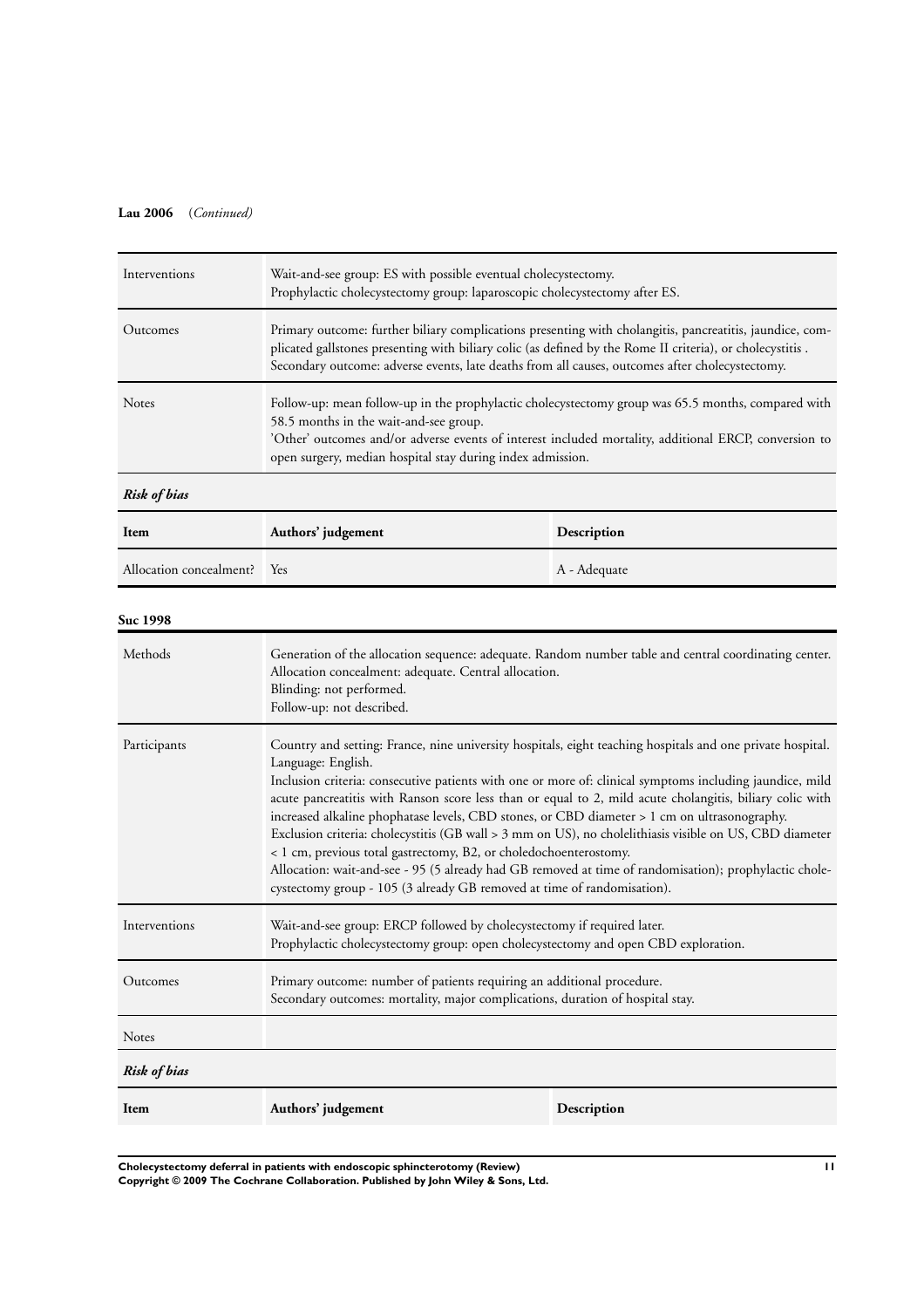## **Suc 1998** (*Continued)*

| Allocation concealment? | Yes                                                                                                                                                                                                                                                                                                                                                                                                                                                                                                                                                                                                                                                                                                                                                                                                                                                                                                                                                                                                                                                                                                                                                                                               | A - Adequate |  |  |  |  |
|-------------------------|---------------------------------------------------------------------------------------------------------------------------------------------------------------------------------------------------------------------------------------------------------------------------------------------------------------------------------------------------------------------------------------------------------------------------------------------------------------------------------------------------------------------------------------------------------------------------------------------------------------------------------------------------------------------------------------------------------------------------------------------------------------------------------------------------------------------------------------------------------------------------------------------------------------------------------------------------------------------------------------------------------------------------------------------------------------------------------------------------------------------------------------------------------------------------------------------------|--------------|--|--|--|--|
| Targarona 1996          |                                                                                                                                                                                                                                                                                                                                                                                                                                                                                                                                                                                                                                                                                                                                                                                                                                                                                                                                                                                                                                                                                                                                                                                                   |              |  |  |  |  |
| Methods                 | Generation of the allocation sequence: adequate. Patients randomly assigned to one of two arms and<br>stratified according to presence of jaundice or pancreatitis.<br>Allocation concealment: adequate. Sequentially numbered, sealed envelopes.<br>Blinding: not performed.<br>Follow-up: adequate. Follow-up: 3/48 of prophylactic cholecystectomy group and 1/50 of wait-and-see<br>group lost to follow-up.<br>Analysis: intention to treat.                                                                                                                                                                                                                                                                                                                                                                                                                                                                                                                                                                                                                                                                                                                                                 |              |  |  |  |  |
| Participants            | Country and setting: Spain, on academic health centre.<br>Language: English.<br>Inclusion criteria: all male and female 'high-risk' gallstone patients (at least one of: age over 70; Goldman<br>cardiac risk index >13; chronic pulmonary disease with a predicted postoperative maximum sustained<br>ventilation <10 L/min; liver cirrhosis type B or C of the Child-Pugh classification; neurologic deficit<br>or joint disease associated with severely impaired mobility; BMI >30) presenting with biliary pain and<br>jaundice, pancreatitis, cholangitis, or any combination thereof, and suspected of having common bile<br>duct stones were candidates for inclusion.<br>Diagnostic criteria used for bile duct stones: cholestasis associated with evidence of GB stones and CBD<br>> 8 mm and/or duct stones by abdominal US or ERCP. If ERCP required for diagnosis then patient<br>randomised during the procedure.<br>Exclusion criteria: patient refusal, previous surgical or endoscopic interventions on the biliary tree, pre-<br>senting with severe cholangitis or biliary pancreatitis requiring urgent ES.<br>Allocation: ES with GB in situ = 50; cholecystectomy = $48$ . |              |  |  |  |  |
| Interventions           | Wait-and-see group: ES with cholecystectomy later if required.<br>Prophylactic cholecystectomy group: open cholecystectomy with CBD exploration if indicated by intra-<br>operative cholangiography.                                                                                                                                                                                                                                                                                                                                                                                                                                                                                                                                                                                                                                                                                                                                                                                                                                                                                                                                                                                              |              |  |  |  |  |
| Outcomes                | Authors do not explicitly state which of their outcomes are primary and which are secondary.<br>Outcomes assessed:<br>(1) immediate, procedure-related: mortality and morbidity, severe complications, minor complications,<br>pre-procedure and post-procedure hospital length of stay.<br>(2) during long-term follow-up: biliary complications, readmission for biliary complications, cholecystec-<br>tomy, ERCP, late morbidity.                                                                                                                                                                                                                                                                                                                                                                                                                                                                                                                                                                                                                                                                                                                                                             |              |  |  |  |  |
| <b>Notes</b>            | Early follow-up defined as follow-up to hospital discharge. Late follow-up protocol included a visit at 30<br>days or so after discharge and then every three months for first year and every six months thereafter for<br>the length of the study.                                                                                                                                                                                                                                                                                                                                                                                                                                                                                                                                                                                                                                                                                                                                                                                                                                                                                                                                               |              |  |  |  |  |
| <b>Risk of bias</b>     |                                                                                                                                                                                                                                                                                                                                                                                                                                                                                                                                                                                                                                                                                                                                                                                                                                                                                                                                                                                                                                                                                                                                                                                                   |              |  |  |  |  |
| Item                    | Authors' judgement                                                                                                                                                                                                                                                                                                                                                                                                                                                                                                                                                                                                                                                                                                                                                                                                                                                                                                                                                                                                                                                                                                                                                                                | Description  |  |  |  |  |
| Allocation concealment? | Yes                                                                                                                                                                                                                                                                                                                                                                                                                                                                                                                                                                                                                                                                                                                                                                                                                                                                                                                                                                                                                                                                                                                                                                                               | A - Adequate |  |  |  |  |

**Cholecystectomy deferral in patients with endoscopic sphincterotomy (Review) 12**

**Copyright © 2009 The Cochrane Collaboration. Published by John Wiley & Sons, Ltd.**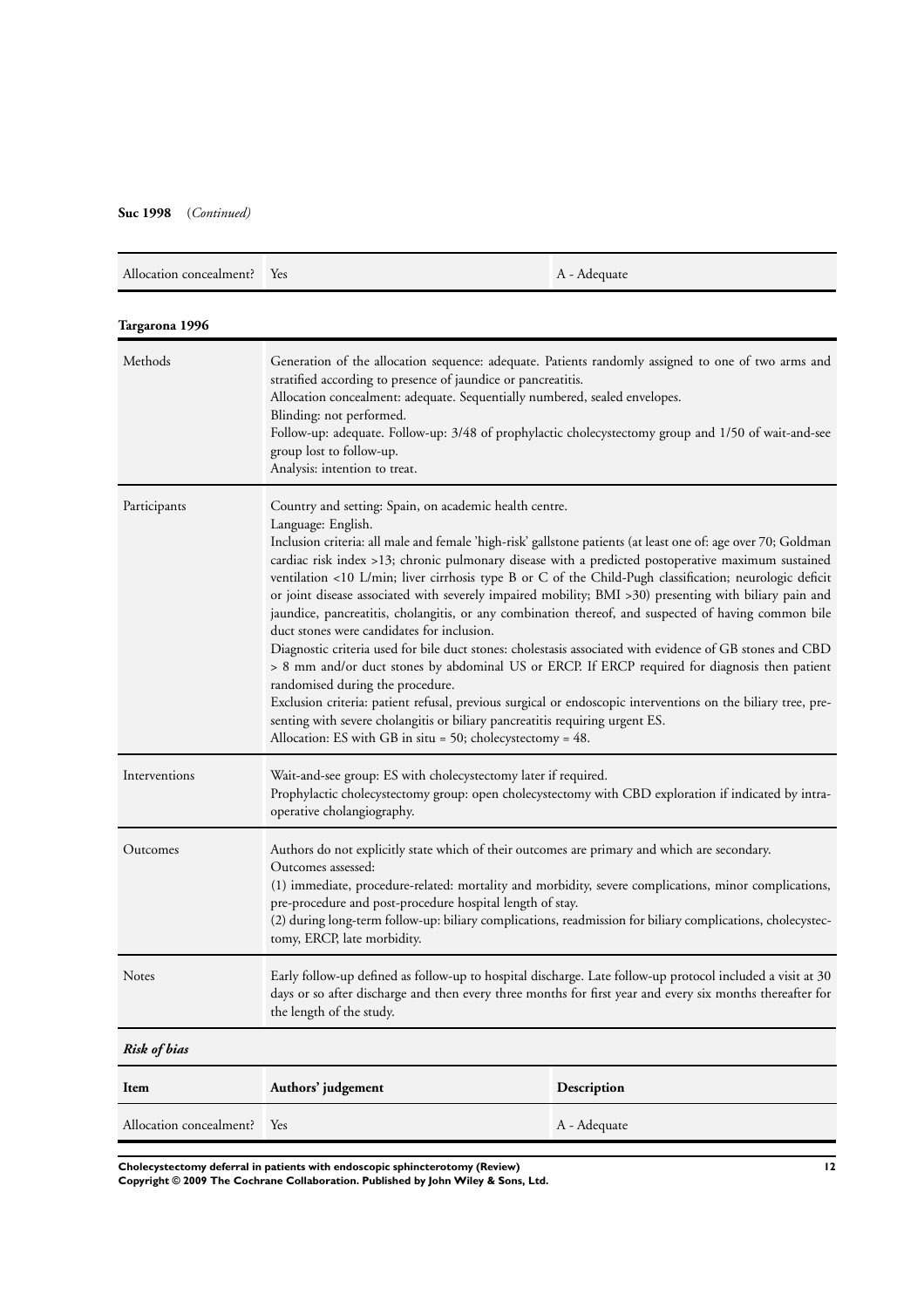<span id="page-15-0"></span>Abbreviations ASA: American Society of Anesthesiology physiological status score CBD: Common bile duct GB: Gallbladder ERCP: Endoscopic Retrograde Cholangiopancreatography ES: Endoscopic sphincterotomy

# **Characteristics of excluded studies** *[ordered by study ID]*

Kapoor 1996 A randomised clinical trial. Neither treatment arm included patients left with gallbladder in situ. Neoptolemos 1987 A randomised clinical trial. Neither treatment arm included patients left with gallbladder in situ.

**Cholecystectomy deferral in patients with endoscopic sphincterotomy (Review) 13 Copyright © 2009 The Cochrane Collaboration. Published by John Wiley & Sons, Ltd.**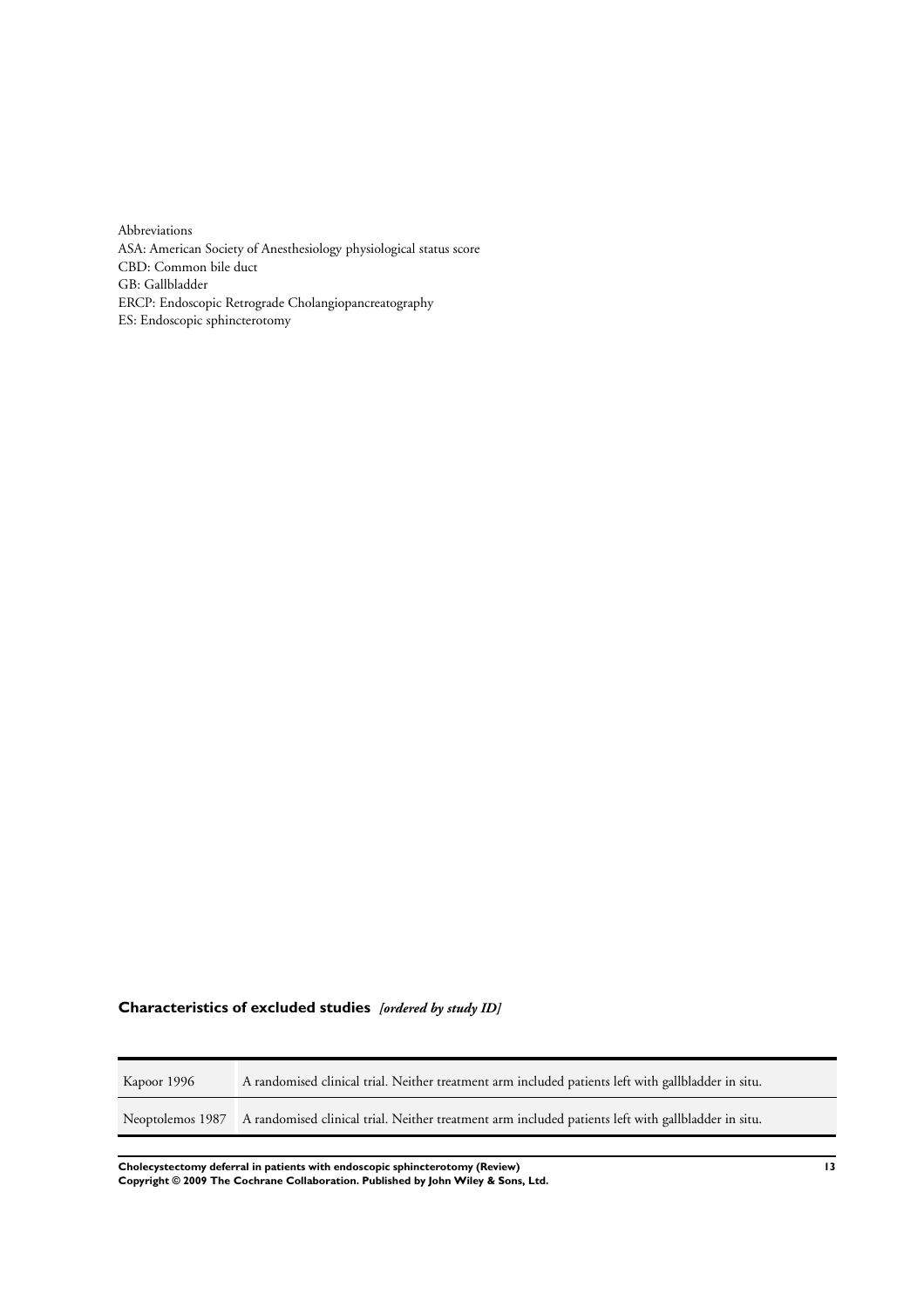# **D A T A A N D A N A L Y S E S**

| Outcome or subgroup title                     | No. of<br>studies | No. of<br>participants | Statistical method              | <b>Effect</b> size  |
|-----------------------------------------------|-------------------|------------------------|---------------------------------|---------------------|
| 1 Mortality                                   |                   | 662                    | Risk Ratio (M-H, Fixed, 95% CI) | $1.78$ [1.15, 2.75] |
| 2 Biliary pain or cholecystitis               |                   | 654                    | Risk Ratio (M-H, Fixed, 95% CI) | 14.56 [4.95, 42.78] |
| 3 Pancreatitis                                |                   | 662                    | Risk Ratio (M-H, Fixed, 95% CI) | 2.11 [0.39, 11.43]  |
| 4 Recurrent jaundice or cholangitis           |                   | 662                    | Risk Ratio (M-H, Fixed, 95% CI) | $2.53$ [1.09, 5.87] |
| 5 Major adverse events                        |                   | 662                    | Risk Ratio (M-H, Fixed, 95% CI) | $0.60$ [0.35, 1.02] |
| 6 Minor adverse events                        |                   | 662                    | Risk Ratio (M-H, Fixed, 95% CI) | $0.45$ [0.22, 0.91] |
| 7 Additional cholangiography<br>(ERCP or PTC) |                   | 662                    | Risk Ratio (M-H, Fixed, 95% CI) | 2.36 [1.29, 4.32]   |
| 8 Difficult cholecystectomy                   |                   | 654                    | Risk Ratio (M-H, Fixed, 95% CI) | $0.68$ [0.39, 1.17] |

# **Comparison 1. Wait-and-see versus prophylactic cholecystectomy**

# **Comparison 2. Stratified by method of cholecystectomy**

| Outcome or subgroup title                                   | No. of<br>studies | No. of<br>participants | <b>Statistical method</b>       | <b>Effect</b> size  |
|-------------------------------------------------------------|-------------------|------------------------|---------------------------------|---------------------|
| 1 Mortality                                                 | 5                 | 662                    | Risk Ratio (M-H, Fixed, 95% CI) | $1.70$ [1.10, 2.64] |
| 1.1 Open cholecystectomy &<br>common bile duct exploration  | 3                 | 383                    | Risk Ratio (M-H, Fixed, 95% CI) | $1.86$ [1.03, 3.35] |
| 1.2 Laparoscopic<br>cholecystectomy after<br>sphincterotomy | $\mathfrak{2}$    | 279                    | Risk Ratio (M-H, Fixed, 95% CI) | 1.53 [0.79, 2.94]   |
| 2 Biliary pain or cholecystitis                             | 5                 | 654                    | Risk Ratio (M-H, Fixed, 95% CI) | 14.56 [4.95, 42.78] |
| 2.1 Open cholecystectomy &<br>common bile duct exploration  | 3                 | 375                    | Risk Ratio (M-H, Fixed, 95% CI) | 11.09 [2.69, 45.79] |
| 2.2 Laparoscopic<br>cholecystectomy after<br>spincterotomy  | $\mathfrak{2}$    | 279                    | Risk Ratio (M-H, Fixed, 95% CI) | 18.84 [3.66, 97.00] |
| 3 Pancreatitis                                              | 5                 | 662                    | Risk Ratio (M-H, Fixed, 95% CI) | 2.11 [0.39, 11.43]  |
| 3.1 Open cholecystectomy &<br>common bile duct exploration  | 3                 | 383                    | Risk Ratio (M-H, Fixed, 95% CI) | 2.11 [0.39, 11.43]  |
| 3.2 Laparoscopic<br>cholecystectomy after<br>sphincterotomy | $\mathfrak{2}$    | 279                    | Risk Ratio (M-H, Fixed, 95% CI) | Not estimable       |
| 4 Recurrent jaundice or cholangitis                         | 5                 | 662                    | Risk Ratio (M-H, Fixed, 95% CI) | 2.53 [1.09, 5.87]   |
| 4.1 Open cholecystectomy &<br>common bile duct exploration  | 3                 | 383                    | Risk Ratio (M-H, Fixed, 95% CI) | 3.04 [0.47, 19.49]  |
| 4.2 Laparoscopic<br>cholecystectomy after<br>sphincterotomy | $\mathfrak{2}$    | 279                    | Risk Ratio (M-H, Fixed, 95% CI) | 2.41 [0.94, 6.18]   |
| 5 Major adverse events                                      | 5                 | 662                    | Risk Ratio (M-H, Fixed, 95% CI) | $0.60$ [0.35, 1.02] |

**Cholecystectomy deferral in patients with endoscopic sphincterotomy (Review) 14**

**Copyright © 2009 The Cochrane Collaboration. Published by John Wiley & Sons, Ltd.**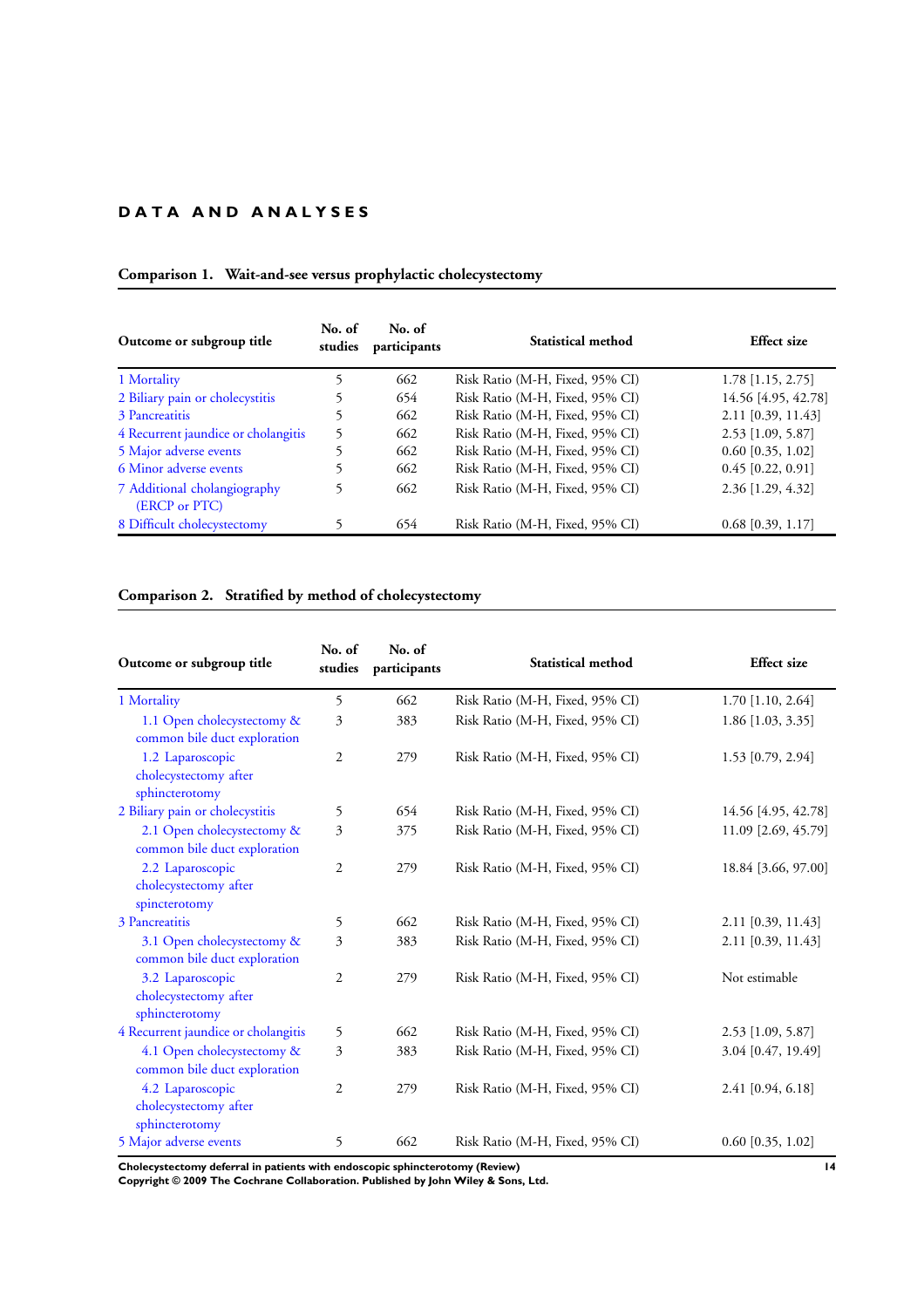| 5.1 Open cholecystectomy &<br>common bile duct exploration  | 3              | 383 | Risk Ratio (M-H, Fixed, 95% CI) | $0.73$ [0.35, 1.53]  |
|-------------------------------------------------------------|----------------|-----|---------------------------------|----------------------|
| 5.2 Laparoscopic<br>cholecystectomy after<br>sphincterotomy | $\overline{2}$ | 279 | Risk Ratio (M-H, Fixed, 95% CI) | $0.47$ [0.21, 1.04]  |
| 6 Minor adverse events                                      | 5              | 662 | Risk Ratio (M-H, Fixed, 95% CI) | $0.45$ [0.22, 0.91]  |
| 6.1 Open cholecystectomy &<br>common bile duct exploration  | 3              | 383 | Risk Ratio (M-H, Fixed, 95% CI) | $0.28$ [0.11, 0.73]  |
| 6.2 Laparoscopic<br>cholecystectomy after<br>sphincterotomy | $\overline{2}$ | 279 | Risk Ratio (M-H, Fixed, 95% CI) | 1.03 [0.32, 3.27]    |
| 7 Additional cholangiography<br>(ERCP or PTC)               | 5              | 662 | Risk Ratio (M-H, Fixed, 95% CI) | 2.36 [1.29, 4.32]    |
| 7.1 Open cholecystectomy &<br>common bile duct exploration  | $\mathfrak{Z}$ | 383 | Risk Ratio (M-H, Fixed, 95% CI) | $0.93$ [0.45, 1.94]  |
| 7.2 Laparoscopic<br>cholecystectomy after<br>sphincterotomy | $\overline{2}$ | 279 | Risk Ratio (M-H, Fixed, 95% CI) | 20.40 [2.82, 147.51] |
| 8 Difficult cholecystectomy                                 | 5              | 654 | Risk Ratio (M-H, Fixed, 95% CI) | $0.68$ [0.39, 1.17]  |
| 8.1 Open cholecystectomy &<br>common bile duct exploration  | 3              | 375 | Risk Ratio (M-H, Fixed, 95% CI) | 3.38 [0.14, 80.52]   |
| 8.2 Laparoscopic<br>cholecystectomy after<br>sphincterotomy | $\overline{2}$ | 279 | Risk Ratio (M-H, Fixed, 95% CI) | $0.63$ [0.36, 1.10]  |

# **Comparison 3. Stratified by patient ASA class**

| Outcome or subgroup title                                            | No. of<br>studies | No. of<br>participants | Statistical method              | <b>Effect</b> size  |
|----------------------------------------------------------------------|-------------------|------------------------|---------------------------------|---------------------|
| 1 Mortality                                                          | 5                 | 662                    | Risk Ratio (M-H, Fixed, 95% CI) | $1.70$ [1.10, 2.64] |
| 1.1 Studies with inclusion of<br>high-risk patients (ASA IV or<br>V) | 3                 | 383                    | Risk Ratio (M-H, Fixed, 95% CI) | $1.86$ [1.03, 3.35] |
| 1.2 Studies with exclusion of<br>high-risk patients (ASA IV or<br>V) | 2                 | 279                    | Risk Ratio (M-H, Fixed, 95% CI) | 1.53 [0.79, 2.94]   |
| 2 Biliary pain or cholecystitis                                      | 5                 | 654                    | Risk Ratio (M-H, Fixed, 95% CI) | 14.56 [4.95, 42.78] |
| 2.1 Studies with inclusion of<br>high-risk patients (ASA IV or<br>V  | 3                 | 375                    | Risk Ratio (M-H, Fixed, 95% CI) | 11.09 [2.69, 45.79] |
| 2.2 Studies with exclusion of<br>high-risk patients (ASA IV or<br>V) | 2                 | 279                    | Risk Ratio (M-H, Fixed, 95% CI) | 18.84 [3.66, 97.00] |
| 3 Pancreatitis                                                       | 5                 | 662                    | Risk Ratio (M-H, Fixed, 95% CI) | 2.11 [0.39, 11.43]  |
| 3.1 Studies with inclusion of<br>high-risk patients (ASA IV or<br>V) | 3                 | 383                    | Risk Ratio (M-H, Fixed, 95% CI) | 2.11 [0.39, 11.43]  |

**Cholecystectomy deferral in patients with endoscopic sphincterotomy (Review) 15**

**Copyright © 2009 The Cochrane Collaboration. Published by John Wiley & Sons, Ltd.**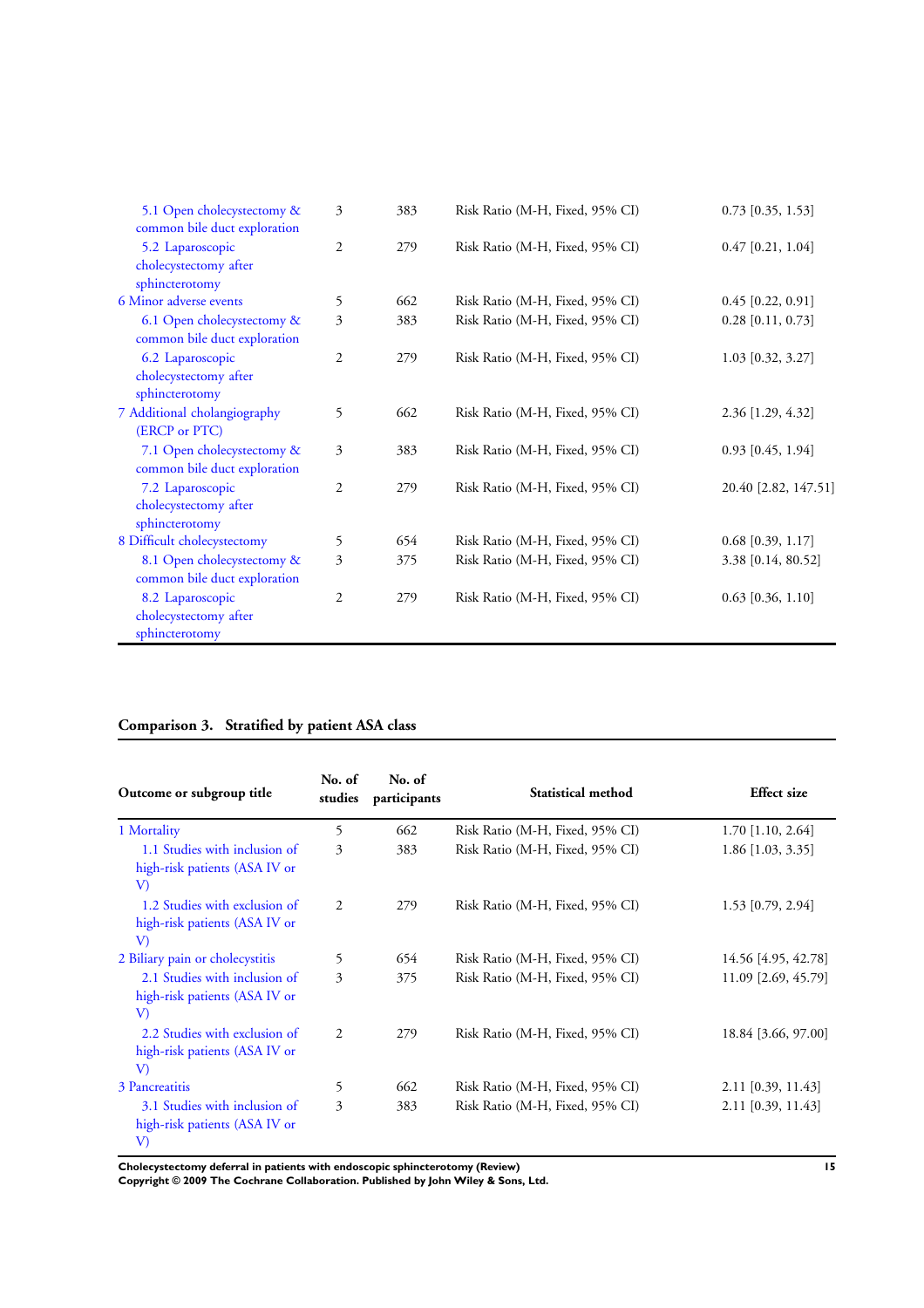| 3.2 Studies with exclusion of<br>high-risk patients (ASA IV or<br>V  | $\overline{2}$ | 279 | Risk Ratio (M-H, Fixed, 95% CI) | Not estimable        |
|----------------------------------------------------------------------|----------------|-----|---------------------------------|----------------------|
| 4 Recurrent jaundice or cholangitis                                  | 5              | 662 | Risk Ratio (M-H, Fixed, 95% CI) | 2.53 [1.09, 5.87]    |
| 4.1 Studies with inclusion of<br>high-risk patients (ASA IV or<br>V) | 3              | 383 | Risk Ratio (M-H, Fixed, 95% CI) | 3.04 [0.47, 19.49]   |
| 4.2 Studies with exclusion of<br>high-risk patients (ASA IV or<br>V) | 2              | 279 | Risk Ratio (M-H, Fixed, 95% CI) | 2.41 [0.94, 6.18]    |
| 5 Major adverse events                                               | 5              | 662 | Risk Ratio (M-H, Fixed, 95% CI) | $0.60$ [0.35, 1.02]  |
| 5.1 Studies with inclusion of<br>high-risk patients (ASA IV or<br>V) | 3              | 383 | Risk Ratio (M-H, Fixed, 95% CI) | $0.73$ [0.35, 1.53]  |
| 5.2 Studies with exclusion of<br>high-risk patients (ASA IV or<br>V) | $\mathfrak{2}$ | 279 | Risk Ratio (M-H, Fixed, 95% CI) | $0.47$ [0.21, 1.04]  |
| 6 Minor adverse events                                               | 5              | 662 | Risk Ratio (M-H, Fixed, 95% CI) | $0.45$ [0.22, 0.91]  |
| 6.1 Studies with inclusion of<br>high-risk patients (ASA IV or<br>V) | $\mathfrak{Z}$ | 383 | Risk Ratio (M-H, Fixed, 95% CI) | $0.28$ [0.11, 0.73]  |
| 6.2 Studies with exclusion of<br>high-risk patients (ASA IV or<br>V) | 2              | 279 | Risk Ratio (M-H, Fixed, 95% CI) | 1.03 [0.32, 3.27]    |
| 7 Additional cholangiography<br>(ERCP or PTC)                        | 5              | 662 | Risk Ratio (M-H, Fixed, 95% CI) | 2.36 [1.29, 4.32]    |
| 7.1 Studies with inclusion of<br>high-risk patients (ASA IV or<br>V  | 3              | 383 | Risk Ratio (M-H, Fixed, 95% CI) | $0.93$ [0.45, 1.94]  |
| 7.2 Studies with exclusion of<br>high-risk patients (ASA IV or<br>V  | $\overline{c}$ | 279 | Risk Ratio (M-H, Fixed, 95% CI) | 20.40 [2.82, 147.51] |
| 8 Difficult cholecystectomy                                          | 5              | 654 | Risk Ratio (M-H, Fixed, 95% CI) | $0.68$ [0.39, 1.17]  |
| 8.1 Studies with inclusion of<br>high-risk patients (ASA IV or<br>V) | 3              | 375 | Risk Ratio (M-H, Fixed, 95% CI) | 3.38 [0.14, 80.52]   |
| 8.2 Studies with exclusion of<br>high-risk patients (ASA IV or<br>V) | $\mathfrak{2}$ | 279 | Risk Ratio (M-H, Fixed, 95% CI) | $0.63$ [0.36, 1.10]  |

**Cholecystectomy deferral in patients with endoscopic sphincterotomy (Review) 16 Copyright © 2009 The Cochrane Collaboration. Published by John Wiley & Sons, Ltd.**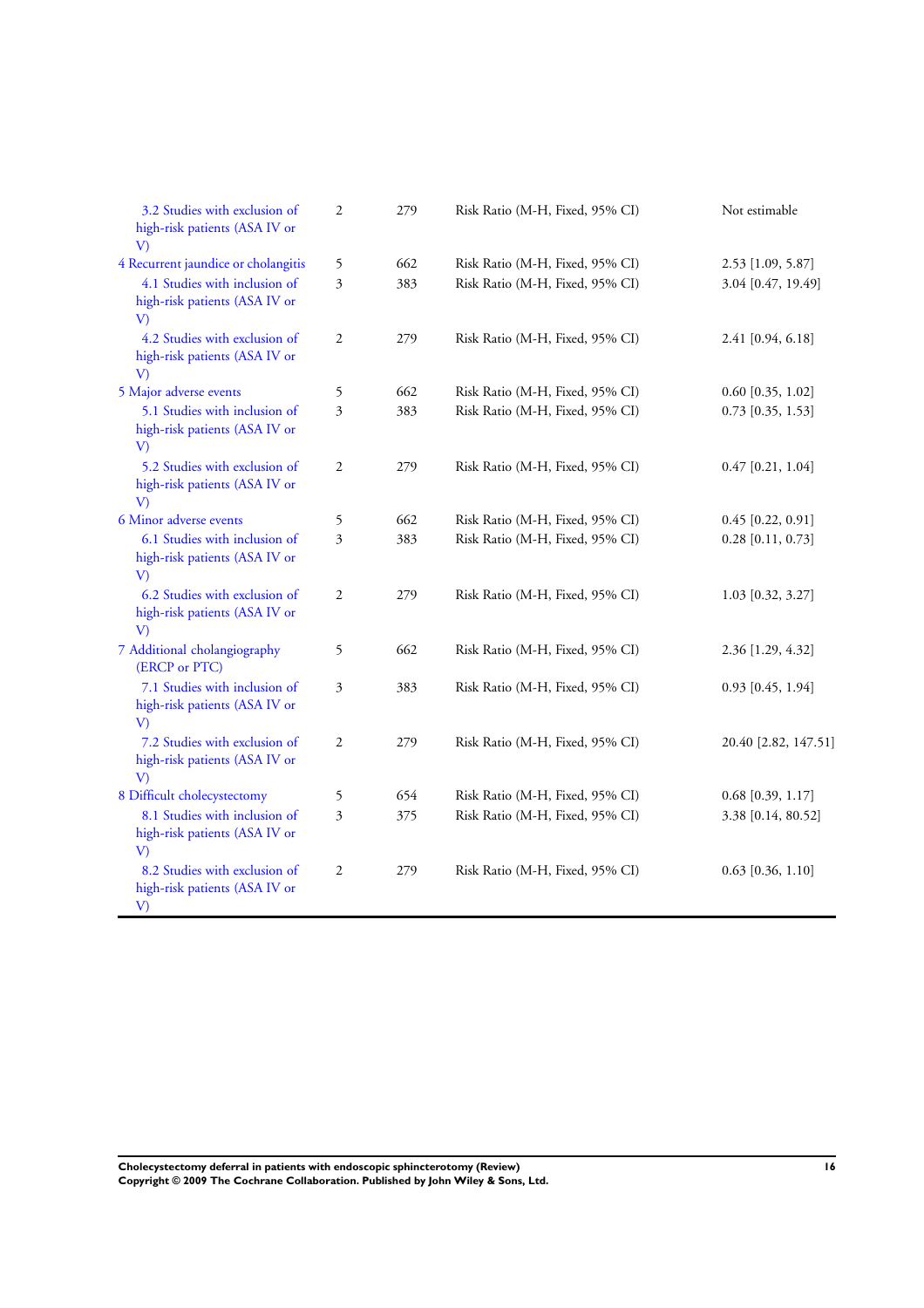### <span id="page-19-0"></span>**Analysis 1.1. Comparison 1 Wait-and-see versus prophylactic cholecystectomy, Outcome 1 Mortality.**

Review: Cholecystectomy deferral in patients with endoscopic sphincterotomy

Comparison: 1 Wait-and-see versus prophylactic cholecystectomy

Outcome: | Mortality

| Study or subgroup                                                       | Wait-and-see | Prophylactic removal | <b>Risk Ratio</b>             | Weight | <b>Risk Ratio</b>     |
|-------------------------------------------------------------------------|--------------|----------------------|-------------------------------|--------|-----------------------|
|                                                                         | n/N          | n/N                  | M-H, Fixed, 95% CI            |        | M-H, Fixed, 95% CI    |
| Boerma 2002                                                             | 1/59         | 1/49                 |                               | 4.1%   | 0.83 [ 0.05, 12.94 ]  |
| Hammarstrom 1995                                                        | 14/39        | 5/44                 |                               | 17.8%  | 3.16 [ 1.25, 7.97 ]   |
| Lau 2006                                                                | 19/89        | 11/82                |                               | 43.4 % | $1.59$ [ 0.81, 3.14 ] |
| Suc 1998                                                                | 3/97         | 1/105                |                               | 3.6%   | 3.25 [ 0.34, 30.70 ]  |
| Targarona 1996                                                          | 10/50        | 8/48                 |                               | 31.0%  | 1.20 [ 0.52, 2.78 ]   |
| <b>Total (95% CI)</b>                                                   | 334          | 328                  |                               | 100.0% | $1.78$ [ 1.15, 2.75 ] |
| Total events: 47 (Wait-and-see), 26 (Prophylactic removal)              |              |                      |                               |        |                       |
| Heterogeneity: Chi <sup>2</sup> = 2.99, df = 4 (P = 0.56); $1^2$ = 0.0% |              |                      |                               |        |                       |
| Test for overall effect: $Z = 2.59$ (P = 0.0097)                        |              |                      |                               |        |                       |
|                                                                         |              |                      |                               |        |                       |
|                                                                         |              |                      | 0.1<br>$\overline{0}$<br>0.01 | 100    |                       |

Favours wait-and-see Favours removal

## **Analysis 1.2. Comparison 1 Wait-and-see versus prophylactic cholecystectomy, Outcome 2 Biliary pain or cholecystitis.**

Review: Cholecystectomy deferral in patients with endoscopic sphincterotomy

Comparison: 1 Wait-and-see versus prophylactic cholecystectomy

Outcome: 2 Biliary pain or cholecystitis

| Study or subgroup                                                      | Wait-and-see | Prophylactic removal | <b>Risk Ratio</b>                                  | Weight | <b>Risk Ratio</b>      |
|------------------------------------------------------------------------|--------------|----------------------|----------------------------------------------------|--------|------------------------|
|                                                                        | n/N          | n/N                  | M-H, Fixed, 95% CI                                 |        | M-H, Fixed, 95% CI     |
| Boerma 2002                                                            | 25/59        | 0/49                 |                                                    | 15.4%  | 42.50 [2.65, 680.67]   |
| Hammarstrom 1995                                                       | 11/39        | 0/44                 |                                                    | 13.2%  | 25.88 [ 1.57, 425.17 ] |
| Lau 2006                                                               | 7/89         | 1/82                 |                                                    | 29.3 % | 6.45 $[0.81, 51.30]$   |
| Suc 1998                                                               | 4/92         | 0/102                |                                                    | 13.4%  | 9.97 [0.54, 182.66]    |
| Targarona 1996                                                         | 5/50         | 1/48                 |                                                    | 28.7%  | 4.80 [ 0.58, 39.60 ]   |
| <b>Total (95% CI)</b>                                                  | 329          | 325                  |                                                    | 100.0% | 14.56 [4.95, 42.78]    |
| Total events: 52 (Wait-and-see), 2 (Prophylactic removal)              |              |                      |                                                    |        |                        |
| Heterogeneity: Chi <sup>2</sup> = 2.45, df = 4 (P = 0.65); $1^2$ =0.0% |              |                      |                                                    |        |                        |
| Test for overall effect: $Z = 4.87$ (P < 0.00001)                      |              |                      |                                                    |        |                        |
|                                                                        |              |                      |                                                    |        |                        |
|                                                                        |              |                      |                                                    |        |                        |
|                                                                        |              |                      | $0.001$ $0.01$ $0.1$<br>$\overline{0}$<br>100 1000 |        |                        |
|                                                                        |              |                      | Favours wait-and-see<br>Favours removal            |        |                        |

**Cholecystectomy deferral in patients with endoscopic sphincterotomy (Review) 17**

**Copyright © 2009 The Cochrane Collaboration. Published by John Wiley & Sons, Ltd.**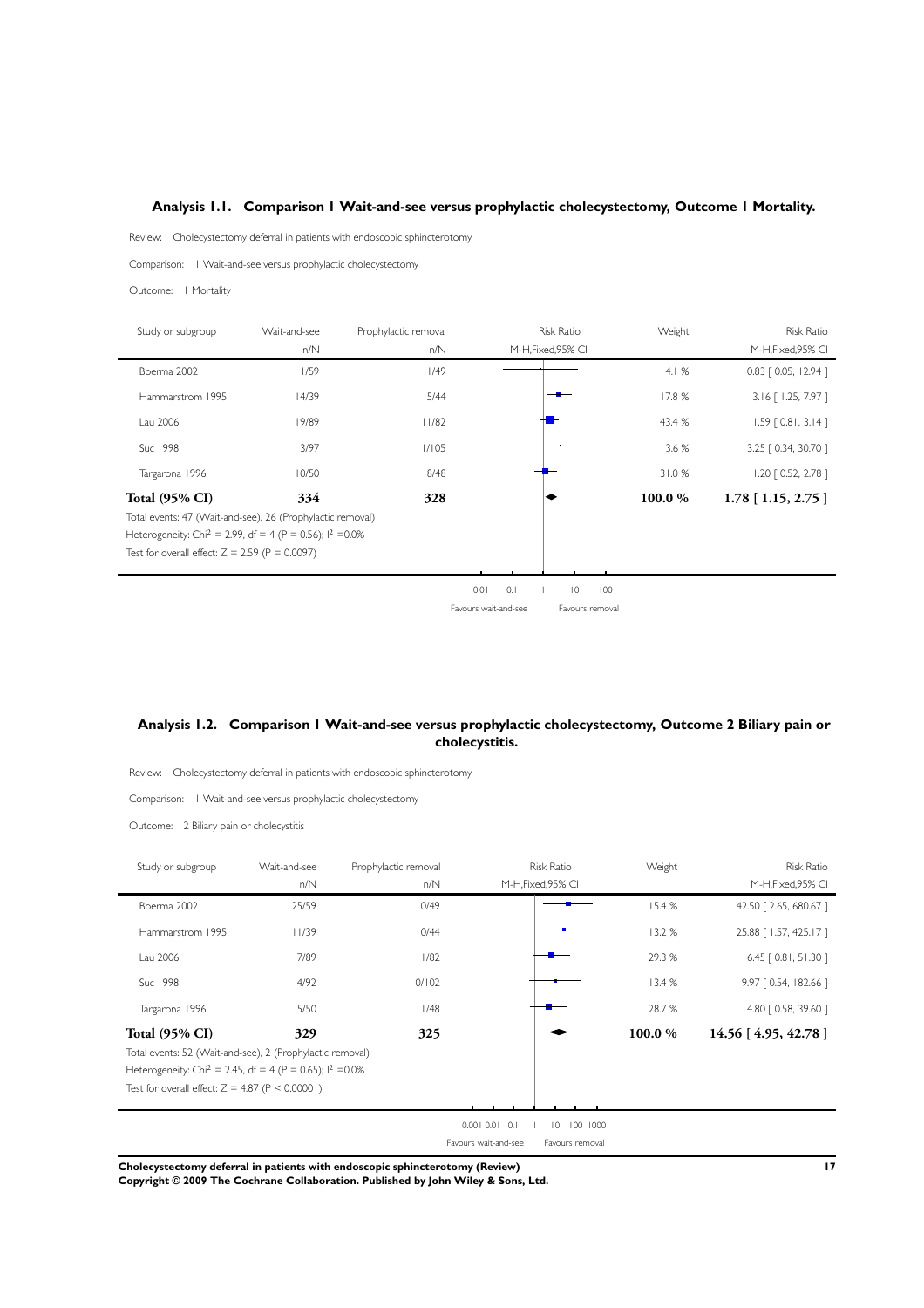### <span id="page-20-0"></span>**Analysis 1.3. Comparison 1 Wait-and-see versus prophylactic cholecystectomy, Outcome 3 Pancreatitis.**

Review: Cholecystectomy deferral in patients with endoscopic sphincterotomy

Comparison: 1 Wait-and-see versus prophylactic cholecystectomy

Outcome: 3 Pancreatitis

| Study or subgroup                                                       | Wait-and-see | Prophylactic removal |                      | <b>Risk Ratio</b>     | <b>Risk Ratio</b>      |
|-------------------------------------------------------------------------|--------------|----------------------|----------------------|-----------------------|------------------------|
|                                                                         | n/N          | n/N                  |                      | M-H, Fixed, 95% CI    | M-H, Fixed, 95% CI     |
| Boerma 2002                                                             | 0/59         | 0/49                 |                      |                       | $0.0$ $[0.0, 0.0]$     |
| Hammarstrom 1995                                                        | 1/39         | 0/44                 |                      |                       | 3.38 [ 0.14, 80.52 ]   |
| Lau 2006                                                                | 0/89         | 0/82                 |                      |                       | $0.0$ $[0.0, 0.0]$     |
| Suc 1998                                                                | 1/97         | 1/105                |                      |                       | 1.08 [ 0.07, 17.07 ]   |
| Targarona 1996                                                          | 1/50         | 0/48                 |                      |                       | 2.88 [ 0.12, 69.07 ]   |
| <b>Total (95% CI)</b>                                                   | 334          | 328                  |                      |                       | $2.11$ [ 0.39, 11.43 ] |
| Total events: 3 (Wait-and-see), I (Prophylactic removal)                |              |                      |                      |                       |                        |
| Heterogeneity: Chi <sup>2</sup> = 0.35, df = 2 (P = 0.84); $1^2$ = 0.0% |              |                      |                      |                       |                        |
| Test for overall effect: $Z = 0.87$ (P = 0.39)                          |              |                      |                      |                       |                        |
|                                                                         |              |                      |                      |                       |                        |
|                                                                         |              |                      | 0.1<br>0.01          | $\overline{0}$<br>100 |                        |
|                                                                         |              |                      | Favours wait-and-see | Favours removal       |                        |

**Cholecystectomy deferral in patients with endoscopic sphincterotomy (Review) 18 Copyright © 2009 The Cochrane Collaboration. Published by John Wiley & Sons, Ltd.**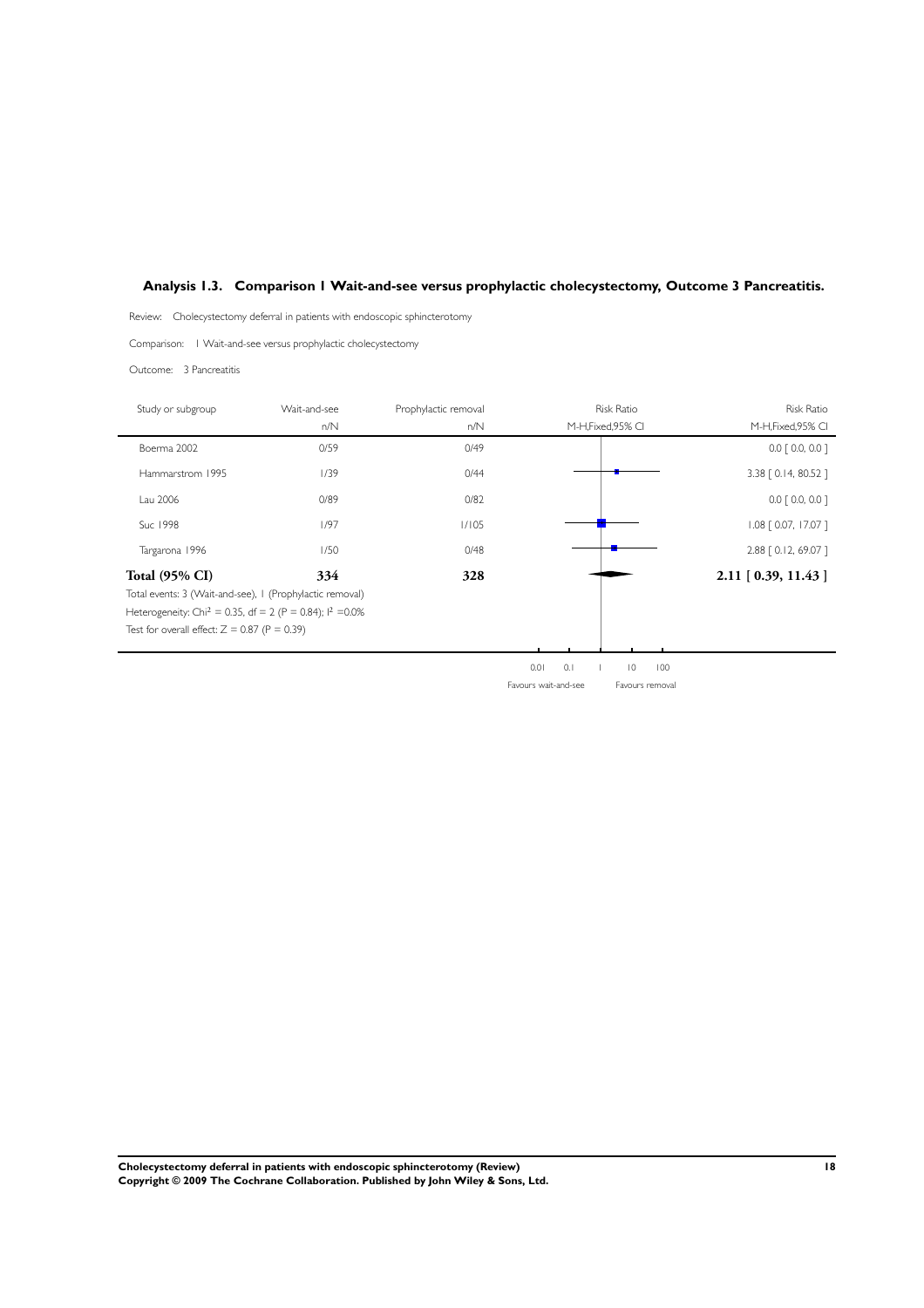# <span id="page-21-0"></span>**Analysis 1.4. Comparison 1 Wait-and-see versus prophylactic cholecystectomy, Outcome 4 Recurrent jaundice or cholangitis.**

Review: Cholecystectomy deferral in patients with endoscopic sphincterotomy

Comparison: 1 Wait-and-see versus prophylactic cholecystectomy

Outcome: 4 Recurrent jaundice or cholangitis

| Study or subgroup                                                       | Wait-and-see | Prophylactic removal |                      | <b>Risk Ratio</b>  | <b>Risk Ratio</b>      |
|-------------------------------------------------------------------------|--------------|----------------------|----------------------|--------------------|------------------------|
|                                                                         | n/N          | n/N                  |                      | M-H, Fixed, 95% CI | M-H, Fixed, 95% CI     |
| Boerma 2002                                                             | 1/59         | 0/49                 |                      |                    | 2.50 [ 0.10, 60.03 ]   |
| Hammarstrom 1995                                                        | 0/39         | 0/44                 |                      |                    | $0.0$ $[0.0, 0.0]$     |
| Lau 2006                                                                | 13/89        | 5/82                 |                      |                    | 2.40 [ 0.89, 6.43 ]    |
| Suc 1998                                                                | 1/97         | 1/105                |                      |                    | $1.08$ $[0.07, 17.07]$ |
| Targarona 1996                                                          | 3/50         | 0/48                 |                      |                    | 6.73 $[0.36, 126.85]$  |
| <b>Total (95% CI)</b>                                                   | 334          | 328                  |                      |                    | $2.53$ [ 1.09, 5.87 ]  |
| Total events: 18 (Wait-and-see), 6 (Prophylactic removal)               |              |                      |                      |                    |                        |
| Heterogeneity: Chi <sup>2</sup> = 0.80, df = 3 (P = 0.85); $1^2$ = 0.0% |              |                      |                      |                    |                        |
| Test for overall effect: $Z = 2.17$ (P = 0.030)                         |              |                      |                      |                    |                        |
|                                                                         |              |                      |                      |                    |                        |
|                                                                         |              |                      | $0.001$ $0.01$ $0.1$ | 10 100 1000        |                        |

Favours wait-and-see Favours removal

**Cholecystectomy deferral in patients with endoscopic sphincterotomy (Review) 19 Copyright © 2009 The Cochrane Collaboration. Published by John Wiley & Sons, Ltd.**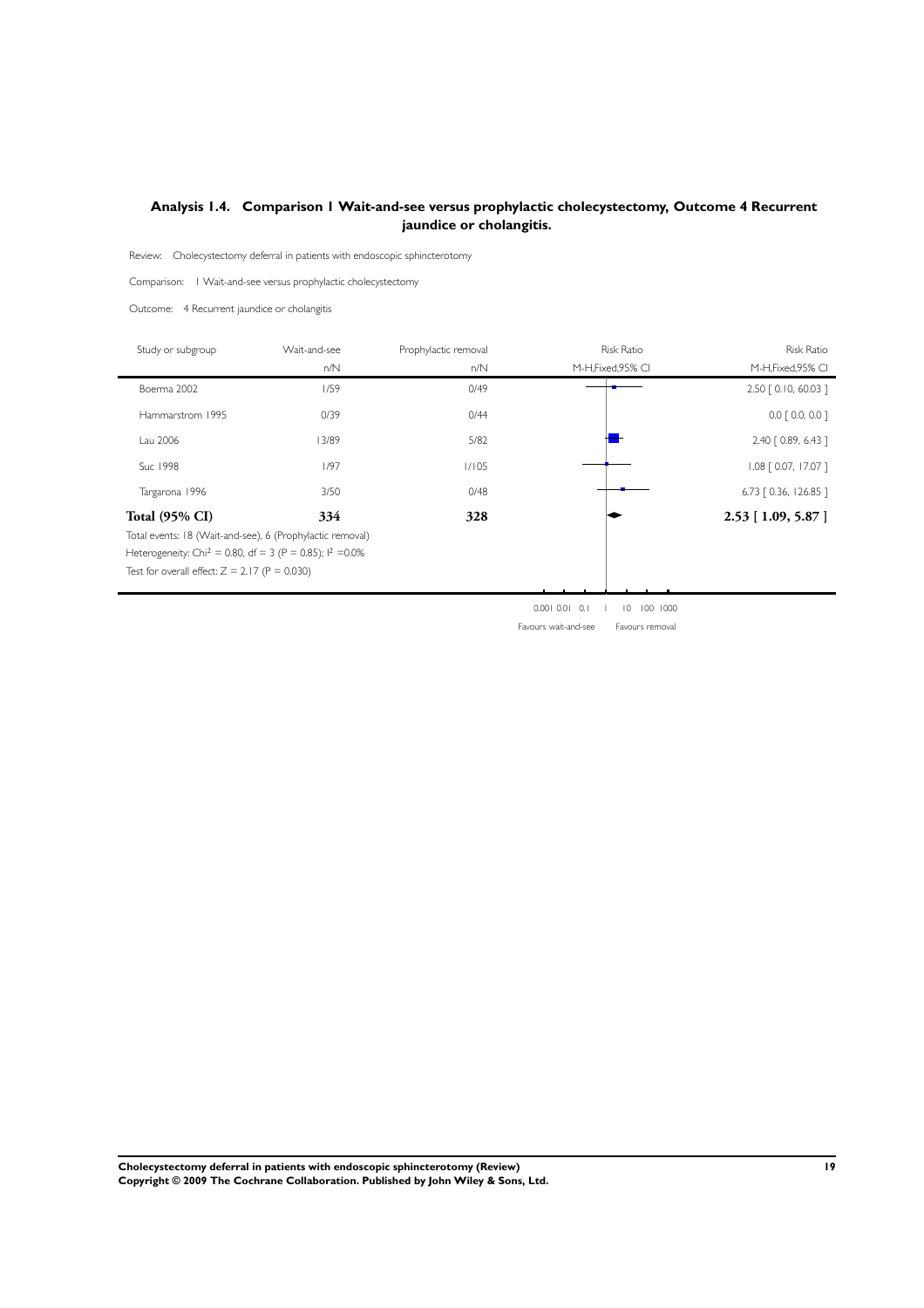## <span id="page-22-0"></span>**Analysis 1.5. Comparison 1 Wait-and-see versus prophylactic cholecystectomy, Outcome 5 Major adverse events.**

Review: Cholecystectomy deferral in patients with endoscopic sphincterotomy

Comparison: 1 Wait-and-see versus prophylactic cholecystectomy

Outcome: 5 Major adverse events

| Study or subgroup                                                       | Wait-and-see | Prophylactic removal | <b>Risk Ratio</b>           | Weight | <b>Risk Ratio</b>     |  |
|-------------------------------------------------------------------------|--------------|----------------------|-----------------------------|--------|-----------------------|--|
|                                                                         | n/N          | n/N                  | M-H, Fixed, 95% CI          |        | M-H, Fixed, 95% CI    |  |
| Boerma 2002                                                             | 8/59         | 8/49                 |                             | 27.3 % | $0.83$ $[0.34, 2.05]$ |  |
| Hammarstrom 1995                                                        | 3/39         | 6/44                 |                             | 17.6 % | $0.56$ $[0.15, 2.11]$ |  |
| Lau 2006                                                                | 0/89         | 7/82                 |                             | 24.4 % | $0.06$ $[0.00, 1.06]$ |  |
| Suc 1998                                                                | 5/97         | 6/105                |                             | 18.0%  | $0.90$ $[0.28, 2.86]$ |  |
| Targarona 1996                                                          | 3/50         | 4/48                 |                             | 12.7%  | $0.72$ $[0.17, 3.05]$ |  |
| <b>Total (95% CI)</b>                                                   | 334          | 328                  |                             | 100.0% | $0.60$ [ 0.35, 1.02 ] |  |
| Total events: 19 (Wait-and-see), 31 (Prophylactic removal)              |              |                      |                             |        |                       |  |
| Heterogeneity: Chi <sup>2</sup> = 3.54, df = 4 (P = 0.47); $1^2$ = 0.0% |              |                      |                             |        |                       |  |
| Test for overall effect: $Z = 1.88$ (P = 0.060)                         |              |                      |                             |        |                       |  |
|                                                                         |              |                      |                             |        |                       |  |
|                                                                         |              |                      | 0.0010.010.1<br>10 100 1000 |        |                       |  |

Favours wait-and-see Favours removal

**Cholecystectomy deferral in patients with endoscopic sphincterotomy (Review) 20 Copyright © 2009 The Cochrane Collaboration. Published by John Wiley & Sons, Ltd.**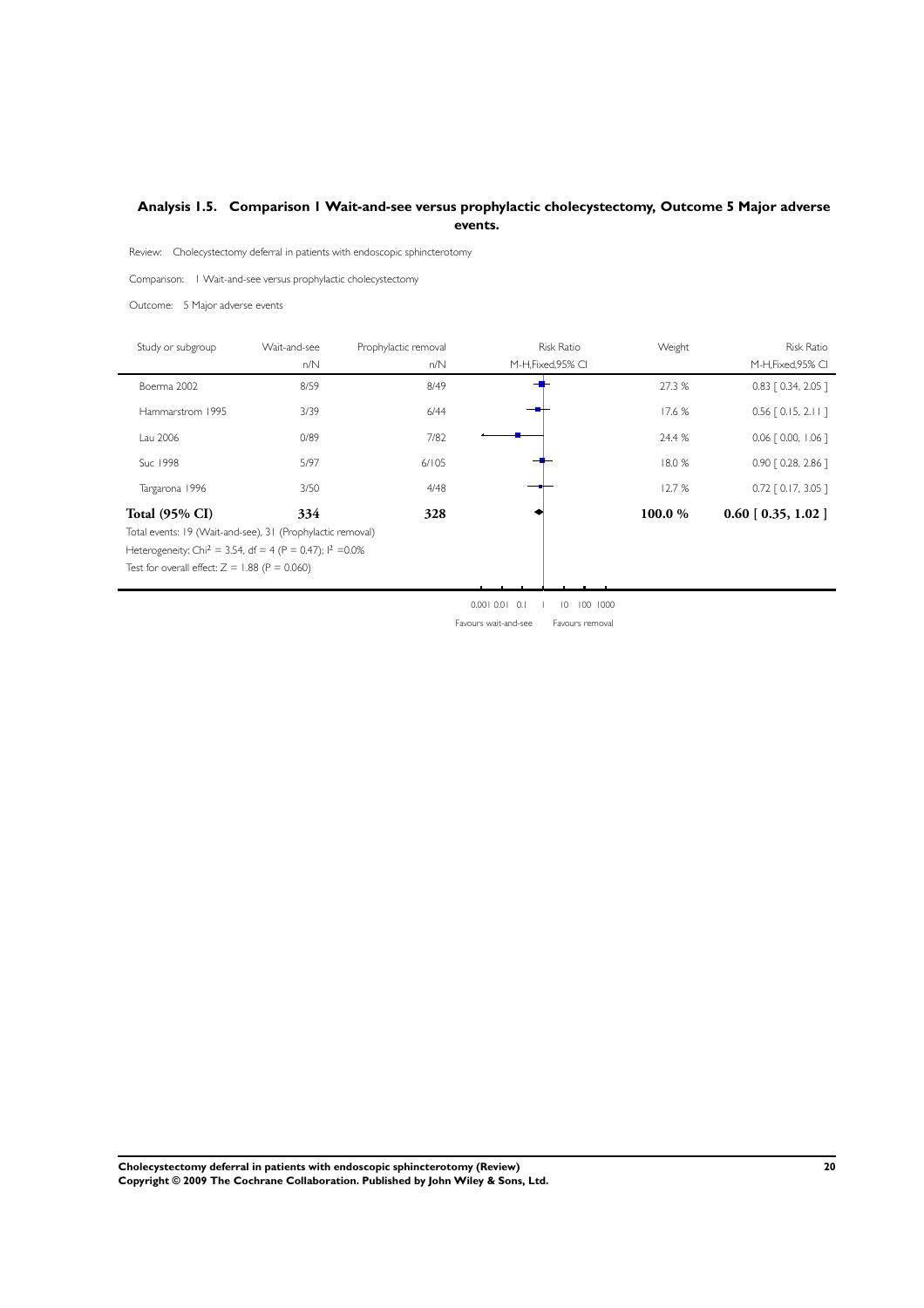# <span id="page-23-0"></span>**Analysis 1.6. Comparison 1 Wait-and-see versus prophylactic cholecystectomy, Outcome 6 Minor adverse events.**

Review: Cholecystectomy deferral in patients with endoscopic sphincterotomy

Comparison: 1 Wait-and-see versus prophylactic cholecystectomy

Outcome: 6 Minor adverse events

| Study or subgroup                                                     | Wait-and-see | Prophylactic removal | <b>Risk Ratio</b>  | Weight | <b>Risk Ratio</b>     |
|-----------------------------------------------------------------------|--------------|----------------------|--------------------|--------|-----------------------|
|                                                                       | n/N          | n/N                  | M-H, Fixed, 95% CI |        | M-H, Fixed, 95% CI    |
| Boerma 2002                                                           | 5/59         | 3/49                 |                    | 13.7%  | $1.38$ $[0.35, 5.50]$ |
| Hammarstrom 1995                                                      | 4/39         | 6/44                 |                    | 23.6 % | $0.75$ $[0.23, 2.47]$ |
| Lau 2006                                                              | 1/89         | 2/82                 |                    | 8.7%   | 0.46   0.04, 4.99 ]   |
| Suc 1998                                                              | 0/97         | 5/105                |                    | 22.1%  | $0.10$ $[0.01, 1.76]$ |
| Targarona 1996                                                        | 0/50         | 7/48                 |                    | 32.0 % | $0.06$ $[0.00, 1.09]$ |
| <b>Total (95% CI)</b>                                                 | 334          | 328                  |                    | 100.0% | $0.45$ [ 0.22, 0.91 ] |
| Total events: 10 (Wait-and-see), 23 (Prophylactic removal)            |              |                      |                    |        |                       |
| Heterogeneity: Chi <sup>2</sup> = 6.16, df = 4 (P = 0.19); $1^2$ =35% |              |                      |                    |        |                       |
| Test for overall effect: $Z = 2.24$ (P = 0.025)                       |              |                      |                    |        |                       |
|                                                                       |              |                      |                    |        |                       |

0.001 0.01 0.1 1 10 100 1000

Favours wait-and-see Favours removal

**Cholecystectomy deferral in patients with endoscopic sphincterotomy (Review) 21 Copyright © 2009 The Cochrane Collaboration. Published by John Wiley & Sons, Ltd.**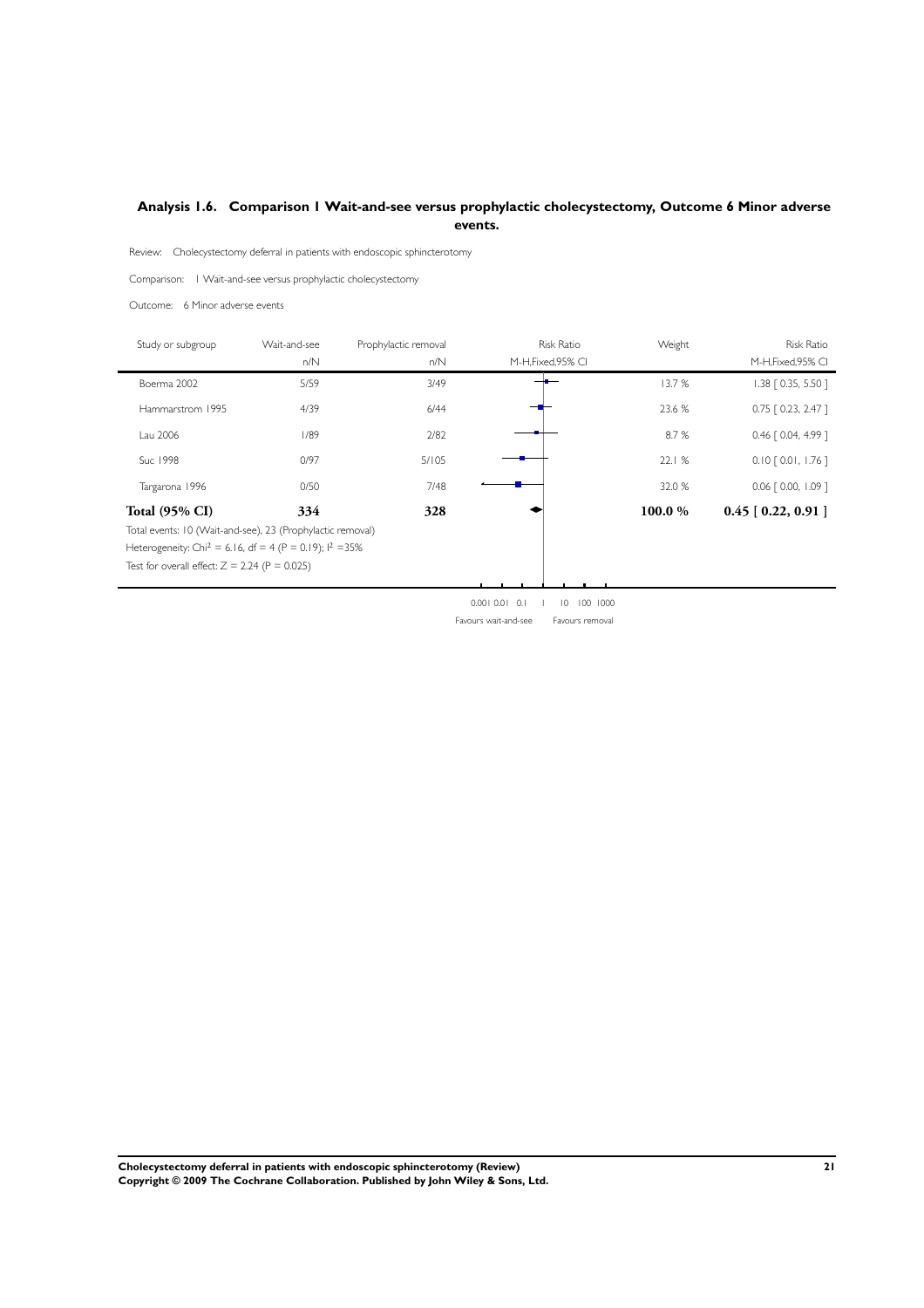# <span id="page-24-0"></span>**Analysis 1.7. Comparison 1 Wait-and-see versus prophylactic cholecystectomy, Outcome 7 Additional cholangiography (ERCP or PTC).**

Review: Cholecystectomy deferral in patients with endoscopic sphincterotomy

Comparison: 1 Wait-and-see versus prophylactic cholecystectomy

Outcome: 7 Additional cholangiography (ERCP or PTC)

| Study or subgroup                                                       | Wait-and-see | Prophylactic removal | <b>Risk Ratio</b>  | Weight | <b>Risk Ratio</b>      |
|-------------------------------------------------------------------------|--------------|----------------------|--------------------|--------|------------------------|
|                                                                         | n/N          | n/N                  | M-H, Fixed, 95% CI |        | M-H, Fixed, 95% CI     |
| Boerma 2002                                                             | 6/59         | 0/49                 |                    | 3.8%   | 10.83 [ 0.63, 187.63 ] |
| Hammarstrom 1995                                                        | 5/39         | 6/44                 |                    | 38.9%  | $0.94$ [ 0.31, 2.84 ]  |
| Lau 2006                                                                | 16/89        | 0/82                 |                    | 3.6 %  | 30.43 [ 1.86, 499.28 ] |
| Suc 1998                                                                | 6/97         | 6/105                |                    | 39.7 % | $1.08$ $[0.36, 3.24]$  |
| Targarona 1996                                                          | 1/50         | 2/48                 |                    | 14.1%  | $0.48$ $[0.04, 5.12]$  |
| <b>Total (95% CI)</b>                                                   | 334          | 328                  |                    | 100.0% | $2.36$ [ 1.29, 4.32 ]  |
| Total events: 34 (Wait-and-see), 14 (Prophylactic removal)              |              |                      |                    |        |                        |
| Heterogeneity: Chi <sup>2</sup> = 10.65, df = 4 (P = 0.03); $1^2$ = 62% |              |                      |                    |        |                        |
| Test for overall effect: $Z = 2.79$ (P = 0.0053)                        |              |                      |                    |        |                        |
|                                                                         |              |                      |                    |        |                        |

0.001 0.01 0.1 1 10 100 1000

Favours wait-and-see Favours removal

**Cholecystectomy deferral in patients with endoscopic sphincterotomy (Review) 22 Copyright © 2009 The Cochrane Collaboration. Published by John Wiley & Sons, Ltd.**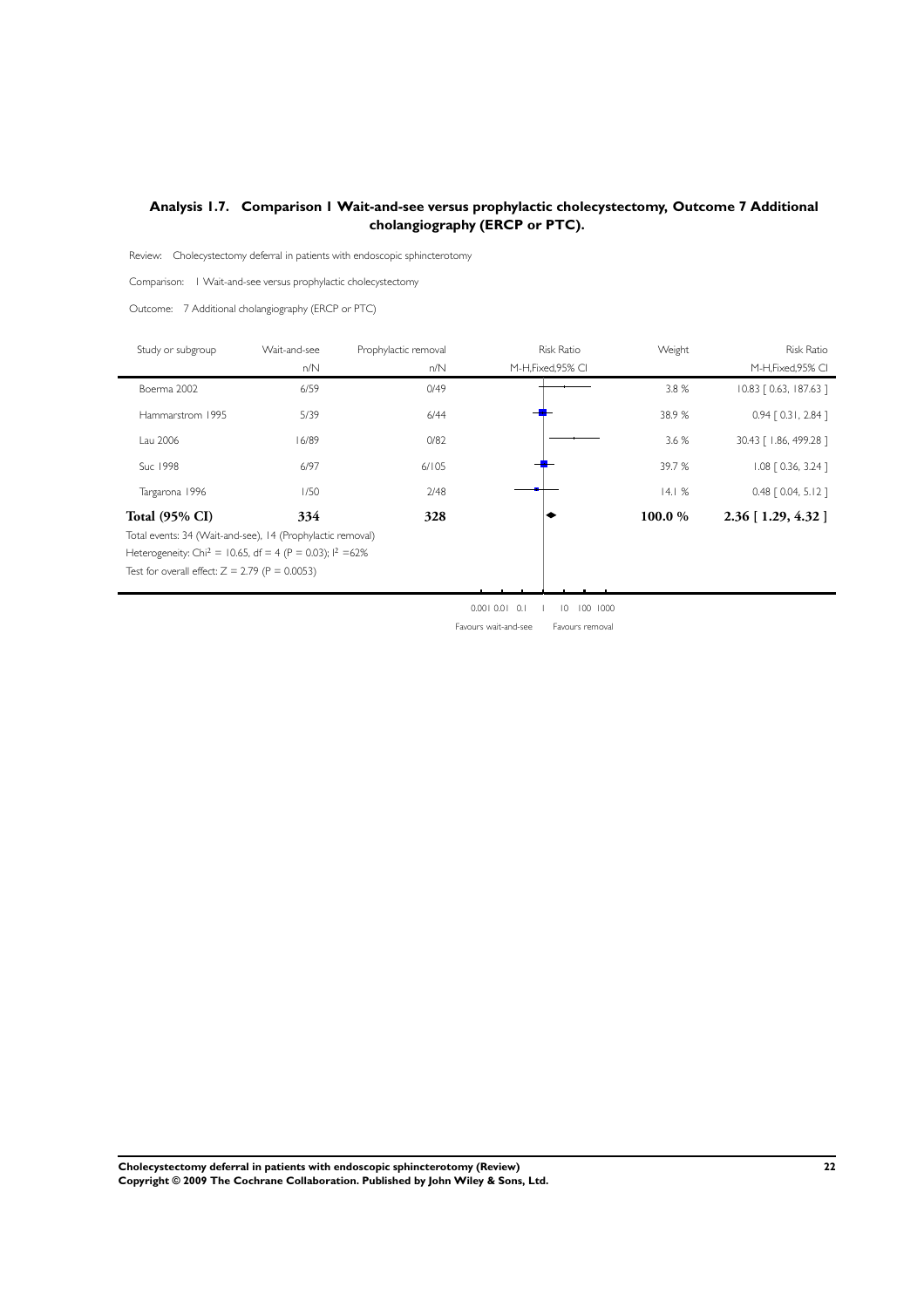# <span id="page-25-0"></span>**Analysis 1.8. Comparison 1 Wait-and-see versus prophylactic cholecystectomy, Outcome 8 Difficult cholecystectomy.**

Review: Cholecystectomy deferral in patients with endoscopic sphincterotomy

Comparison: 1 Wait-and-see versus prophylactic cholecystectomy

Outcome: 8 Difficult cholecystectomy

| Study or subgroup                                                     | Wait-and-see | Prophylactic removal | <b>Risk Ratio</b>              | <b>Risk Ratio</b>     |
|-----------------------------------------------------------------------|--------------|----------------------|--------------------------------|-----------------------|
|                                                                       | n/N          | n/N                  | M-H, Fixed, 95% CI             | M-H, Fixed, 95% CI    |
| Boerma 2002                                                           | 12/59        | 9/49                 |                                | $1.11$ $[0.51, 2.41]$ |
| Hammarstrom 1995                                                      | 1/39         | 0/44                 |                                | 3.38   0.14, 80.52 ]  |
| Lau 2006                                                              | 6/89         | 16/82                |                                | $0.35$ $[0.14, 0.84]$ |
| Suc 1998                                                              | 0/92         | 0/102                |                                | $0.0$ $[0.0, 0.0]$    |
| Targarona 1996                                                        | 0/50         | 0/48                 |                                | $0.0$ $[0.0, 0.0]$    |
| <b>Total (95% CI)</b>                                                 | 329          | 325                  |                                | $0.68$ [ 0.39, 1.17 ] |
| Total events: 19 (Wait-and-see), 25 (Prophylactic removal)            |              |                      |                                |                       |
| Heterogeneity: Chi <sup>2</sup> = 4.73, df = 2 (P = 0.09); $1^2$ =58% |              |                      |                                |                       |
| Test for overall effect: $Z = 1.40$ (P = 0.16)                        |              |                      |                                |                       |
|                                                                       |              |                      |                                |                       |
|                                                                       |              |                      | 0.01<br>0.1<br>$\overline{10}$ | 100                   |

Favours wait-and-see Favours removal

**Cholecystectomy deferral in patients with endoscopic sphincterotomy (Review) 23 Copyright © 2009 The Cochrane Collaboration. Published by John Wiley & Sons, Ltd.**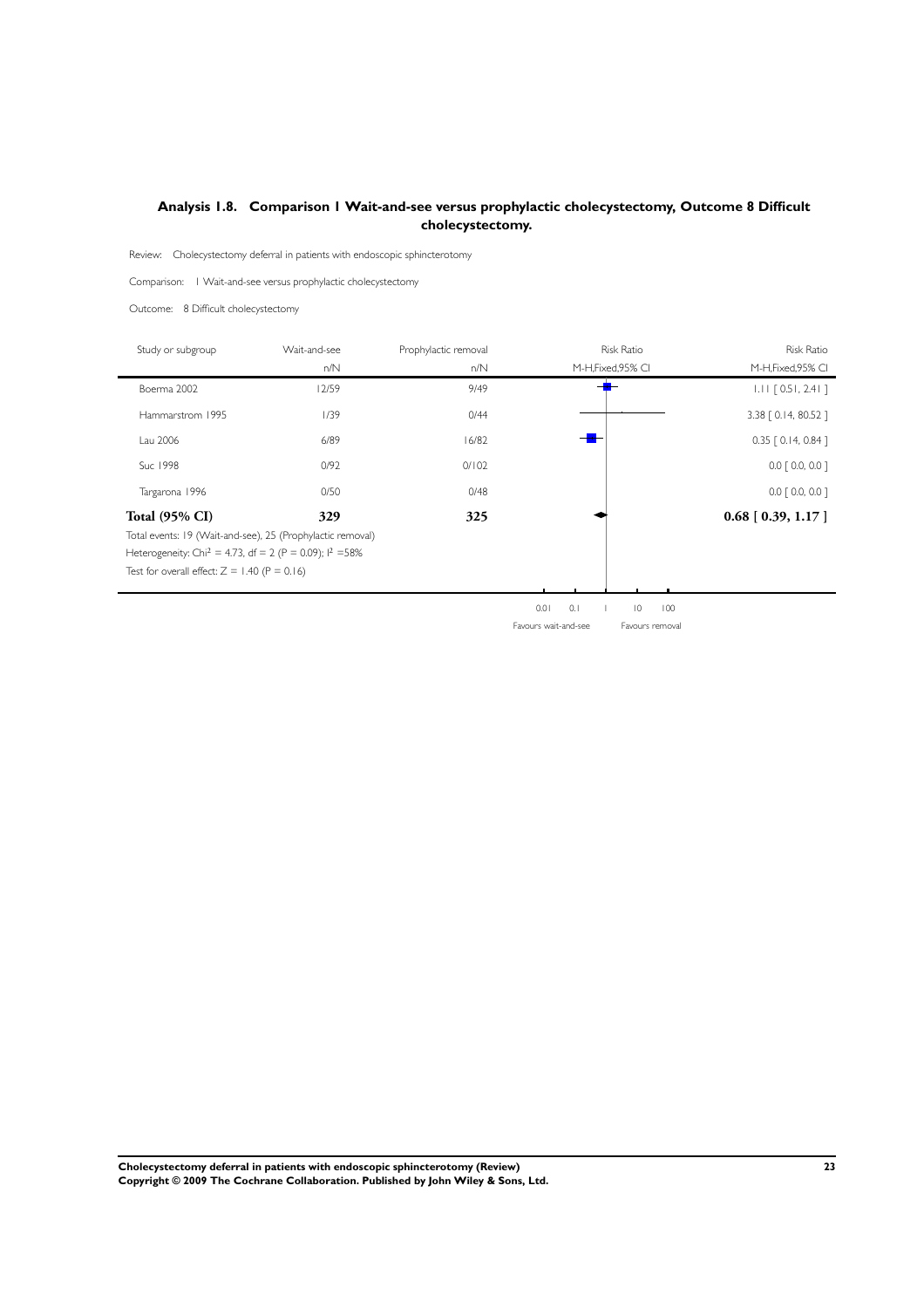# **Analysis 2.1. Comparison 2 Stratified by method of cholecystectomy, Outcome 1 Mortality.**

<span id="page-26-0"></span>Review: Cholecystectomy deferral in patients with endoscopic sphincterotomy

Comparison: 2 Stratified by method of cholecystectomy

Outcome: | Mortality

| Study or subgroup                                                           | Wait-and-see | Prophylactic removal | <b>Risk Ratio</b>                    | Weight | Risk Ratio              |
|-----------------------------------------------------------------------------|--------------|----------------------|--------------------------------------|--------|-------------------------|
|                                                                             | n/N          | n/N                  | M-H, Fixed, 95% CI                   |        | M-H, Fixed, 95% CI      |
| Open cholecystectomy % common bile duct exploration                         |              |                      |                                      |        |                         |
| Hammarstrom 1995                                                            | 14/39        | 5/44                 |                                      | 17.8 % | 3.16 [1.25, 7.97]       |
| Suc 1998                                                                    | 1/97         | 1/105                |                                      | 3.6 %  | 1.08 [ 0.07, 17.07 ]    |
| Targarona 1996                                                              | 10/50        | 8/48                 |                                      | 31.0%  | 1.20 [ 0.52, 2.78 ]     |
| Subtotal (95% CI)                                                           | 186          | 197                  |                                      | 52.4 % | $1.86$ [ 1.03, 3.35 ]   |
| Total events: 25 (Wait-and-see), 14 (Prophylactic removal)                  |              |                      |                                      |        |                         |
| Heterogeneity: Chi <sup>2</sup> = 2.45, df = 2 (P = 0.29); $1^2 = 18\%$     |              |                      |                                      |        |                         |
| Test for overall effect: $Z = 2.05$ (P = 0.040)                             |              |                      |                                      |        |                         |
| 2 Laparoscopic cholecystectomy after sphincterotomy                         |              |                      |                                      |        |                         |
| Boerma 2002                                                                 | 1/59         | 1/49                 |                                      | 4.1%   | 0.83 [ 0.05, 12.94 ]    |
| Lau 2006                                                                    | 19/89        | 11/82                |                                      | 43.4 % | $1.59$ [ 0.81, 3.14 ]   |
| Subtotal (95% CI)                                                           | 148          | 131                  |                                      | 47.6 % | $1.53$ [ 0.79, 2.94 ]   |
| Total events: 20 (Wait-and-see), 12 (Prophylactic removal)                  |              |                      |                                      |        |                         |
| Heterogeneity: Chi <sup>2</sup> = 0.20, df = 1 (P = 0.65); $1^2$ =0.0%      |              |                      |                                      |        |                         |
| Test for overall effect: $Z = 1.26$ (P = 0.21)                              |              |                      |                                      |        |                         |
| <b>Total (95% CI)</b>                                                       | 334          | 328                  |                                      | 100.0% | $1.70$ [ $1.10, 2.64$ ] |
| Total events: 45 (Wait-and-see), 26 (Prophylactic removal)                  |              |                      |                                      |        |                         |
| Heterogeneity: Chi <sup>2</sup> = 2.78, df = 4 (P = 0.60); $\vert^2$ = 0.0% |              |                      |                                      |        |                         |
| Test for overall effect: $Z = 2.37$ (P = 0.018)                             |              |                      |                                      |        |                         |
|                                                                             |              |                      |                                      |        |                         |
|                                                                             |              |                      | 0.01<br>$\overline{0}$<br>0.1<br>100 |        |                         |

Favours wait-and-see Favours removal

**Cholecystectomy deferral in patients with endoscopic sphincterotomy (Review) 24 Copyright © 2009 The Cochrane Collaboration. Published by John Wiley & Sons, Ltd.**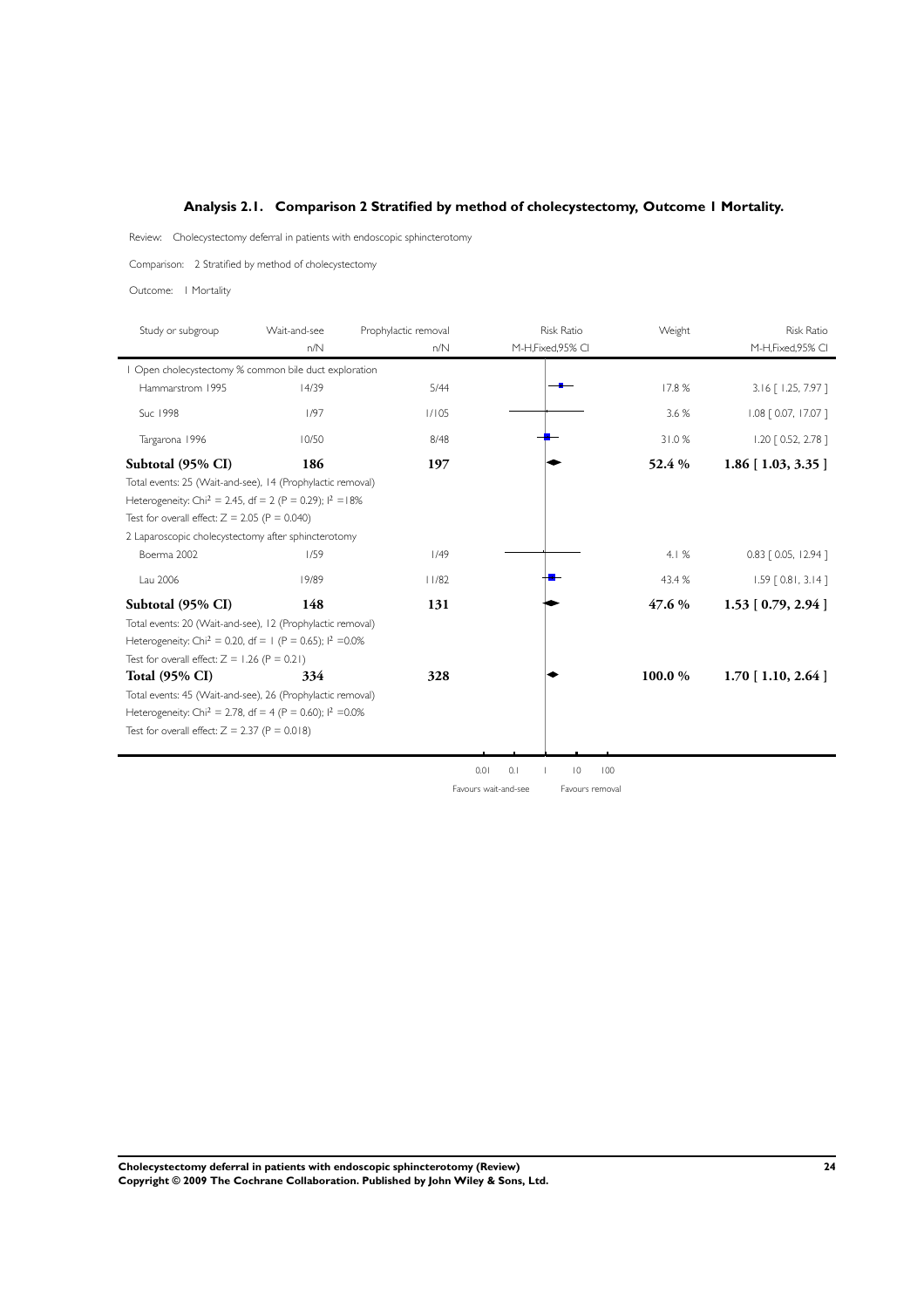# <span id="page-27-0"></span>**Analysis 2.2. Comparison 2 Stratified by method of cholecystectomy, Outcome 2 Biliary pain or cholecystitis.**

Review: Cholecystectomy deferral in patients with endoscopic sphincterotomy

Comparison: 2 Stratified by method of cholecystectomy

Outcome: 2 Biliary pain or cholecystitis

| Study or subgroup                                                       | Wait-and-see | Prophylactic removal | Risk Ratio         | Weight | <b>Risk Ratio</b>       |
|-------------------------------------------------------------------------|--------------|----------------------|--------------------|--------|-------------------------|
|                                                                         | n/N          | n/N                  | M-H, Fixed, 95% CI |        | M-H, Fixed, 95% CI      |
| Open cholecystectomy % common bile duct exploration                     |              |                      |                    |        |                         |
| Hammarstrom 1995                                                        | 11/39        | 0/44                 |                    | 13.2 % | 25.88 [ 1.57, 425.17 ]  |
| Suc 1998                                                                | 4/92         | 0/102                |                    | 13.4%  | 9.97 [0.54, 182.66]     |
| Targarona 1996                                                          | 5/50         | 1/48                 |                    | 28.7%  | 4.80 [ 0.58, 39.60 ]    |
| Subtotal (95% CI)                                                       | 181          | 194                  |                    | 55.3%  | $11.09$ [ 2.69, 45.79 ] |
| Total events: 20 (Wait-and-see), I (Prophylactic removal)               |              |                      |                    |        |                         |
| Heterogeneity: Chi <sup>2</sup> = 0.96, df = 2 (P = 0.62); $1^2$ =0.0%  |              |                      |                    |        |                         |
| Test for overall effect: $Z = 3.33$ (P = 0.00088)                       |              |                      |                    |        |                         |
| 2 Laparoscopic cholecystectomy after spincterotomy                      |              |                      |                    |        |                         |
| Boerma 2002                                                             | 25/59        | 0/49                 |                    | 15.4 % | 42.50 [ 2.65, 680.67 ]  |
| Lau 2006                                                                | 7/89         | 1/82                 |                    | 29.3%  | 6.45 [ 0.81, 51.30 ]    |
| Subtotal (95% CI)                                                       | 148          | 131                  |                    | 44.7%  | 18.84 [ 3.66, 97.00 ]   |
| Total events: 32 (Wait-and-see), I (Prophylactic removal)               |              |                      |                    |        |                         |
| Heterogeneity: Chi <sup>2</sup> = 1.36, df = 1 (P = 0.24); $1^2$ = 26%  |              |                      |                    |        |                         |
| Test for overall effect: $Z = 3.51$ (P = 0.00044)                       |              |                      |                    |        |                         |
| <b>Total (95% CI)</b>                                                   | 329          | 325                  |                    | 100.0% | 14.56 [4.95, 42.78]     |
| Total events: 52 (Wait-and-see), 2 (Prophylactic removal)               |              |                      |                    |        |                         |
| Heterogeneity: Chi <sup>2</sup> = 2.45, df = 4 (P = 0.65); $1^2$ = 0.0% |              |                      |                    |        |                         |
| Test for overall effect: $Z = 4.87$ (P < 0.00001)                       |              |                      |                    |        |                         |
|                                                                         |              |                      |                    |        |                         |

0.001 0.01 10 100 1000

Favours wait-and-see Favours removal

**Cholecystectomy deferral in patients with endoscopic sphincterotomy (Review) 25 Copyright © 2009 The Cochrane Collaboration. Published by John Wiley & Sons, Ltd.**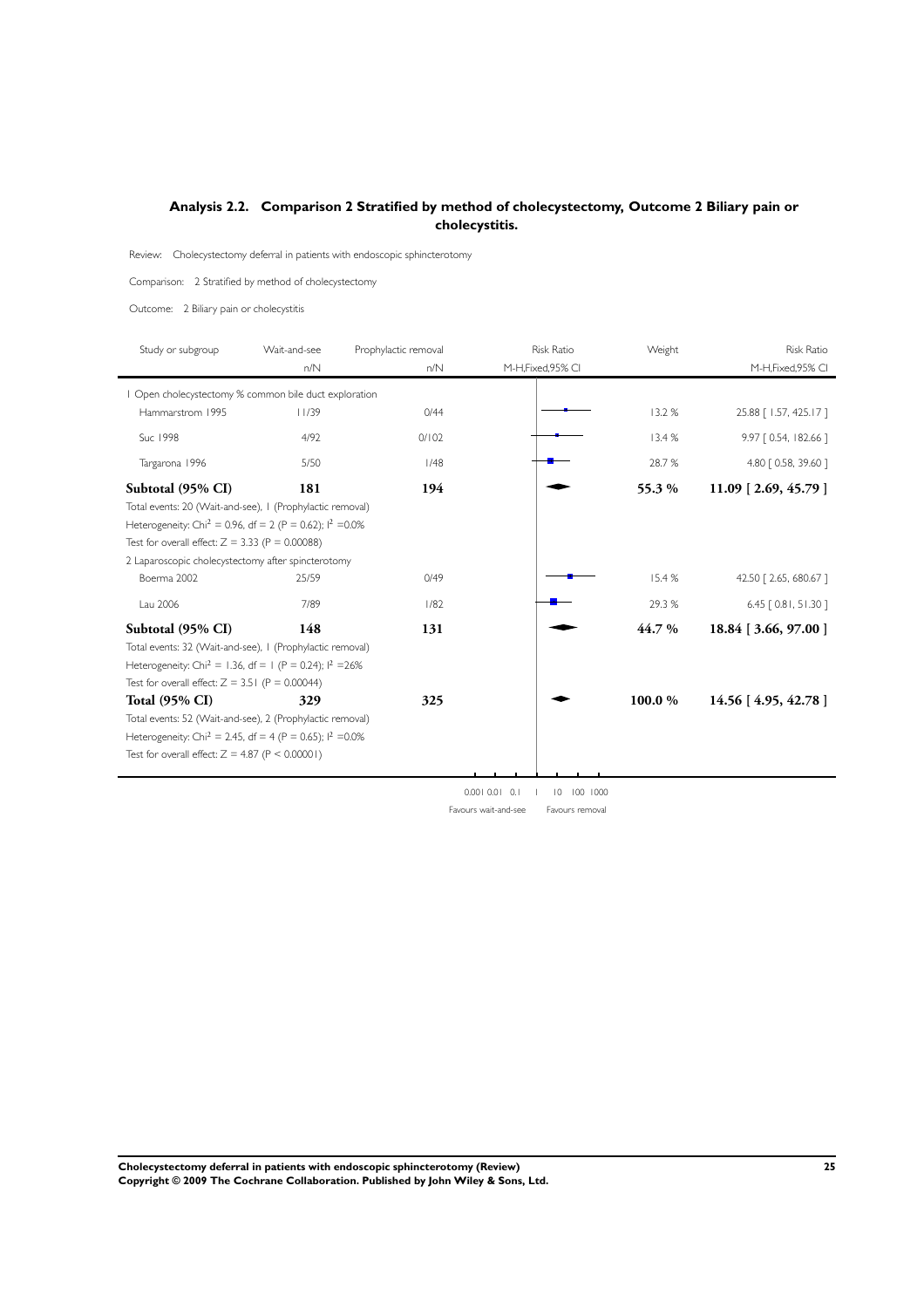# **Analysis 2.3. Comparison 2 Stratified by method of cholecystectomy, Outcome 3 Pancreatitis.**

<span id="page-28-0"></span>Review: Cholecystectomy deferral in patients with endoscopic sphincterotomy

Comparison: 2 Stratified by method of cholecystectomy

Outcome: 3 Pancreatitis

| Study or subgroup                                                       | Wait-and-see | Prophylactic removal |                      | <b>Risk Ratio</b>  | <b>Risk Ratio</b>              |
|-------------------------------------------------------------------------|--------------|----------------------|----------------------|--------------------|--------------------------------|
|                                                                         | n/N          | n/N                  |                      | M-H, Fixed, 95% CI | M-H, Fixed, 95% CI             |
| I Open cholecystectomy % common bile duct exploration                   |              |                      |                      |                    |                                |
| Hammarstrom 1995                                                        | 1/39         | 0/44                 |                      |                    | 3.38   0.14, 80.52 ]           |
| Suc 1998                                                                | 1/97         | 1/105                |                      |                    | 1.08 [ 0.07, 17.07 ]           |
| Targarona 1996                                                          | 1/50         | 0/48                 |                      |                    | 2.88 [ 0.12, 69.07 ]           |
| Subtotal (95% CI)                                                       | 186          | 197                  |                      |                    | 2.11 [0.39, 11.43]             |
| Total events: 3 (Wait-and-see), I (Prophylactic removal)                |              |                      |                      |                    |                                |
| Heterogeneity: Chi <sup>2</sup> = 0.35, df = 2 (P = 0.84); $1^2$ = 0.0% |              |                      |                      |                    |                                |
| Test for overall effect: $Z = 0.87$ (P = 0.39)                          |              |                      |                      |                    |                                |
| 2 Laparoscopic cholecystectomy after sphincterotomy                     |              |                      |                      |                    |                                |
| Boerma 2002                                                             | 0/59         | 0/49                 |                      |                    | $0.0$ $\lceil 0.0, 0.0 \rceil$ |
| Lau 2006                                                                | 0/89         | 0/82                 |                      |                    | $0.0$ $\lceil 0.0, 0.0 \rceil$ |
| Subtotal (95% CI)                                                       | 148          | 131                  |                      |                    | 0.0 [0.0, 0.0]                 |
| Total events: 0 (Wait-and-see), 0 (Prophylactic removal)                |              |                      |                      |                    |                                |
| Heterogeneity: Chi <sup>2</sup> = 0.0, df = 0 (P<0.00001); $1^2$ =0.0%  |              |                      |                      |                    |                                |
| Test for overall effect: $Z = 0.0$ (P < 0.00001)                        |              |                      |                      |                    |                                |
| <b>Total (95% CI)</b>                                                   | 334          | 328                  |                      |                    | $2.11$ [ 0.39, 11.43 ]         |
| Total events: 3 (Wait-and-see), I (Prophylactic removal)                |              |                      |                      |                    |                                |
| Heterogeneity: Chi <sup>2</sup> = 0.35, df = 2 (P = 0.84); $1^2$ = 0.0% |              |                      |                      |                    |                                |
| Test for overall effect: $Z = 0.87$ (P = 0.39)                          |              |                      |                      |                    |                                |
|                                                                         |              |                      |                      |                    |                                |
|                                                                         |              |                      | 0.01<br>0.1          | $ 0\rangle$<br>100 |                                |
|                                                                         |              |                      | Favours wait-and-see | Favours removal    |                                |
|                                                                         |              |                      |                      |                    |                                |

**Cholecystectomy deferral in patients with endoscopic sphincterotomy (Review) 26 Copyright © 2009 The Cochrane Collaboration. Published by John Wiley & Sons, Ltd.**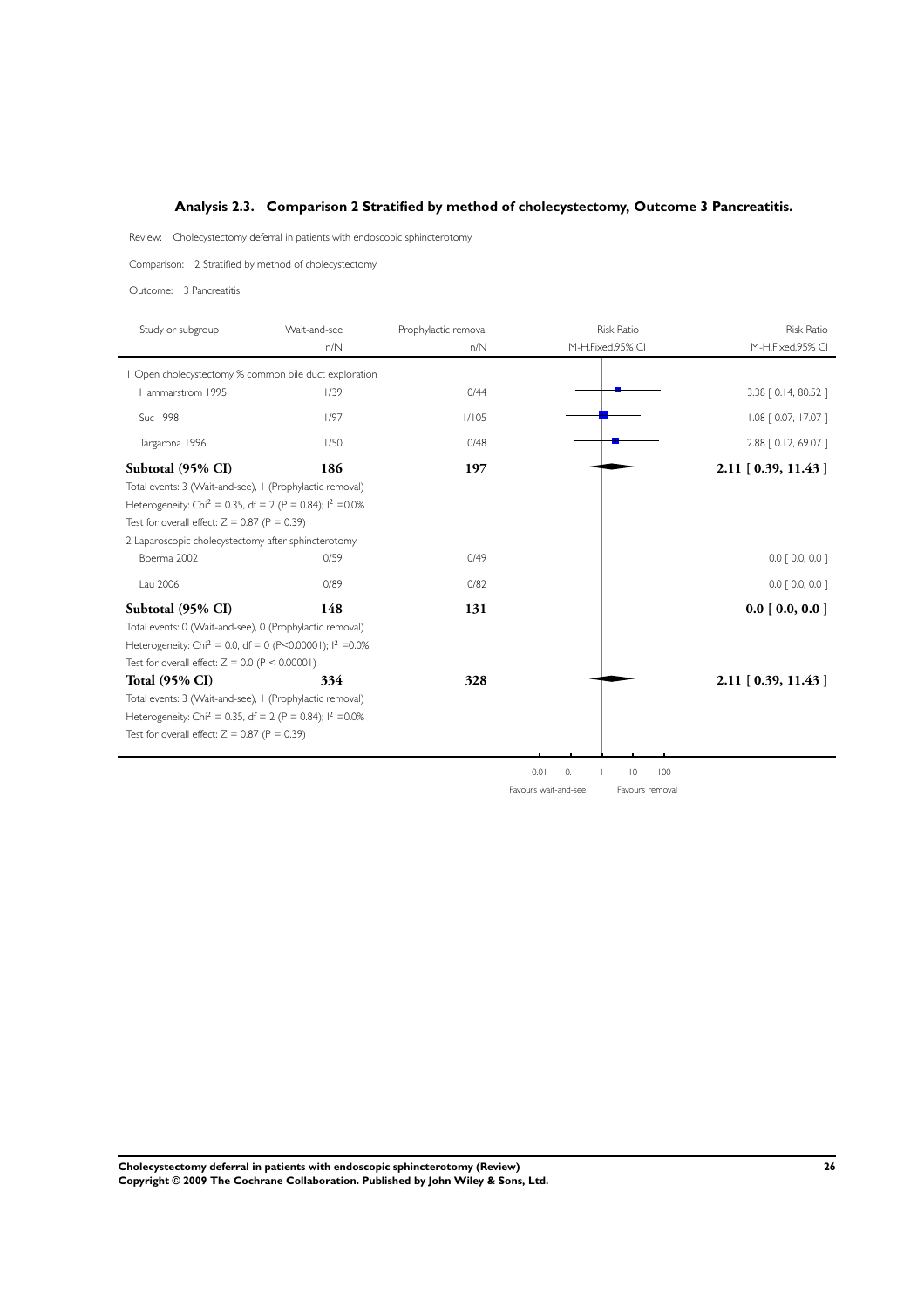# <span id="page-29-0"></span>**Analysis 2.4. Comparison 2 Stratified by method of cholecystectomy, Outcome 4 Recurrent jaundice or cholangitis.**

Review: Cholecystectomy deferral in patients with endoscopic sphincterotomy

Comparison: 2 Stratified by method of cholecystectomy

Outcome: 4 Recurrent jaundice or cholangitis

| Study or subgroup                                                       | Wait-and-see | Prophylactic removal | <b>Risk Ratio</b>           | <b>Risk Ratio</b>      |
|-------------------------------------------------------------------------|--------------|----------------------|-----------------------------|------------------------|
|                                                                         | n/N          | n/N                  | M-H, Fixed, 95% CI          | M-H, Fixed, 95% CI     |
| Open cholecystectomy % common bile duct exploration                     |              |                      |                             |                        |
| Hammarstrom 1995                                                        | 0/39         | 0/44                 |                             | $0.0$ $[0.0, 0.0]$     |
| Suc 1998                                                                | 1/97         | 1/105                |                             | 1.08 [ 0.07, 17.07 ]   |
| Targarona 1996                                                          | 3/50         | 0/48                 |                             | 6.73 [ 0.36, 126.85 ]  |
| Subtotal (95% CI)                                                       | 186          | 197                  |                             | $3.04$ [ 0.47, 19.49 ] |
| Total events: 4 (Wait-and-see), I (Prophylactic removal)                |              |                      |                             |                        |
| Heterogeneity: Chi <sup>2</sup> = 0.82, df = 1 (P = 0.37); $1^2$ = 0.0% |              |                      |                             |                        |
| Test for overall effect: $Z = 1.17$ (P = 0.24)                          |              |                      |                             |                        |
| 2 Laparoscopic cholecystectomy after sphincterotomy                     |              |                      |                             |                        |
| Boerma 2002                                                             | 1/59         | 0/49                 |                             | 2.50 [ 0.10, 60.03 ]   |
| Lau 2006                                                                | 13/89        | 5/82                 |                             | 2.40 [ 0.89, 6.43 ]    |
| Subtotal (95% CI)                                                       | 148          | 131                  |                             | $2.41$ [ 0.94, 6.18 ]  |
| Total events: 14 (Wait-and-see), 5 (Prophylactic removal)               |              |                      |                             |                        |
| Heterogeneity: Chi <sup>2</sup> = 0.00, df = 1 (P = 0.98); $1^2$ = 0.0% |              |                      |                             |                        |
| Test for overall effect: $Z = 1.82$ (P = 0.068)                         |              |                      |                             |                        |
| <b>Total (95% CI)</b>                                                   | 334          | 328                  |                             | $2.53$ [ 1.09, 5.87 ]  |
| Total events: 18 (Wait-and-see), 6 (Prophylactic removal)               |              |                      |                             |                        |
| Heterogeneity: Chi <sup>2</sup> = 0.80, df = 3 (P = 0.85); $1^2$ = 0.0% |              |                      |                             |                        |
| Test for overall effect: $Z = 2.17$ (P = 0.030)                         |              |                      |                             |                        |
|                                                                         |              |                      |                             |                        |
|                                                                         |              |                      | 0.0010.010.1<br>10 100 1000 |                        |

Favours wait-and-see Favours removal

**Cholecystectomy deferral in patients with endoscopic sphincterotomy (Review) 27 Copyright © 2009 The Cochrane Collaboration. Published by John Wiley & Sons, Ltd.**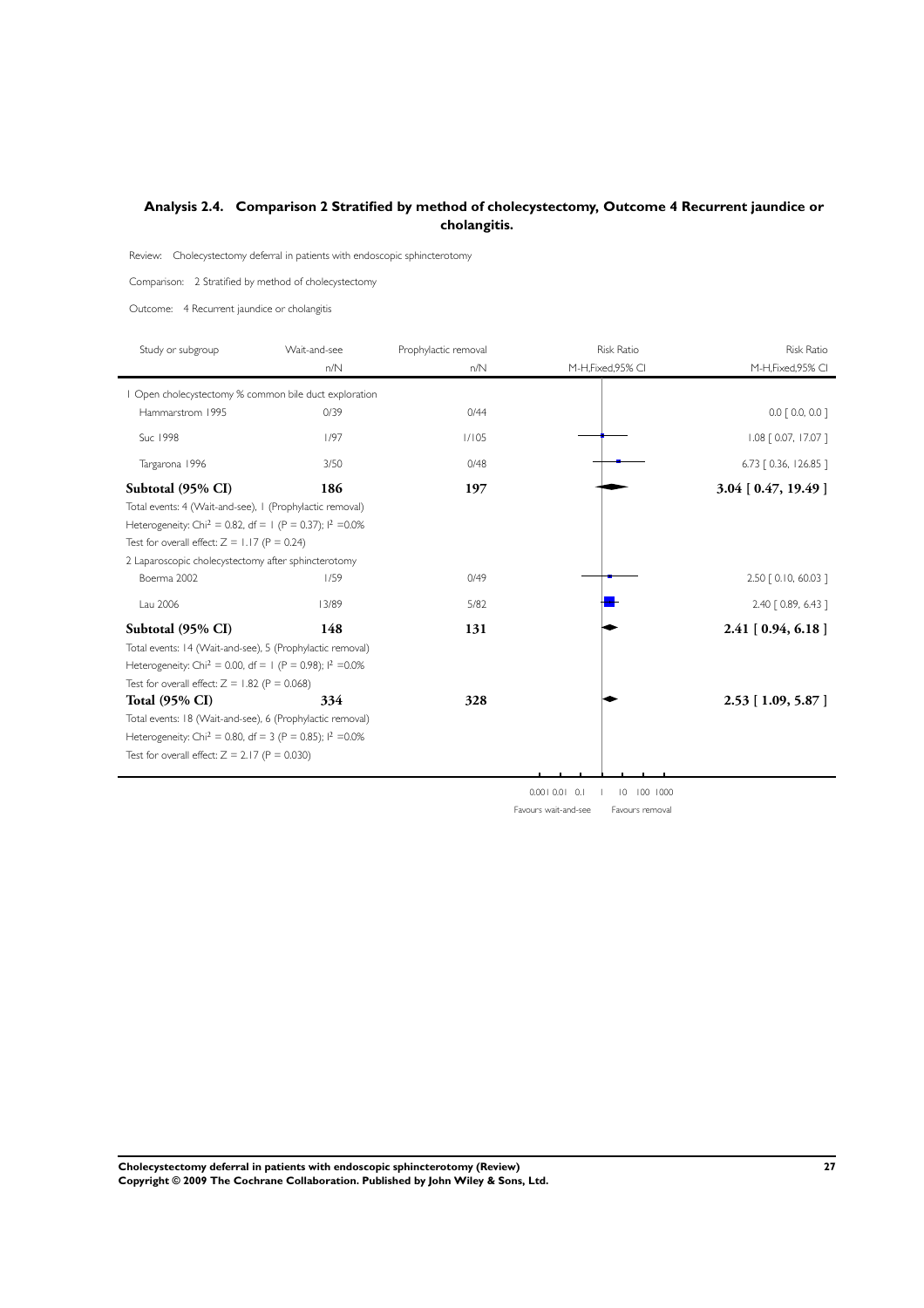# <span id="page-30-0"></span>**Analysis 2.5. Comparison 2 Stratified by method of cholecystectomy, Outcome 5 Major adverse events.**

Review: Cholecystectomy deferral in patients with endoscopic sphincterotomy

Comparison: 2 Stratified by method of cholecystectomy

Outcome: 5 Major adverse events

| Study or subgroup                                                                | Wait-and-see | Prophylactic removal | <b>Risk Ratio</b>                                  | Weight | Risk Ratio               |
|----------------------------------------------------------------------------------|--------------|----------------------|----------------------------------------------------|--------|--------------------------|
|                                                                                  | n/N          | n/N                  | M-H.Fixed.95% CI                                   |        | M-H.Fixed.95% CI         |
| Open cholecystectomy % common bile duct exploration                              |              |                      |                                                    |        |                          |
| Hammarstrom 1995                                                                 | 3/39         | 6/44                 |                                                    | 17.6 % | $0.56$ $[0.15, 2.11]$    |
| Suc 1998                                                                         | 5/97         | 6/105                |                                                    | 18.0%  | 0.90 [ 0.28, 2.86 ]      |
| Targarona 1996                                                                   | 3/50         | 4/48                 |                                                    | 12.7%  | $0.72$ $[0.17, 3.05]$    |
| Subtotal (95% CI)                                                                | 186          | 197                  |                                                    | 48.3%  | $0.73$ [ 0.35, 1.53 ]    |
| Total events: 11 (Wait-and-see), 16 (Prophylactic removal)                       |              |                      |                                                    |        |                          |
| Heterogeneity: Chi <sup>2</sup> = 0.28, df = 2 (P = 0.87); l <sup>2</sup> = 0.0% |              |                      |                                                    |        |                          |
| Test for overall effect: $Z = 0.83$ (P = 0.41)                                   |              |                      |                                                    |        |                          |
| 2 Laparoscopic cholecystectomy after sphincterotomy                              |              |                      |                                                    |        |                          |
| Boerma 2002                                                                      | 8/59         | 8/49                 |                                                    | 27.3 % | $0.83$ $[0.34, 2.05]$    |
| Lau 2006                                                                         | 0/89         | 7/82                 |                                                    | 24.4 % | $0.06$ $[0.00, 1.06]$    |
| Subtotal (95% CI)                                                                | 148          | 131                  |                                                    | 51.7%  | $0.47$ [ $0.21, 1.04$ ]  |
| Total events: 8 (Wait-and-see), 15 (Prophylactic removal)                        |              |                      |                                                    |        |                          |
| Heterogeneity: Chi <sup>2</sup> = 3.50, df = 1 (P = 0.06); $1^2$ =71%            |              |                      |                                                    |        |                          |
| Test for overall effect: $Z = 1.86$ (P = 0.063)                                  |              |                      |                                                    |        |                          |
| <b>Total (95% CI)</b>                                                            | 334          | 328                  |                                                    | 100.0% | $0.60$ [ $0.35$ , 1.02 ] |
| Total events: 19 (Wait-and-see), 31 (Prophylactic removal)                       |              |                      |                                                    |        |                          |
| Heterogeneity: Chi <sup>2</sup> = 3.54, df = 4 (P = 0.47); $1^2$ = 0.0%          |              |                      |                                                    |        |                          |
| Test for overall effect: $Z = 1.88$ (P = 0.060)                                  |              |                      |                                                    |        |                          |
|                                                                                  |              |                      |                                                    |        |                          |
|                                                                                  |              |                      | $0.001$ $0.01$ $0.1$<br>100 1000<br>$\overline{0}$ |        |                          |
|                                                                                  |              |                      | Favours wait-and-see<br>Favours removal            |        |                          |

**Cholecystectomy deferral in patients with endoscopic sphincterotomy (Review) 28 Copyright © 2009 The Cochrane Collaboration. Published by John Wiley & Sons, Ltd.**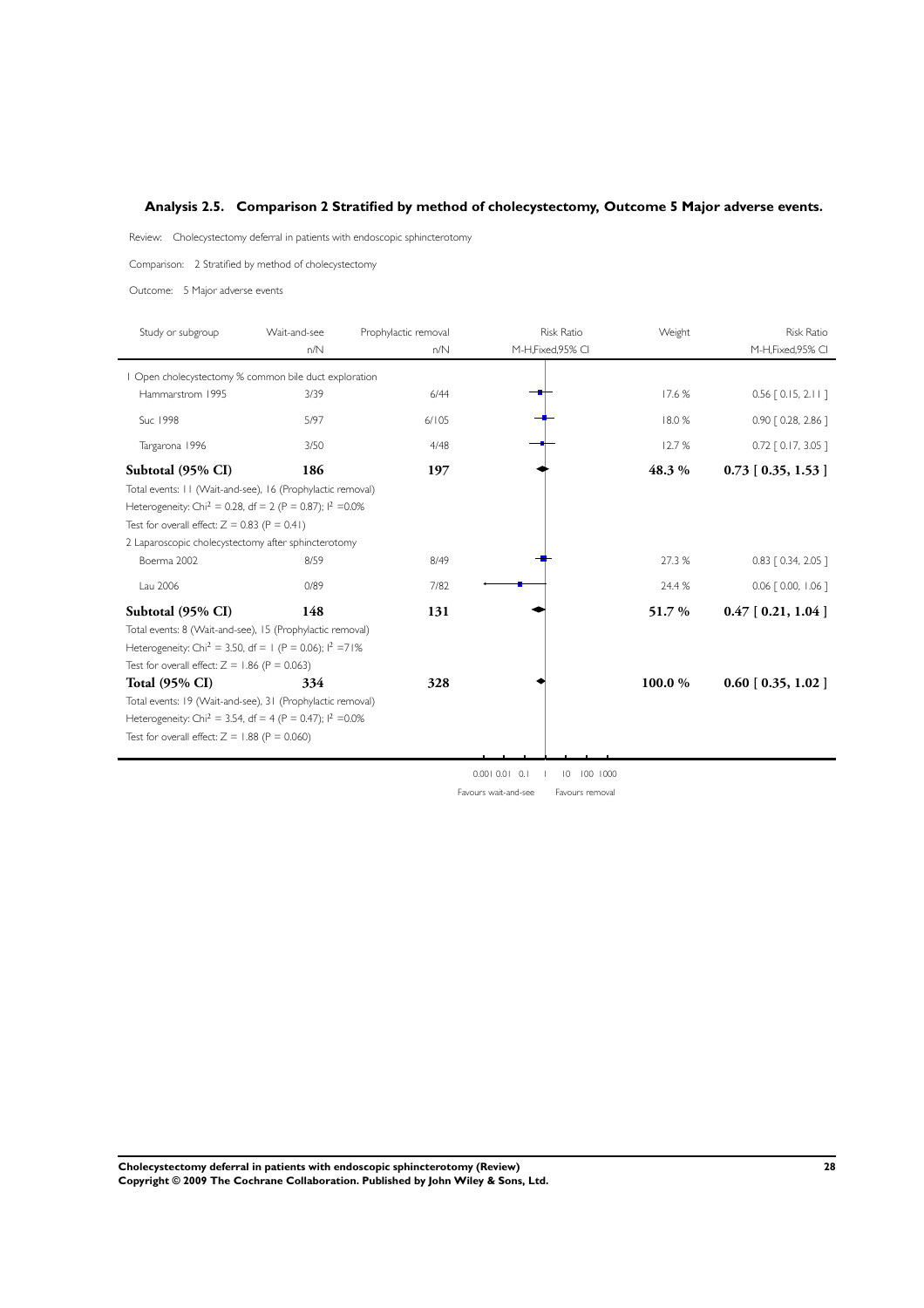### <span id="page-31-0"></span>**Analysis 2.6. Comparison 2 Stratified by method of cholecystectomy, Outcome 6 Minor adverse events.**

Review: Cholecystectomy deferral in patients with endoscopic sphincterotomy

Comparison: 2 Stratified by method of cholecystectomy

Outcome: 6 Minor adverse events

| Study or subgroup                                                      | Wait-and-see | Prophylactic removal | <b>Risk Ratio</b>           | Weight | <b>Risk Ratio</b>     |
|------------------------------------------------------------------------|--------------|----------------------|-----------------------------|--------|-----------------------|
|                                                                        | n/N          | n/N                  | M-H, Fixed, 95% CI          |        | M-H, Fixed, 95% CI    |
| I Open cholecystectomy % common bile duct exploration                  |              |                      |                             |        |                       |
| Hammarstrom 1995                                                       | 4/39         | 6/44                 |                             | 23.6 % | 0.75 [ 0.23, 2.47 ]   |
| Suc 1998                                                               | 0/97         | 5/105                |                             | 22.1%  | $0.10$ $[0.01, 1.76]$ |
| Targarona 1996                                                         | 0/50         | 7/48                 |                             | 32.0 % | $0.06$ $[0.00, 1.09]$ |
| Subtotal (95% CI)                                                      | 186          | 197                  |                             | 77.6 % | $0.28$ [ 0.11, 0.73 ] |
| Total events: 4 (Wait-and-see), 18 (Prophylactic removal)              |              |                      |                             |        |                       |
| Heterogeneity: Chi <sup>2</sup> = 4.17, df = 2 (P = 0.12); $1^2$ =52%  |              |                      |                             |        |                       |
| Test for overall effect: $Z = 2.62$ (P = 0.0087)                       |              |                      |                             |        |                       |
| 2 Laparoscopic cholecystectomy after sphincterotomy                    |              |                      |                             |        |                       |
| Boerma 2002                                                            | 5/59         | 3/49                 |                             | 13.7%  | 1.38 [ 0.35, 5.50 ]   |
| Lau 2006                                                               | 1/89         | 2/82                 |                             | 8.7%   | 0.46 [ 0.04, 4.99 ]   |
| Subtotal (95% CI)                                                      | 148          | 131                  |                             | 22.4%  | $1.03$ [ 0.32, 3.27 ] |
| Total events: 6 (Wait-and-see), 5 (Prophylactic removal)               |              |                      |                             |        |                       |
| Heterogeneity: Chi <sup>2</sup> = 0.62, df = 1 (P = 0.43); $1^2$ =0.0% |              |                      |                             |        |                       |
| Test for overall effect: $Z = 0.04$ (P = 0.97)                         |              |                      |                             |        |                       |
| <b>Total (95% CI)</b>                                                  | 334          | 328                  |                             | 100.0% | $0.45$ [ 0.22, 0.91 ] |
| Total events: 10 (Wait-and-see), 23 (Prophylactic removal)             |              |                      |                             |        |                       |
| Heterogeneity: Chi <sup>2</sup> = 6.16, df = 4 (P = 0.19); $1^2$ =35%  |              |                      |                             |        |                       |
| Test for overall effect: $Z = 2.24$ (P = 0.025)                        |              |                      |                             |        |                       |
|                                                                        |              |                      |                             |        |                       |
|                                                                        |              |                      | 0.0010.010.1<br>10 100 1000 |        |                       |

Favours wait-and-see Favours removal

**Cholecystectomy deferral in patients with endoscopic sphincterotomy (Review) 29 Copyright © 2009 The Cochrane Collaboration. Published by John Wiley & Sons, Ltd.**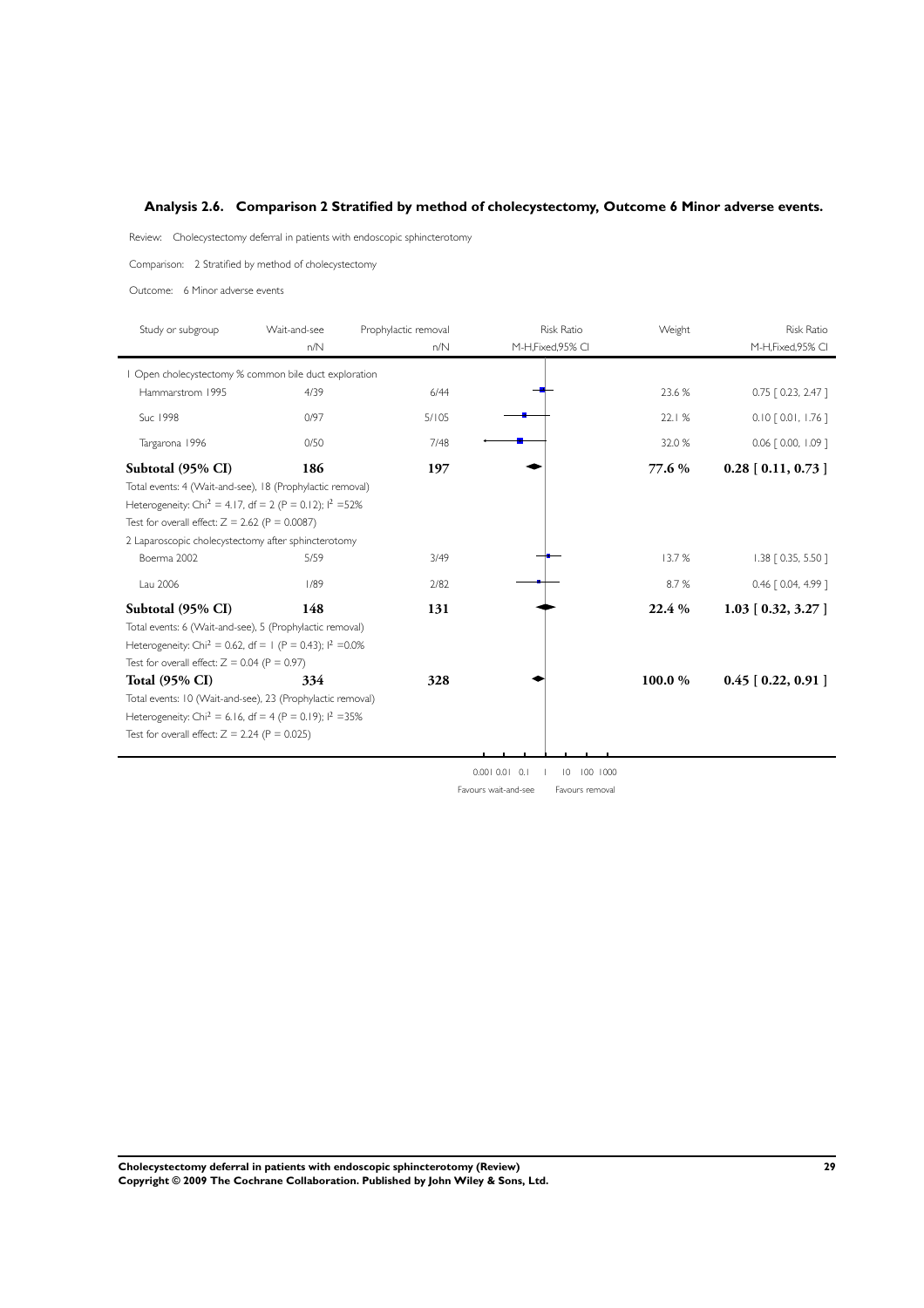# <span id="page-32-0"></span>**Analysis 2.7. Comparison 2 Stratified by method of cholecystectomy, Outcome 7 Additional cholangiography (ERCP or PTC).**

Review: Cholecystectomy deferral in patients with endoscopic sphincterotomy

Comparison: 2 Stratified by method of cholecystectomy

Outcome: 7 Additional cholangiography (ERCP or PTC)

| Study or subgroup                                                       | Wait-and-see | Prophylactic removal | <b>Risk Ratio</b>  | Weight | <b>Risk Ratio</b>      |
|-------------------------------------------------------------------------|--------------|----------------------|--------------------|--------|------------------------|
|                                                                         | n/N          | n/N                  | M-H, Fixed, 95% CI |        | M-H, Fixed, 95% CI     |
| Open cholecystectomy % common bile duct exploration                     |              |                      |                    |        |                        |
| Hammarstrom 1995                                                        | 5/39         | 6/44                 |                    | 38.9%  | $0.94$ $[0.31, 2.84]$  |
| Suc 1998                                                                | 6/97         | 6/105                |                    | 39.7%  | $1.08$ $[0.36, 3.24]$  |
| Targarona 1996                                                          | 1/50         | 2/48                 |                    | 14.1%  | $0.48$ $[0.04, 5.12]$  |
| Subtotal (95% CI)                                                       | 186          | 197                  |                    | 92.7%  | $0.93$ [ 0.45, 1.94 ]  |
| Total events: 12 (Wait-and-see), 14 (Prophylactic removal)              |              |                      |                    |        |                        |
| Heterogeneity: Chi <sup>2</sup> = 0.37, df = 2 (P = 0.83); $1^2$ = 0.0% |              |                      |                    |        |                        |
| Test for overall effect: $Z = 0.19$ (P = 0.85)                          |              |                      |                    |        |                        |
| 2 Laparoscopic cholecystectomy after sphincterotomy                     |              |                      |                    |        |                        |
| Boerma 2002                                                             | 6/59         | 0/49                 |                    | 3.8 %  | 10.83 [ 0.63, 187.63 ] |
| Lau 2006                                                                | 16/89        | 0/82                 |                    | 3.6 %  | 30.43 [ 1.86, 499.28 ] |
| Subtotal (95% CI)                                                       | 148          | 131                  |                    | 7.3 %  | 20.40 [2.82, 147.51]   |
| Total events: 22 (Wait-and-see), 0 (Prophylactic removal)               |              |                      |                    |        |                        |
| Heterogeneity: Chi <sup>2</sup> = 0.27, df = 1 (P = 0.60); $1^2$ = 0.0% |              |                      |                    |        |                        |
| Test for overall effect: $Z = 2.99$ (P = 0.0028)                        |              |                      |                    |        |                        |
| <b>Total (95% CI)</b>                                                   | 334          | 328                  |                    | 100.0% | $2.36$ [ 1.29, 4.32 ]  |
| Total events: 34 (Wait-and-see), 14 (Prophylactic removal)              |              |                      |                    |        |                        |
| Heterogeneity: Chi <sup>2</sup> = 10.65, df = 4 (P = 0.03); $1^2$ =62%  |              |                      |                    |        |                        |
| Test for overall effect: $Z = 2.79$ (P = 0.0053)                        |              |                      |                    |        |                        |
|                                                                         |              |                      |                    |        |                        |

0.001 0.01 0.1 1 10 100 1000

Favours wait-and-see Favours removal

**Cholecystectomy deferral in patients with endoscopic sphincterotomy (Review) 30 Copyright © 2009 The Cochrane Collaboration. Published by John Wiley & Sons, Ltd.**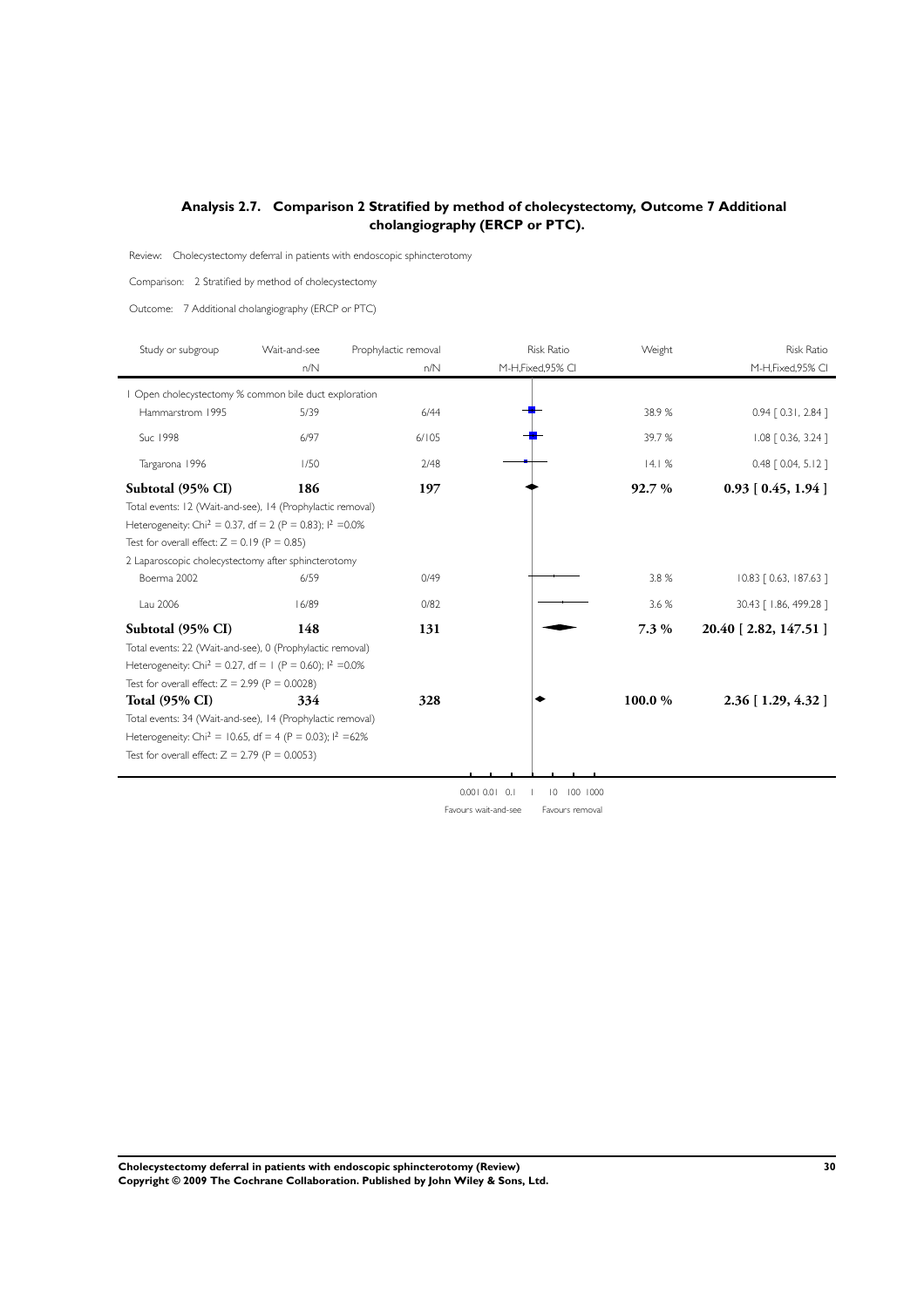# <span id="page-33-0"></span>**Analysis 2.8. Comparison 2 Stratified by method of cholecystectomy, Outcome 8 Difficult cholecystectomy.**

Review: Cholecystectomy deferral in patients with endoscopic sphincterotomy

Comparison: 2 Stratified by method of cholecystectomy

Outcome: 8 Difficult cholecystectomy

| Study or subgroup                                                     | Wait-and-see                                        | Prophylactic removal |                      | <b>Risk Ratio</b>  | <b>Risk Ratio</b>              |
|-----------------------------------------------------------------------|-----------------------------------------------------|----------------------|----------------------|--------------------|--------------------------------|
|                                                                       | n/N                                                 | n/N                  |                      | M-H, Fixed, 95% CI | M-H, Fixed, 95% CI             |
|                                                                       | Open cholecystectomy % common bile duct exploration |                      |                      |                    |                                |
| Hammarstrom 1995                                                      | 1/39                                                | 0/44                 |                      |                    | 3.38 [ 0.14, 80.52 ]           |
| <b>Suc 1998</b>                                                       | 0/92                                                | 0/102                |                      |                    | $0.0$ $[0.0, 0.0]$             |
| Targarona 1996                                                        | 0/50                                                | 0/48                 |                      |                    | $0.0$ $\lceil 0.0, 0.0 \rceil$ |
| Subtotal (95% CI)                                                     | 181                                                 | 194                  |                      |                    | $3.38$ [ 0.14, 80.52 ]         |
| Total events: I (Wait-and-see), 0 (Prophylactic removal)              |                                                     |                      |                      |                    |                                |
| Heterogeneity: Chi <sup>2</sup> = 0.0, df = 0 (P = 1.00); $1^2$ =0.0% |                                                     |                      |                      |                    |                                |
| Test for overall effect: $Z = 0.75$ (P = 0.45)                        |                                                     |                      |                      |                    |                                |
| 2 Laparoscopic cholecystectomy after sphincterotomy                   |                                                     |                      |                      |                    |                                |
| Boerma 2002                                                           | 12/59                                               | 9/49                 |                      |                    | $1.11$ $[0.51, 2.41]$          |
| Lau 2006                                                              | 6/89                                                | 16/82                |                      |                    | $0.35$ $[0.14, 0.84]$          |
| Subtotal (95% CI)                                                     | 148                                                 | 131                  |                      |                    | $0.63$ [ $0.36$ , $1.10$ ]     |
| Total events: 18 (Wait-and-see), 25 (Prophylactic removal)            |                                                     |                      |                      |                    |                                |
| Heterogeneity: Chi <sup>2</sup> = 3.78, df = 1 (P = 0.05); $1^2$ =74% |                                                     |                      |                      |                    |                                |
| Test for overall effect: $Z = 1.61$ (P = 0.11)                        |                                                     |                      |                      |                    |                                |
| <b>Total (95% CI)</b>                                                 | 329                                                 | 325                  |                      |                    | $0.68$ [ 0.39, 1.17 ]          |
| Total events: 19 (Wait-and-see), 25 (Prophylactic removal)            |                                                     |                      |                      |                    |                                |
| Heterogeneity: Chi <sup>2</sup> = 4.73, df = 2 (P = 0.09); $1^2$ =58% |                                                     |                      |                      |                    |                                |
| Test for overall effect: $Z = 1.40$ (P = 0.16)                        |                                                     |                      |                      |                    |                                |
|                                                                       |                                                     |                      |                      |                    |                                |
|                                                                       |                                                     |                      | 0.01<br>0.1          | $ 0\rangle$<br>100 |                                |
|                                                                       |                                                     |                      | Favours wait-and-see | Favours removal    |                                |
|                                                                       |                                                     |                      |                      |                    |                                |

**Cholecystectomy deferral in patients with endoscopic sphincterotomy (Review) 31 Copyright © 2009 The Cochrane Collaboration. Published by John Wiley & Sons, Ltd.**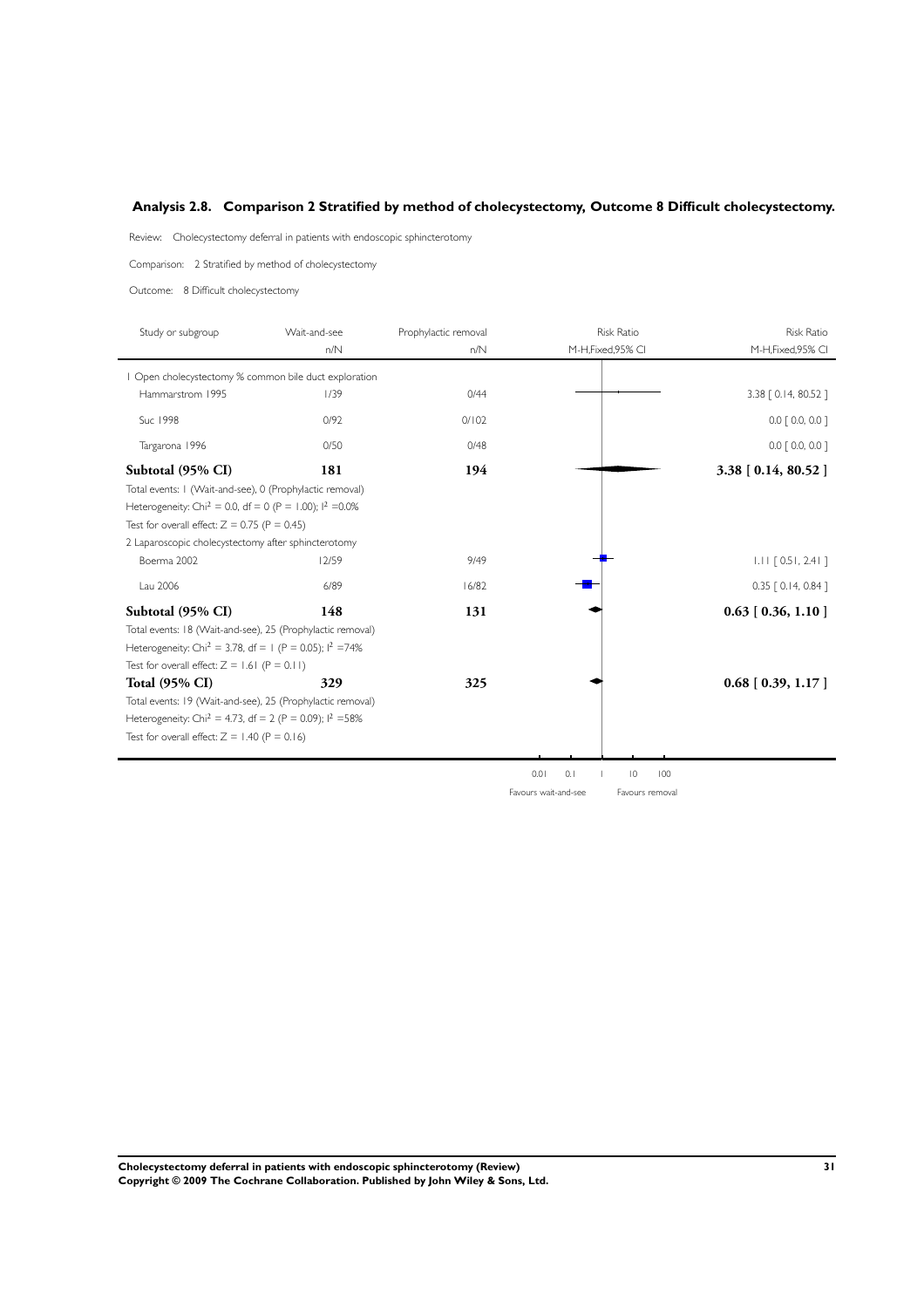# **Analysis 3.1. Comparison 3 Stratified by patient ASA class, Outcome 1 Mortality.**

<span id="page-34-0"></span>Review: Cholecystectomy deferral in patients with endoscopic sphincterotomy

Comparison: 3 Stratified by patient ASA class

Outcome: | Mortality

| Study or subgroup                                                       | Wait-and-see | Prophylactic removal | <b>Risk Ratio</b>                       | Weight | <b>Risk Ratio</b>       |
|-------------------------------------------------------------------------|--------------|----------------------|-----------------------------------------|--------|-------------------------|
|                                                                         | n/N          | n/N                  | M-H, Fixed, 95% CI                      |        | M-H, Fixed, 95% CI      |
| Studies with inclusion of high-risk patients (ASA IV or V)              |              |                      |                                         |        |                         |
| Hammarstrom 1995                                                        | 14/39        | 5/44                 |                                         | 17.8 % | 3.16 [ 1.25, 7.97 ]     |
| Suc 1998                                                                | 1/97         | 1/105                |                                         | 3.6 %  | 1.08 [ 0.07, 17.07 ]    |
| Targarona 1996                                                          | 10/50        | 8/48                 |                                         | 31.0%  | $1.20$ $[0.52, 2.78]$   |
| Subtotal (95% CI)                                                       | 186          | 197                  |                                         | 52.4 % | $1.86$ [ 1.03, 3.35 ]   |
| Total events: 25 (Wait-and-see), 14 (Prophylactic removal)              |              |                      |                                         |        |                         |
| Heterogeneity: Chi <sup>2</sup> = 2.45, df = 2 (P = 0.29); $1^2$ = 18%  |              |                      |                                         |        |                         |
| Test for overall effect: $Z = 2.05$ (P = 0.040)                         |              |                      |                                         |        |                         |
| 2 Studies with exclusion of high-risk patients (ASA IV or V)            |              |                      |                                         |        |                         |
| Boerma 2002                                                             | 1/59         | 1/49                 |                                         | 4.1%   | 0.83 [ 0.05, 12.94 ]    |
| Lau 2006                                                                | 19/89        | 11/82                |                                         | 43.4 % | $1.59$ $[0.81, 3.14]$   |
| Subtotal (95% CI)                                                       | 148          | 131                  |                                         | 47.6 % | $1.53$ [ 0.79, 2.94 ]   |
| Total events: 20 (Wait-and-see), 12 (Prophylactic removal)              |              |                      |                                         |        |                         |
| Heterogeneity: Chi <sup>2</sup> = 0.20, df = 1 (P = 0.65); $1^2$ =0.0%  |              |                      |                                         |        |                         |
| Test for overall effect: $Z = 1.26$ (P = 0.21)                          |              |                      |                                         |        |                         |
| <b>Total (95% CI)</b>                                                   | 334          | 328                  |                                         | 100.0% | $1.70$ [ $1.10, 2.64$ ] |
| Total events: 45 (Wait-and-see), 26 (Prophylactic removal)              |              |                      |                                         |        |                         |
| Heterogeneity: Chi <sup>2</sup> = 2.78, df = 4 (P = 0.60); $1^2$ = 0.0% |              |                      |                                         |        |                         |
| Test for overall effect: $Z = 2.37$ (P = 0.018)                         |              |                      |                                         |        |                         |
|                                                                         |              |                      |                                         |        |                         |
|                                                                         |              |                      | 0.1<br>$ 0\rangle$<br>100<br>0.01       |        |                         |
|                                                                         |              |                      | Favours wait-and-see<br>Favours removal |        |                         |

**Cholecystectomy deferral in patients with endoscopic sphincterotomy (Review) 32 Copyright © 2009 The Cochrane Collaboration. Published by John Wiley & Sons, Ltd.**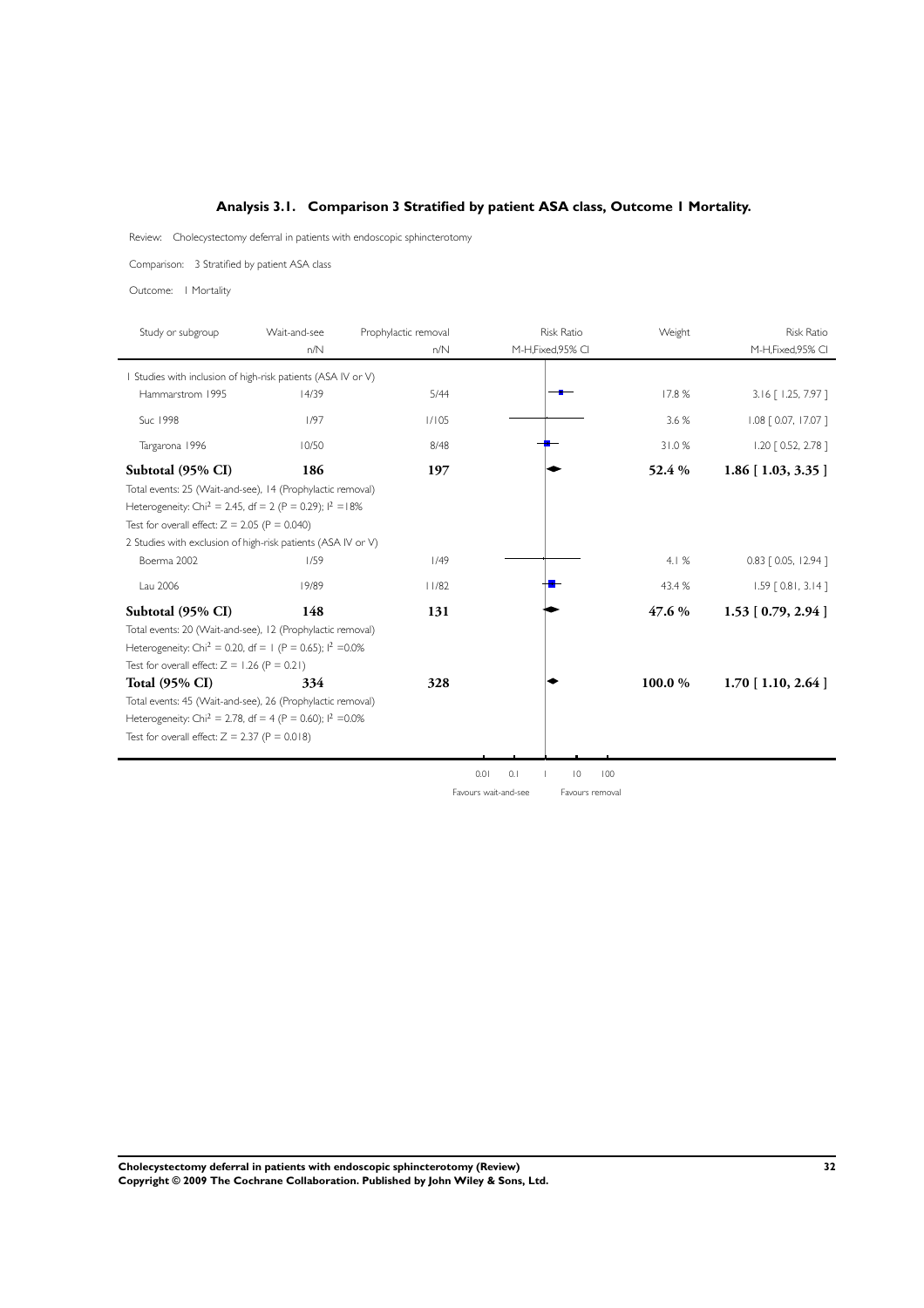# <span id="page-35-0"></span>**Analysis 3.2. Comparison 3 Stratified by patient ASA class, Outcome 2 Biliary pain or cholecystitis.**

Review: Cholecystectomy deferral in patients with endoscopic sphincterotomy

Comparison: 3 Stratified by patient ASA class

Outcome: 2 Biliary pain or cholecystitis

| Study or subgroup                                                       | Wait-and-see | Prophylactic removal | <b>Risk Ratio</b>           | Weight | <b>Risk Ratio</b>       |
|-------------------------------------------------------------------------|--------------|----------------------|-----------------------------|--------|-------------------------|
|                                                                         | n/N          | n/N                  | M-H.Fixed.95% CI            |        | M-H, Fixed, 95% CI      |
| Studies with inclusion of high-risk patients (ASA IV or V)              |              |                      |                             |        |                         |
| Hammarstrom 1995                                                        | 11/39        | 0/44                 |                             | 13.2 % | 25.88 [ 1.57, 425.17 ]  |
| Suc 1998                                                                | 4/92         | 0/102                |                             | 13.4%  | 9.97 [0.54, 182.66]     |
| Targarona 1996                                                          | 5/50         | 1/48                 |                             | 28.7%  | 4.80 [ 0.58, 39.60 ]    |
| Subtotal (95% CI)                                                       | 181          | 194                  |                             | 55.3 % | $11.09$ [ 2.69, 45.79 ] |
| Total events: 20 (Wait-and-see), I (Prophylactic removal)               |              |                      |                             |        |                         |
| Heterogeneity: Chi <sup>2</sup> = 0.96, df = 2 (P = 0.62); $1^2$ =0.0%  |              |                      |                             |        |                         |
| Test for overall effect: $Z = 3.33$ (P = 0.00088)                       |              |                      |                             |        |                         |
| 2 Studies with exclusion of high-risk patients (ASA IV or V)            |              |                      |                             |        |                         |
| Boerma 2002                                                             | 25/59        | 0/49                 |                             | 15.4%  | 42.50 [2.65, 680.67]    |
| Lau 2006                                                                | 7/89         | 1/82                 |                             | 29.3%  | 6.45 [ 0.81, 51.30 ]    |
| Subtotal (95% CI)                                                       | 148          | 131                  |                             | 44.7 % | 18.84 [ 3.66, 97.00 ]   |
| Total events: 32 (Wait-and-see), I (Prophylactic removal)               |              |                      |                             |        |                         |
| Heterogeneity: Chi <sup>2</sup> = 1.36, df = 1 (P = 0.24); $1^2$ =26%   |              |                      |                             |        |                         |
| Test for overall effect: $Z = 3.51$ (P = 0.00044)                       |              |                      |                             |        |                         |
| <b>Total (95% CI)</b>                                                   | 329          | 325                  |                             | 100.0% | 14.56 [4.95, 42.78]     |
| Total events: 52 (Wait-and-see), 2 (Prophylactic removal)               |              |                      |                             |        |                         |
| Heterogeneity: Chi <sup>2</sup> = 2.45, df = 4 (P = 0.65); $1^2$ = 0.0% |              |                      |                             |        |                         |
| Test for overall effect: $Z = 4.87$ (P < 0.00001)                       |              |                      |                             |        |                         |
|                                                                         |              |                      |                             |        |                         |
|                                                                         |              |                      | 0.0010.010.1<br>10 100 1000 |        |                         |

Favours wait-and-see Favours removal

**Cholecystectomy deferral in patients with endoscopic sphincterotomy (Review) 33 Copyright © 2009 The Cochrane Collaboration. Published by John Wiley & Sons, Ltd.**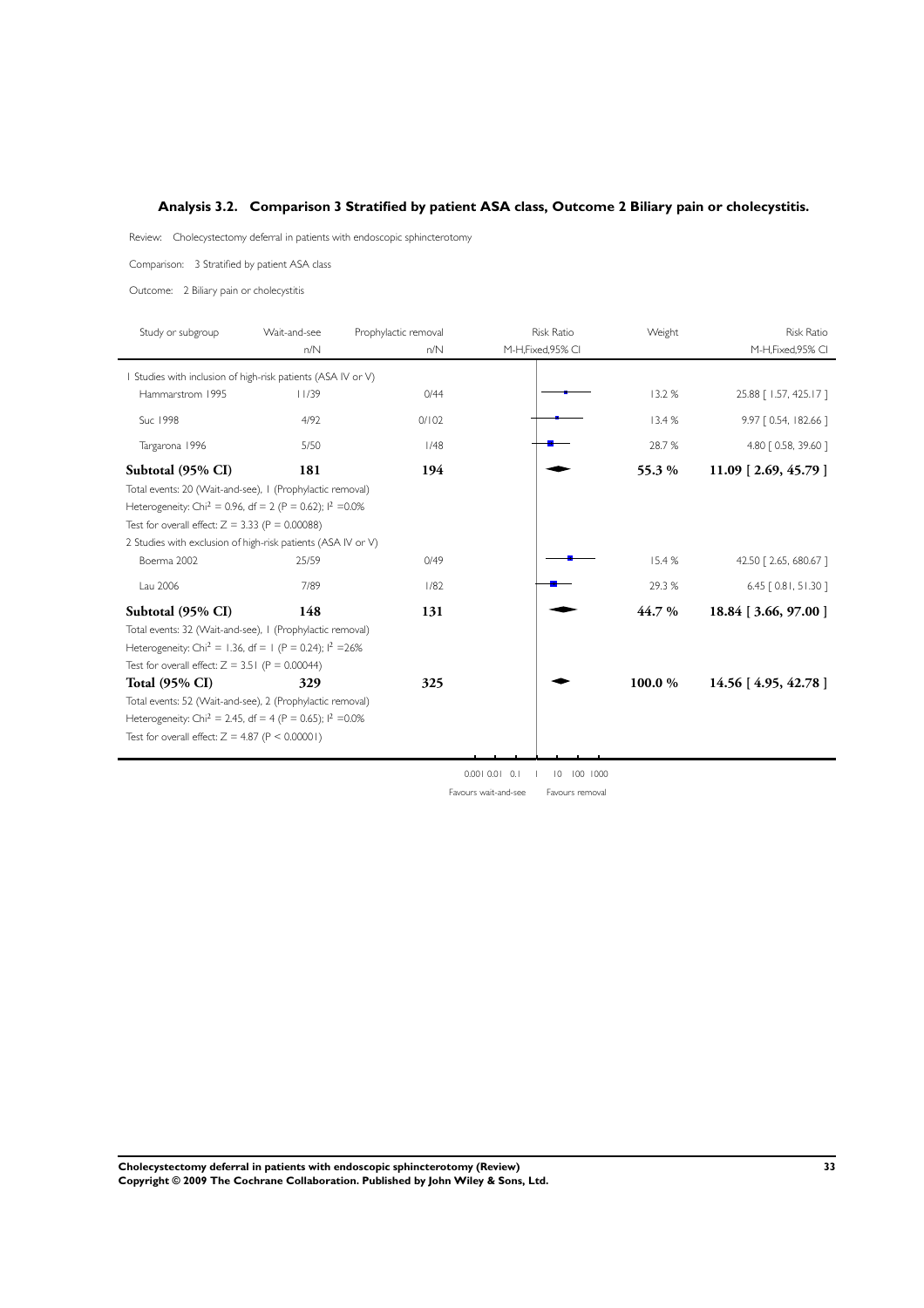# **Analysis 3.3. Comparison 3 Stratified by patient ASA class, Outcome 3 Pancreatitis.**

<span id="page-36-0"></span>Review: Cholecystectomy deferral in patients with endoscopic sphincterotomy

Comparison: 3 Stratified by patient ASA class

Outcome: 3 Pancreatitis

| Study or subgroup                                                       | Wait-and-see | Prophylactic removal |                      | <b>Risk Ratio</b>     | <b>Risk Ratio</b>              |
|-------------------------------------------------------------------------|--------------|----------------------|----------------------|-----------------------|--------------------------------|
|                                                                         | n/N          | n/N                  |                      | M-H,Fixed,95% CI      | M-H, Fixed, 95% CI             |
| I Studies with inclusion of high-risk patients (ASA IV or V)            |              |                      |                      |                       |                                |
| Hammarstrom 1995                                                        | 1/39         | 0/44                 |                      |                       | 3.38 [ 0.14, 80.52 ]           |
| Suc 1998                                                                | 1/97         | 1/105                |                      |                       | $1.08$ $[0.07, 17.07]$         |
| Targarona 1996                                                          | 1/50         | 0/48                 |                      |                       | 2.88 [ 0.12, 69.07 ]           |
| Subtotal (95% CI)                                                       | 186          | 197                  |                      |                       | 2.11 [0.39, 11.43]             |
| Total events: 3 (Wait-and-see), I (Prophylactic removal)                |              |                      |                      |                       |                                |
| Heterogeneity: Chi <sup>2</sup> = 0.35, df = 2 (P = 0.84); $1^2$ = 0.0% |              |                      |                      |                       |                                |
| Test for overall effect: $Z = 0.87$ (P = 0.39)                          |              |                      |                      |                       |                                |
| 2 Studies with exclusion of high-risk patients (ASA IV or V)            |              |                      |                      |                       |                                |
| Boerma 2002                                                             | 0/59         | 0/49                 |                      |                       | $0.0$ $\lceil 0.0, 0.0 \rceil$ |
| Lau 2006                                                                | 0/89         | 0/82                 |                      |                       | $0.0$ $\lceil 0.0, 0.0 \rceil$ |
| Subtotal (95% CI)                                                       | 148          | 131                  |                      |                       | 0.0 [0.0, 0.0]                 |
| Total events: 0 (Wait-and-see), 0 (Prophylactic removal)                |              |                      |                      |                       |                                |
| Heterogeneity: Chi <sup>2</sup> = 0.0, df = 0 (P<0.00001); $1^2$ =0.0%  |              |                      |                      |                       |                                |
| Test for overall effect: $Z = 0.0$ (P < 0.00001)                        |              |                      |                      |                       |                                |
| <b>Total (95% CI)</b>                                                   | 334          | 328                  |                      |                       | 2.11 [0.39, 11.43]             |
| Total events: 3 (Wait-and-see), 1 (Prophylactic removal)                |              |                      |                      |                       |                                |
| Heterogeneity: Chi <sup>2</sup> = 0.35, df = 2 (P = 0.84); $1^2$ = 0.0% |              |                      |                      |                       |                                |
| Test for overall effect: $Z = 0.87$ (P = 0.39)                          |              |                      |                      |                       |                                |
|                                                                         |              |                      |                      |                       |                                |
|                                                                         |              |                      | 0.01<br>0.1          | $\overline{0}$<br>100 |                                |
|                                                                         |              |                      | Favours wait-and-see | Favours removal       |                                |
|                                                                         |              |                      |                      |                       |                                |
|                                                                         |              |                      |                      |                       |                                |
|                                                                         |              |                      |                      |                       |                                |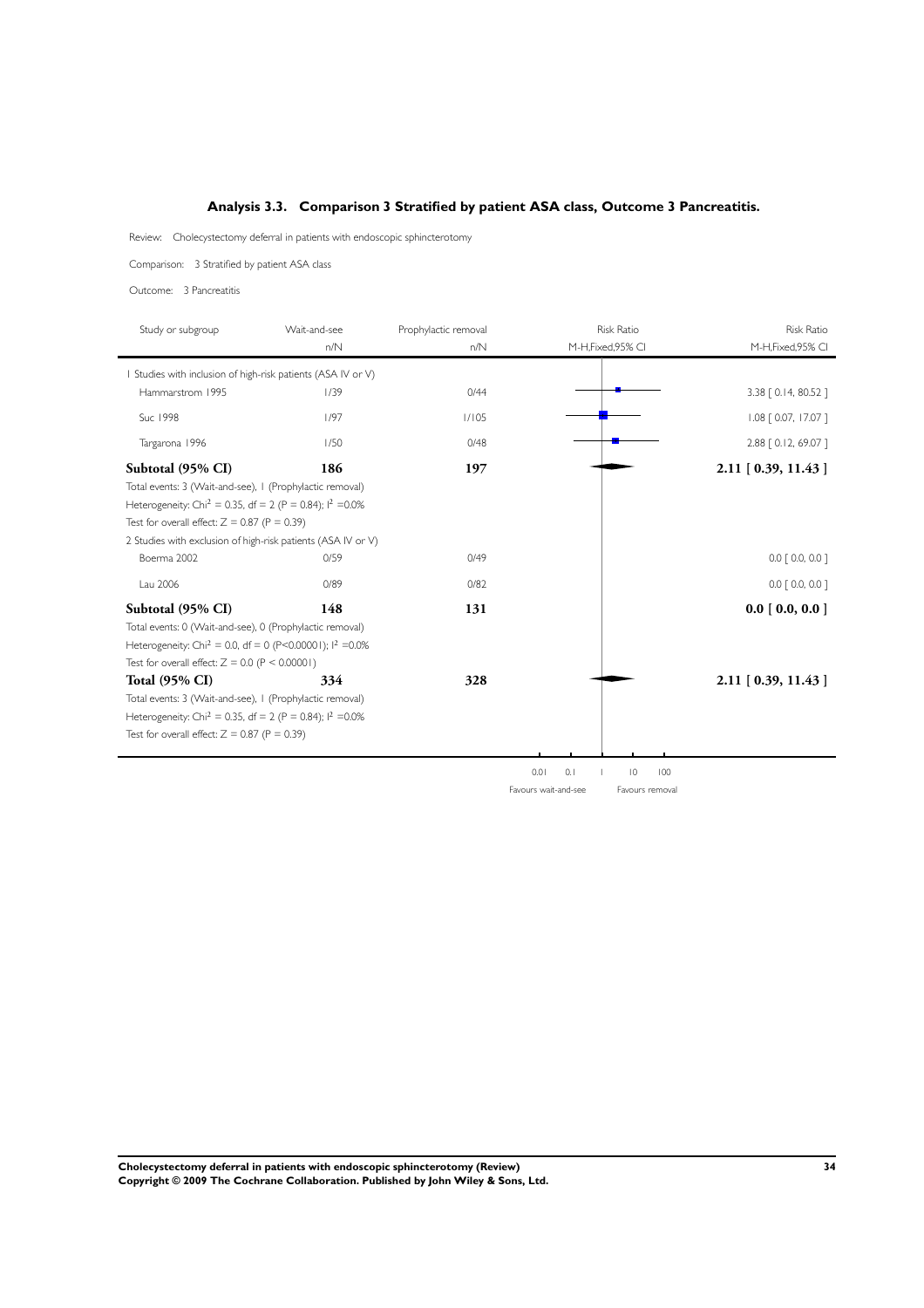# <span id="page-37-0"></span>**Analysis 3.4. Comparison 3 Stratified by patient ASA class, Outcome 4 Recurrent jaundice or cholangitis.**

Review: Cholecystectomy deferral in patients with endoscopic sphincterotomy

Comparison: 3 Stratified by patient ASA class

Outcome: 4 Recurrent jaundice or cholangitis

| Study or subgroup                                                       | Wait-and-see | Prophylactic removal |                      | <b>Risk Ratio</b>  | Risk Ratio             |
|-------------------------------------------------------------------------|--------------|----------------------|----------------------|--------------------|------------------------|
|                                                                         | n/N          | n/N                  |                      | M-H, Fixed, 95% CI | M-H, Fixed, 95% CI     |
| Studies with inclusion of high-risk patients (ASA IV or V)              |              |                      |                      |                    |                        |
| Hammarstrom 1995                                                        | 0/39         | 0/44                 |                      |                    | $0.0$ $[0.0, 0.0]$     |
| <b>Suc 1998</b>                                                         | 1/97         | 1/105                |                      |                    | 1.08 [ 0.07, 17.07 ]   |
| Targarona 1996                                                          | 3/50         | 0/48                 |                      |                    | 6.73 [ 0.36, 126.85 ]  |
| Subtotal (95% CI)                                                       | 186          | 197                  |                      |                    | $3.04$ [ 0.47, 19.49 ] |
| Total events: 4 (Wait-and-see), I (Prophylactic removal)                |              |                      |                      |                    |                        |
| Heterogeneity: Chi <sup>2</sup> = 0.82, df = 1 (P = 0.37); $1^2$ = 0.0% |              |                      |                      |                    |                        |
| Test for overall effect: $Z = 1.17$ (P = 0.24)                          |              |                      |                      |                    |                        |
| 2 Studies with exclusion of high-risk patients (ASA IV or V)            |              |                      |                      |                    |                        |
| Boerma 2002                                                             | 1/59         | 0/49                 |                      |                    | 2.50 [ 0.10, 60.03 ]   |
| Lau 2006                                                                | 13/89        | 5/82                 |                      |                    | 2.40 [ 0.89, 6.43 ]    |
| Subtotal (95% CI)                                                       | 148          | 131                  |                      |                    | 2.41 [0.94, 6.18]      |
| Total events: 14 (Wait-and-see), 5 (Prophylactic removal)               |              |                      |                      |                    |                        |
| Heterogeneity: Chi <sup>2</sup> = 0.00, df = 1 (P = 0.98); $1^2$ =0.0%  |              |                      |                      |                    |                        |
| Test for overall effect: $Z = 1.82$ (P = 0.068)                         |              |                      |                      |                    |                        |
| <b>Total (95% CI)</b>                                                   | 334          | 328                  |                      |                    | $2.53$ [ 1.09, 5.87 ]  |
| Total events: 18 (Wait-and-see), 6 (Prophylactic removal)               |              |                      |                      |                    |                        |
| Heterogeneity: Chi <sup>2</sup> = 0.80, df = 3 (P = 0.85); $1^2$ = 0.0% |              |                      |                      |                    |                        |
| Test for overall effect: $Z = 2.17$ (P = 0.030)                         |              |                      |                      |                    |                        |
|                                                                         |              |                      |                      |                    |                        |
|                                                                         |              |                      | 0.0010.010.1         | 10 100 1000        |                        |
|                                                                         |              |                      | Favours wait-and-see | Favours removal    |                        |
|                                                                         |              |                      |                      |                    |                        |

**Cholecystectomy deferral in patients with endoscopic sphincterotomy (Review) 35 Copyright © 2009 The Cochrane Collaboration. Published by John Wiley & Sons, Ltd.**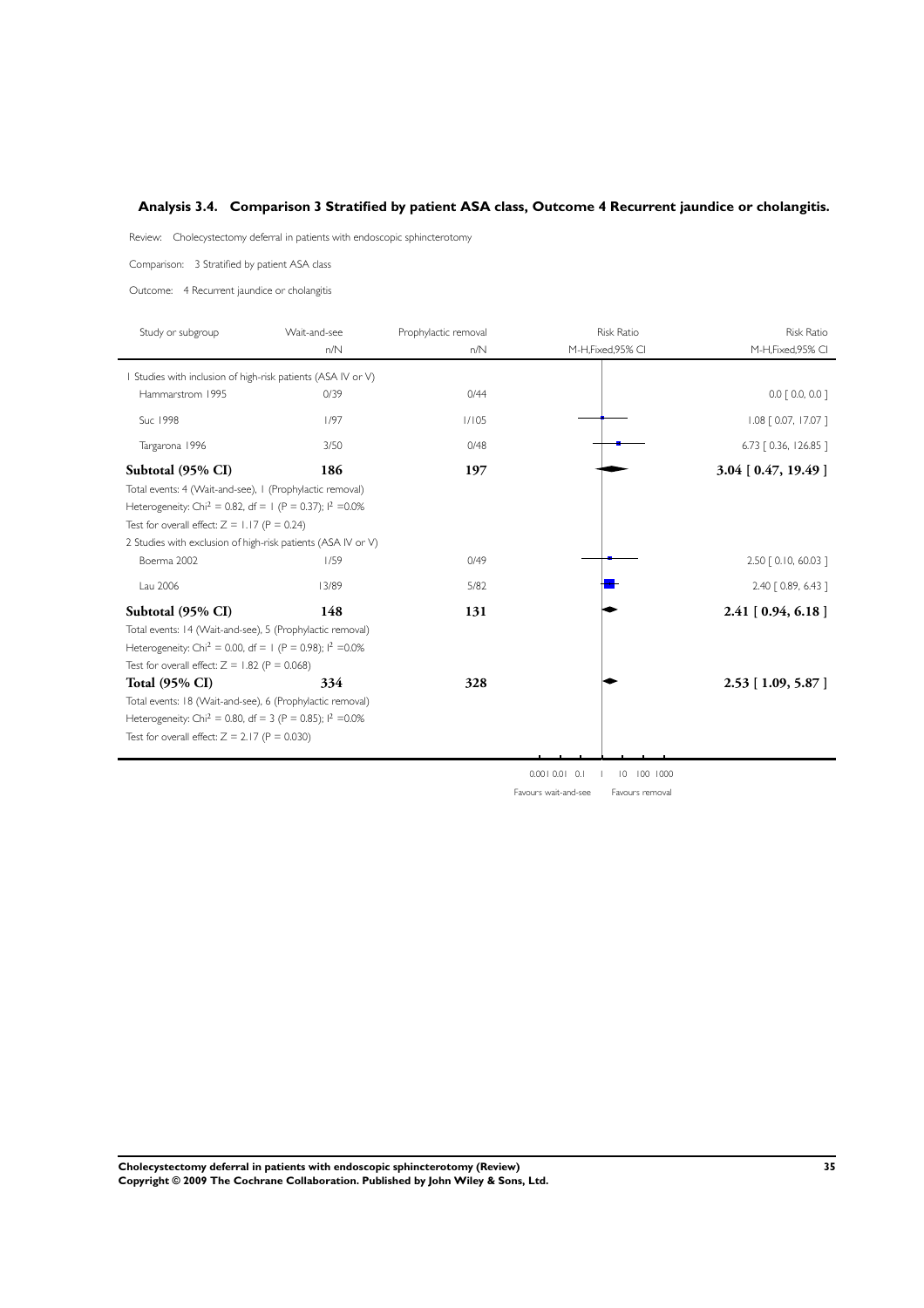# **Analysis 3.5. Comparison 3 Stratified by patient ASA class, Outcome 5 Major adverse events.**

<span id="page-38-0"></span>Review: Cholecystectomy deferral in patients with endoscopic sphincterotomy

Comparison: 3 Stratified by patient ASA class

Outcome: 5 Major adverse events

| Study or subgroup                                                                | Wait-and-see | Prophylactic removal | <b>Risk Ratio</b>                                   | Weight | <b>Risk Ratio</b>          |
|----------------------------------------------------------------------------------|--------------|----------------------|-----------------------------------------------------|--------|----------------------------|
|                                                                                  | n/N          | n/N                  | M-H, Fixed, 95% CI                                  |        | M-H.Fixed.95% CI           |
| Studies with inclusion of high-risk patients (ASA IV or V)                       |              |                      |                                                     |        |                            |
| Hammarstrom 1995                                                                 | 3/39         | 6/44                 |                                                     | 17.6 % | $0.56$ $[0.15, 2.11]$      |
| Suc 1998                                                                         | 5/97         | 6/105                |                                                     | 18.0%  | 0.90 [ 0.28, 2.86 ]        |
| Targarona 1996                                                                   | 3/50         | 4/48                 |                                                     | 12.7%  | $0.72$ $[0.17, 3.05]$      |
| Subtotal (95% CI)                                                                | 186          | 197                  |                                                     | 48.3%  | $0.73$ [ 0.35, 1.53 ]      |
| Total events: 11 (Wait-and-see), 16 (Prophylactic removal)                       |              |                      |                                                     |        |                            |
| Heterogeneity: Chi <sup>2</sup> = 0.28, df = 2 (P = 0.87); $1^2$ = 0.0%          |              |                      |                                                     |        |                            |
| Test for overall effect: $Z = 0.83$ (P = 0.41)                                   |              |                      |                                                     |        |                            |
| 2 Studies with exclusion of high-risk patients (ASA IV or V)                     |              |                      |                                                     |        |                            |
| Boerma 2002                                                                      | 8/59         | 8/49                 |                                                     | 27.3 % | $0.83$ $[0.34, 2.05]$      |
| Lau 2006                                                                         | 0/89         | 7/82                 |                                                     | 24.4 % | $0.06$ $[0.00, 1.06]$      |
| Subtotal (95% CI)                                                                | 148          | 131                  |                                                     | 51.7 % | $0.47$ [ $0.21, 1.04$ ]    |
| Total events: 8 (Wait-and-see), 15 (Prophylactic removal)                        |              |                      |                                                     |        |                            |
| Heterogeneity: Chi <sup>2</sup> = 3.50, df = 1 (P = 0.06); $1^2$ =71%            |              |                      |                                                     |        |                            |
| Test for overall effect: $Z = 1.86$ (P = 0.063)                                  |              |                      |                                                     |        |                            |
| <b>Total (95% CI)</b>                                                            | 334          | 328                  |                                                     | 100.0% | $0.60$ [ $0.35$ , $1.02$ ] |
| Total events: 19 (Wait-and-see), 31 (Prophylactic removal)                       |              |                      |                                                     |        |                            |
| Heterogeneity: Chi <sup>2</sup> = 3.54, df = 4 (P = 0.47); l <sup>2</sup> = 0.0% |              |                      |                                                     |        |                            |
| Test for overall effect: $Z = 1.88$ (P = 0.060)                                  |              |                      |                                                     |        |                            |
|                                                                                  |              |                      |                                                     |        |                            |
|                                                                                  |              |                      | $0.001$ $0.01$ $0.1$<br>100 1000<br>$\overline{10}$ |        |                            |
|                                                                                  |              |                      | Favours wait-and-see<br>Favours removal             |        |                            |

**Cholecystectomy deferral in patients with endoscopic sphincterotomy (Review) 36 Copyright © 2009 The Cochrane Collaboration. Published by John Wiley & Sons, Ltd.**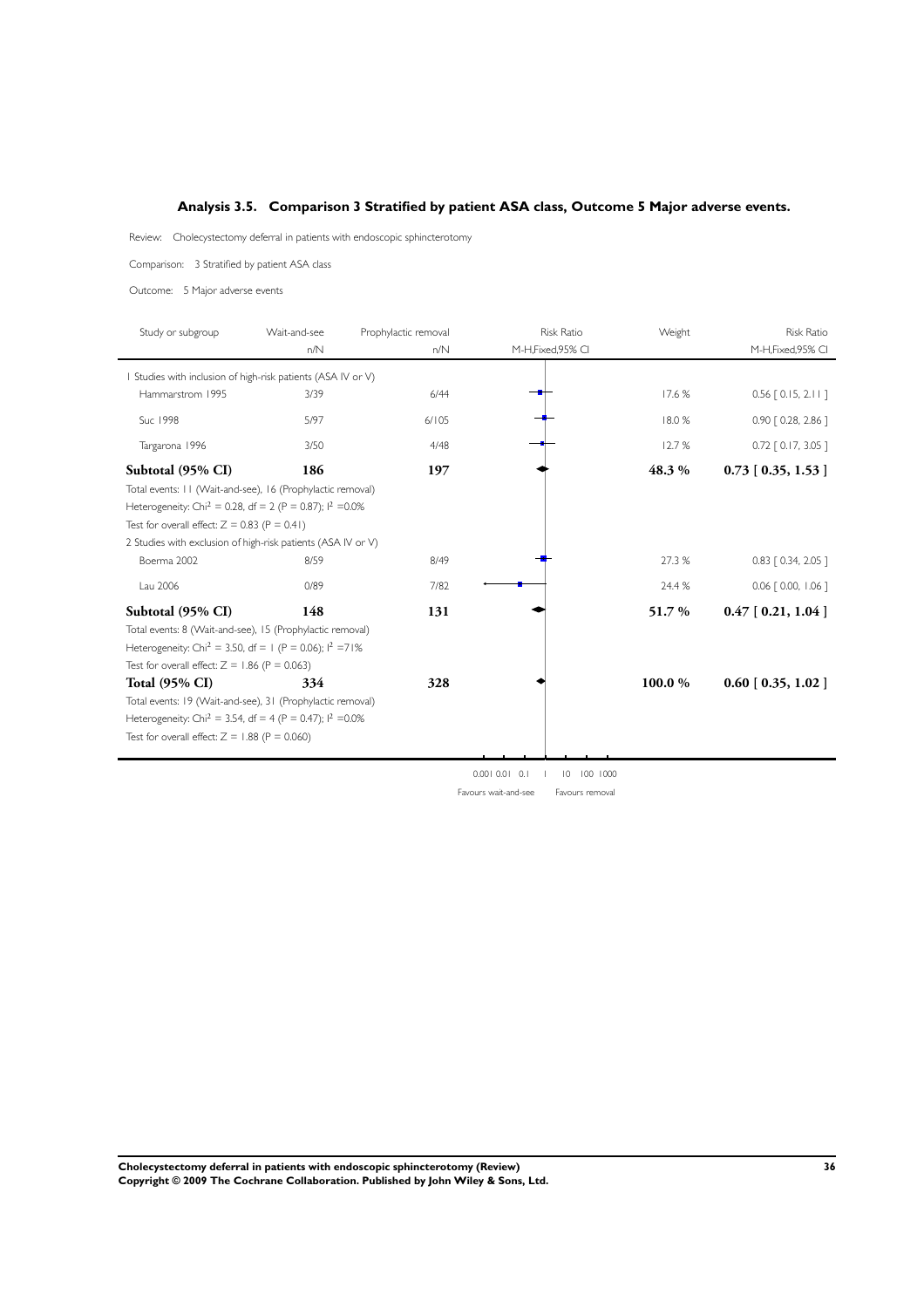# **Analysis 3.6. Comparison 3 Stratified by patient ASA class, Outcome 6 Minor adverse events.**

<span id="page-39-0"></span>Review: Cholecystectomy deferral in patients with endoscopic sphincterotomy

Comparison: 3 Stratified by patient ASA class

Outcome: 6 Minor adverse events

| Study or subgroup                                                      | Wait-and-see | Prophylactic removal | <b>Risk Ratio</b>           | Weight | <b>Risk Ratio</b>     |
|------------------------------------------------------------------------|--------------|----------------------|-----------------------------|--------|-----------------------|
|                                                                        | n/N          | n/N                  | M-H, Fixed, 95% CI          |        | M-H, Fixed, 95% CI    |
| Studies with inclusion of high-risk patients (ASA IV or V)             |              |                      |                             |        |                       |
| Hammarstrom 1995                                                       | 4/39         | 6/44                 |                             | 23.6 % | $0.75$ $[0.23, 2.47]$ |
| Suc 1998                                                               | 0/97         | 5/105                |                             | 22.1%  | $0.10$ $[0.01, 1.76]$ |
| Targarona 1996                                                         | 0/50         | 7/48                 |                             | 32.0 % | $0.06$ $[0.00, 1.09]$ |
| Subtotal (95% CI)                                                      | 186          | 197                  |                             | 77.6 % | $0.28$ [ 0.11, 0.73 ] |
| Total events: 4 (Wait-and-see), 18 (Prophylactic removal)              |              |                      |                             |        |                       |
| Heterogeneity: Chi <sup>2</sup> = 4.17, df = 2 (P = 0.12); $1^2$ =52%  |              |                      |                             |        |                       |
| Test for overall effect: $Z = 2.62$ (P = 0.0087)                       |              |                      |                             |        |                       |
| 2 Studies with exclusion of high-risk patients (ASA IV or V)           |              |                      |                             |        |                       |
| Boerma 2002                                                            | 5/59         | 3/49                 |                             | 13.7%  | 1.38 [ 0.35, 5.50 ]   |
| Lau 2006                                                               | 1/89         | 2/82                 |                             | 8.7%   | 0.46 [ 0.04, 4.99 ]   |
| Subtotal (95% CI)                                                      | 148          | 131                  |                             | 22.4 % | $1.03$ [ 0.32, 3.27 ] |
| Total events: 6 (Wait-and-see), 5 (Prophylactic removal)               |              |                      |                             |        |                       |
| Heterogeneity: Chi <sup>2</sup> = 0.62, df = 1 (P = 0.43); $1^2$ =0.0% |              |                      |                             |        |                       |
| Test for overall effect: $Z = 0.04$ (P = 0.97)                         |              |                      |                             |        |                       |
| <b>Total (95% CI)</b>                                                  | 334          | 328                  |                             | 100.0% | $0.45$ [ 0.22, 0.91 ] |
| Total events: 10 (Wait-and-see), 23 (Prophylactic removal)             |              |                      |                             |        |                       |
| Heterogeneity: Chi <sup>2</sup> = 6.16, df = 4 (P = 0.19); $1^2$ =35%  |              |                      |                             |        |                       |
| Test for overall effect: $Z = 2.24$ (P = 0.025)                        |              |                      |                             |        |                       |
|                                                                        |              |                      |                             |        |                       |
|                                                                        |              |                      | 0.0010.010.1<br>10 100 1000 |        |                       |

Favours wait-and-see Favours removal

**Cholecystectomy deferral in patients with endoscopic sphincterotomy (Review) 37 Copyright © 2009 The Cochrane Collaboration. Published by John Wiley & Sons, Ltd.**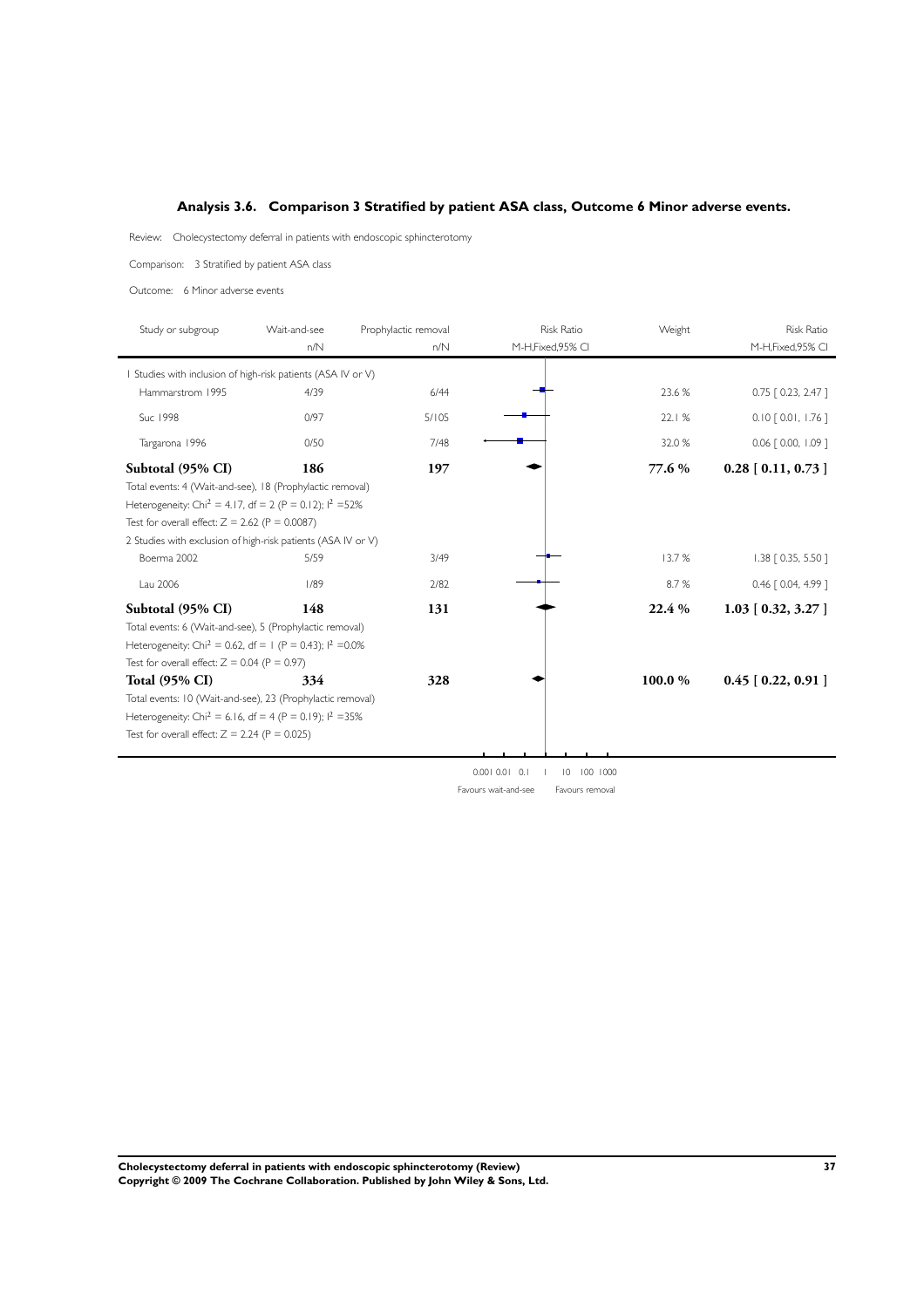# <span id="page-40-0"></span>**Analysis 3.7. Comparison 3 Stratified by patient ASA class, Outcome 7 Additional cholangiography (ERCP or PTC).**

Review: Cholecystectomy deferral in patients with endoscopic sphincterotomy

Comparison: 3 Stratified by patient ASA class

Outcome: 7 Additional cholangiography (ERCP or PTC)

| Study or subgroup                                                                | Wait-and-see | Prophylactic removal | <b>Risk Ratio</b>  | Weight | <b>Risk Ratio</b>        |
|----------------------------------------------------------------------------------|--------------|----------------------|--------------------|--------|--------------------------|
|                                                                                  | n/N          | n/N                  | M-H, Fixed, 95% CI |        | M-H, Fixed, 95% CI       |
| Studies with inclusion of high-risk patients (ASA IV or V)                       |              |                      |                    |        |                          |
| Hammarstrom 1995                                                                 | 5/39         | 6/44                 |                    | 38.9%  | $0.94$ $[0.31, 2.84]$    |
| Suc 1998                                                                         | 6/97         | 6/105                |                    | 39.7%  | $1.08$ $[0.36, 3.24]$    |
| Targarona 1996                                                                   | 1/50         | 2/48                 |                    | 14.1%  | $0.48$ $[0.04, 5.12]$    |
| Subtotal (95% CI)                                                                | 186          | 197                  |                    | 92.7%  | $0.93$ [ 0.45, 1.94 ]    |
| Total events: 12 (Wait-and-see), 14 (Prophylactic removal)                       |              |                      |                    |        |                          |
| Heterogeneity: Chi <sup>2</sup> = 0.37, df = 2 (P = 0.83); $1^2$ = 0.0%          |              |                      |                    |        |                          |
| Test for overall effect: $Z = 0.19$ (P = 0.85)                                   |              |                      |                    |        |                          |
| 2 Studies with exclusion of high-risk patients (ASA IV or V)                     |              |                      |                    |        |                          |
| Boerma 2002                                                                      | 6/59         | 0/49                 |                    | 3.8 %  | $10.83$ [ 0.63, 187.63 ] |
| Lau 2006                                                                         | 16/89        | 0/82                 |                    | 3.6 %  | 30.43 [ 1.86, 499.28 ]   |
| Subtotal (95% CI)                                                                | 148          | 131                  |                    | 7.3 %  | 20.40 [2.82, 147.51]     |
| Total events: 22 (Wait-and-see), 0 (Prophylactic removal)                        |              |                      |                    |        |                          |
| Heterogeneity: Chi <sup>2</sup> = 0.27, df = 1 (P = 0.60); $1^2$ = 0.0%          |              |                      |                    |        |                          |
| Test for overall effect: $Z = 2.99$ (P = 0.0028)                                 |              |                      |                    |        |                          |
| <b>Total (95% CI)</b>                                                            | 334          | 328                  |                    | 100.0% | $2.36$ [ 1.29, 4.32 ]    |
| Total events: 34 (Wait-and-see), 14 (Prophylactic removal)                       |              |                      |                    |        |                          |
| Heterogeneity: Chi <sup>2</sup> = 10.65, df = 4 (P = 0.03); l <sup>2</sup> = 62% |              |                      |                    |        |                          |
| Test for overall effect: $Z = 2.79$ (P = 0.0053)                                 |              |                      |                    |        |                          |
|                                                                                  |              |                      |                    |        |                          |

0.001 0.01 0.1 1 10 100 1000

Favours wait-and-see Favours removal

**Cholecystectomy deferral in patients with endoscopic sphincterotomy (Review) 38 Copyright © 2009 The Cochrane Collaboration. Published by John Wiley & Sons, Ltd.**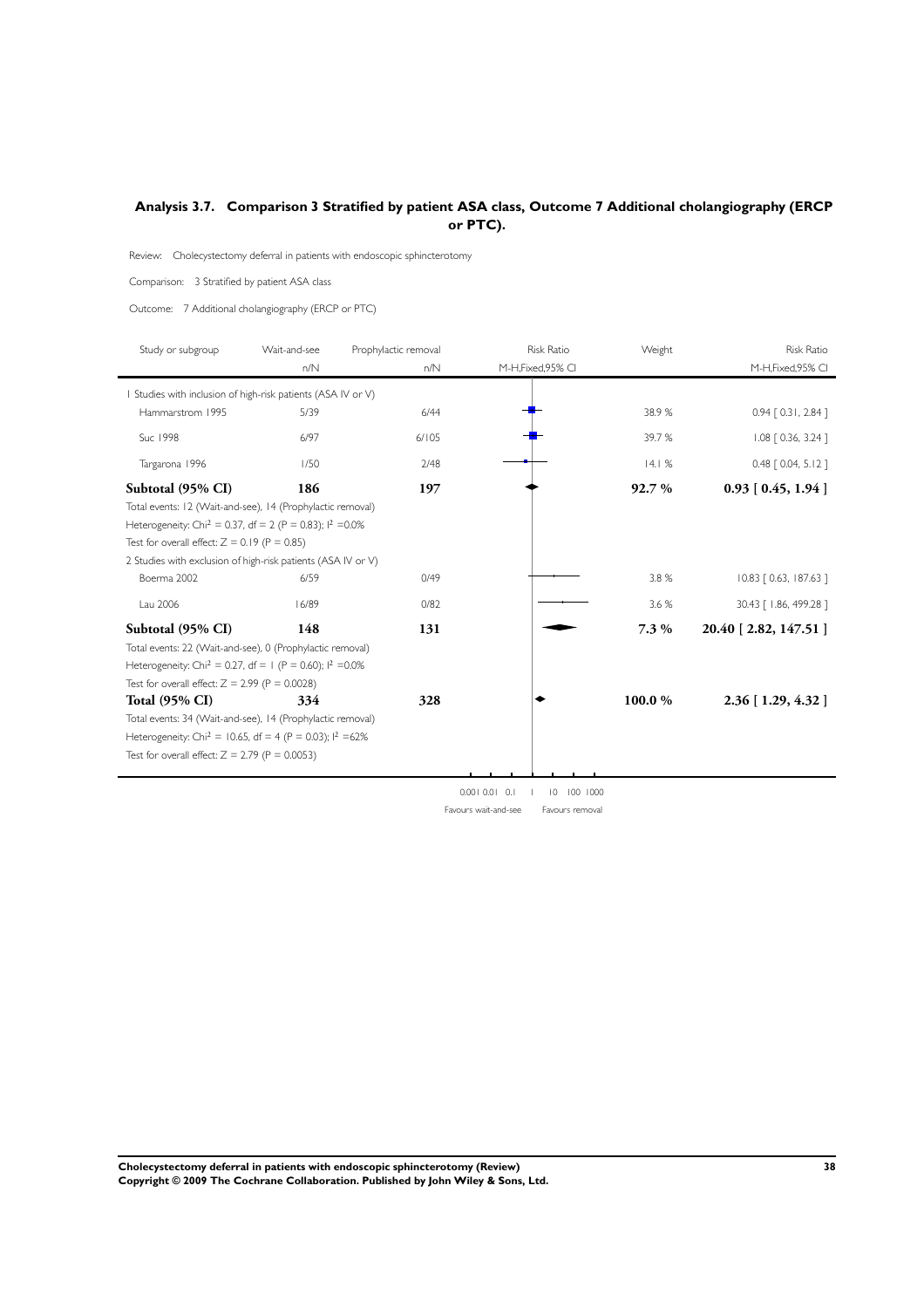# <span id="page-41-0"></span>**Analysis 3.8. Comparison 3 Stratified by patient ASA class, Outcome 8 Difficult cholecystectomy.**

Review: Cholecystectomy deferral in patients with endoscopic sphincterotomy

Comparison: 3 Stratified by patient ASA class

Outcome: 8 Difficult cholecystectomy

| Study or subgroup                                                                                                                                                                                                                                            | Wait-and-see<br>n/N | Prophylactic removal<br>n/N | M-H,Fixed,95% CI                    | <b>Risk Ratio</b><br><b>Risk Ratio</b><br>M-H,Fixed,95% CI |
|--------------------------------------------------------------------------------------------------------------------------------------------------------------------------------------------------------------------------------------------------------------|---------------------|-----------------------------|-------------------------------------|------------------------------------------------------------|
| I Studies with inclusion of high-risk patients (ASA IV or V)                                                                                                                                                                                                 |                     |                             |                                     |                                                            |
| Hammarstrom 1995                                                                                                                                                                                                                                             | 1/39                | 0/44                        |                                     | 3.38   0.14, 80.52 ]                                       |
| Suc 1998                                                                                                                                                                                                                                                     | 0/92                | 0/102                       |                                     | $0.0$ [ 0.0, 0.0 ]                                         |
| Targarona 1996                                                                                                                                                                                                                                               | 0/50                | 0/48                        |                                     | $0.0$ $[0.0, 0.0]$                                         |
| Subtotal (95% CI)                                                                                                                                                                                                                                            | 181                 | 194                         |                                     | $3.38$ [ 0.14, 80.52 ]                                     |
| Total events: I (Wait-and-see), 0 (Prophylactic removal)<br>Heterogeneity: Chi <sup>2</sup> = 0.0, df = 0 (P = 1.00); $1^2$ = 0.0%<br>Test for overall effect: $Z = 0.75$ (P = 0.45)<br>2 Studies with exclusion of high-risk patients (ASA IV or V)         |                     |                             |                                     |                                                            |
| Boerma 2002                                                                                                                                                                                                                                                  | 12/59               | 9/49                        |                                     | $1.11$ $[0.51, 2.41]$                                      |
| Lau 2006                                                                                                                                                                                                                                                     | 6/89                | 16/82                       |                                     | $0.35$ $[0.14, 0.84]$                                      |
| Subtotal (95% CI)<br>Total events: 18 (Wait-and-see), 25 (Prophylactic removal)<br>Heterogeneity: Chi <sup>2</sup> = 3.78, df = 1 (P = 0.05); $1^2$ =74%<br>Test for overall effect: $Z = 1.61$ (P = 0.11)                                                   | 148                 | 131                         |                                     | $0.63$ [ $0.36$ , $1.10$ ]                                 |
| Total events: 19 (Wait-and-see), 25 (Prophylactic removal)<br>Heterogeneity: Chi <sup>2</sup> = 4.73, df = 2 (P = 0.09); l <sup>2</sup> = 58%<br>Test for overall effect: $Z = 1.40$ (P = 0.16)<br><b>APPENDICES</b><br><b>Appendix I. Search Strategies</b> |                     |                             | 0.01<br>0.1<br>Favours wait-and-see | $\overline{0}$<br>100<br>Favours removal                   |
|                                                                                                                                                                                                                                                              |                     |                             |                                     |                                                            |
| Database                                                                                                                                                                                                                                                     |                     | Timespan of search          | Search strategy                     |                                                            |
| The Cochrane Hepato-Biliary Group Con- April 2007.<br>trolled Trials Register                                                                                                                                                                                |                     |                             |                                     | cholecystectom* AND sphincterotom* and choledocholithiasis |
|                                                                                                                                                                                                                                                              |                     |                             |                                     |                                                            |

**Cholecystectomy deferral in patients with endoscopic sphincterotomy (Review) 39 Copyright © 2009 The Cochrane Collaboration. Published by John Wiley & Sons, Ltd.**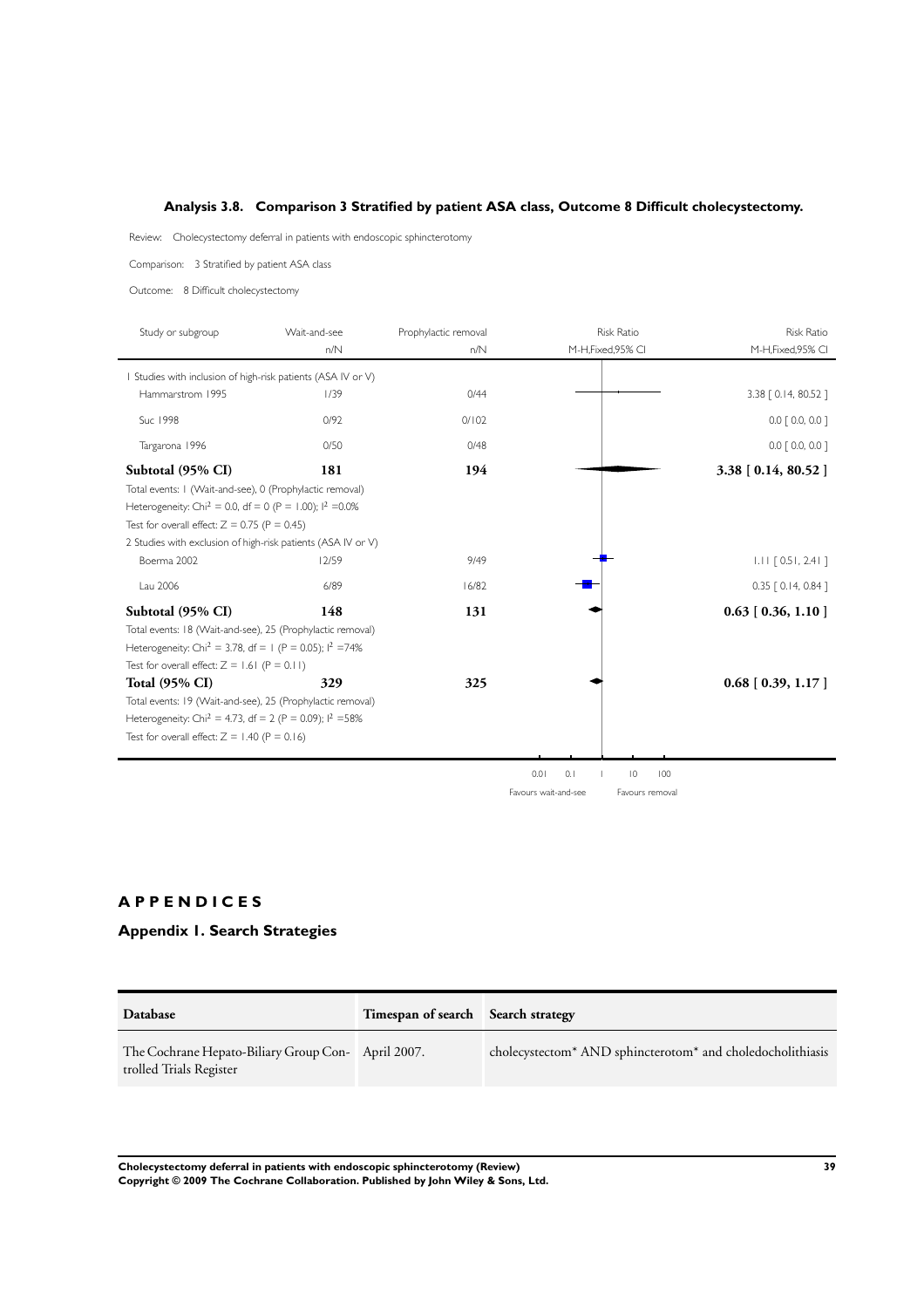# (*Continued)*

| Cochrane Central Register of Controlled Issue 1 2007.<br>Trials in The Cochrane Library                                        |                     | #1 MeSH descriptor Cholecystectomy explode all trees in MeSH<br>products<br>#2 cholecystectom <sup>*</sup> in All Fields in all products<br>#3 (#1 OR #2)<br>#4 MeSH descriptor Sphincterotomy, Endoscopic explode all<br>trees in MeSH products<br>#5 sphincterotom* in All Fields in all products<br>#6 (#4 OR #5)<br>#7 MeSH descriptor Choledocholithiasis explode all trees in<br>MeSH products<br>#8 Choledocholithiasis in All Fields in all products<br>#9 (#7 OR #8)<br>#10 (#3 AND #6 AND #9) |
|--------------------------------------------------------------------------------------------------------------------------------|---------------------|---------------------------------------------------------------------------------------------------------------------------------------------------------------------------------------------------------------------------------------------------------------------------------------------------------------------------------------------------------------------------------------------------------------------------------------------------------------------------------------------------------|
| MEDLINE (WinSPIRS 5.0)                                                                                                         | 1950 to April 2007. | #1 explode "Cholecystectomy"/all subheadings<br>#2 cholecystectom*<br>#3 #1 or #2<br>#4 explode "Sphincterotomy-Endoscopic"/all subheadings<br>#5 sphincterotom*<br>#6 #4 or #5<br>#7 explode "Choledocholithiasis"/all subheadings<br>#8 choledocholithiasis<br>#9 #7 or #8<br>#10 #3 and #6 and #9<br>#11 random <sup>*</sup> or blind <sup>*</sup> or placebo <sup>*</sup> or meta-analysis<br>#12 #10 and #11                                                                                       |
| EMBASE (WinSPIRS 5.0)                                                                                                          | 1980 to April 2007. | #1 explode "cholecystectomy"/all subheadings<br>#2 cholecystectom*<br>#3 #1 or #2<br>#4 explode "sphincterotomy"/all subheadings<br>#5 sphincterotom*<br>#6 #4 or #5<br>#7 explode "common-bile-duct-stone"/all subheadings<br>#8 choledocholithiasis<br>#9 #7 or #8<br>#10 #3 and #6 and #9<br>#11 random* or blind* or placebo* or meta-analysis<br>#12 #10 and #11                                                                                                                                   |
| Science Citation Index Expanded (http:// 1945 to April 2007.<br>portal.isiknowledge.com/portal.cgi?<br>DestApp=WOS&Func=Frame) |                     | #1 12,359 TS=cholecystectom*<br>#2 3,852 TS=sphincterotom*<br>#3 1,788 TS=choledocholithiasis<br>#4 409 #3 AND #2 AND #1<br>#5 >100,000 TS=(random* or blind* or placebo* or meta-anal-<br>ysis)<br>#6 60 #5 AND #4                                                                                                                                                                                                                                                                                     |

**Cholecystectomy deferral in patients with endoscopic sphincterotomy (Review) 40 Copyright © 2009 The Cochrane Collaboration. Published by John Wiley & Sons, Ltd.**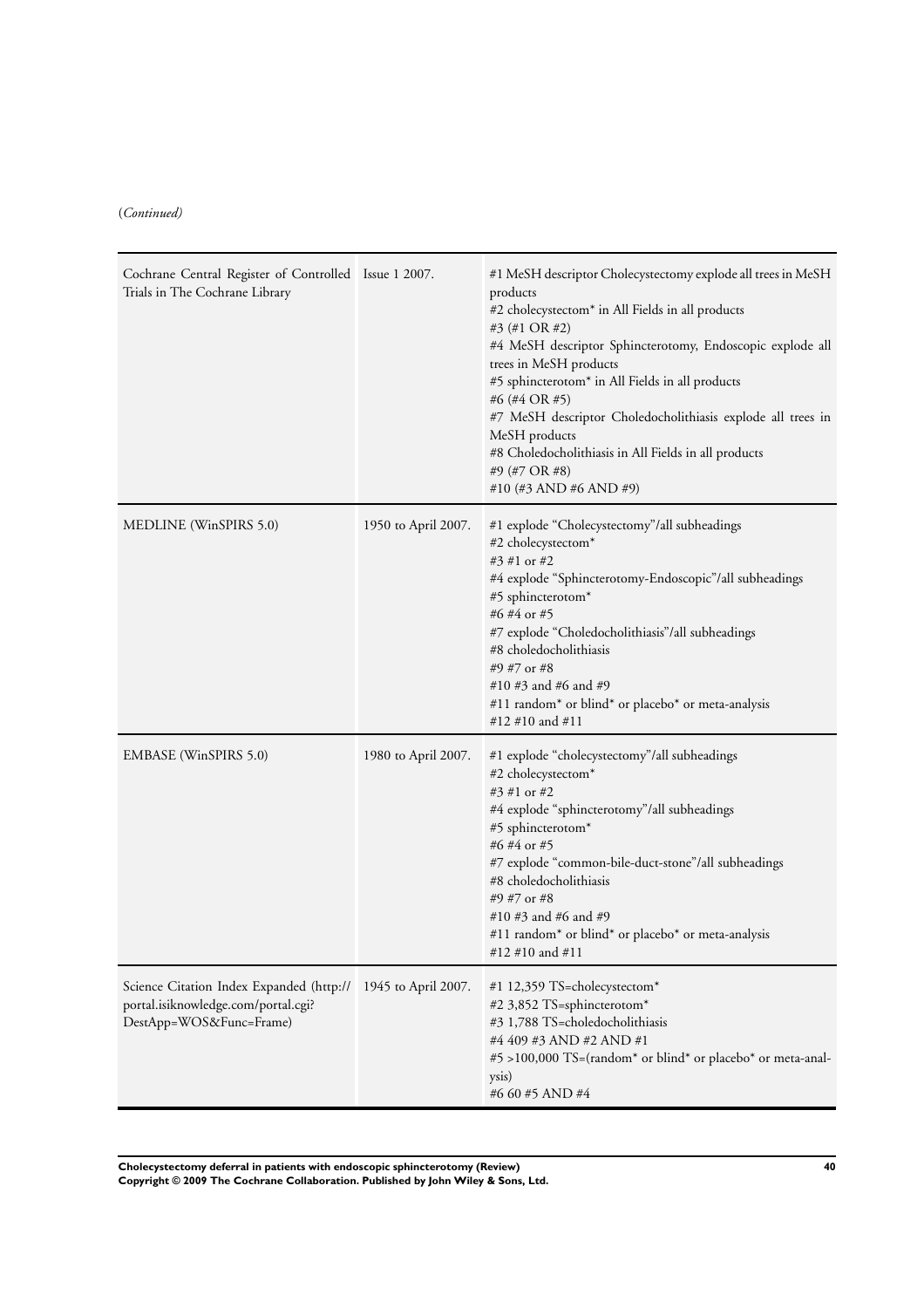# **W H A T ' S N E W**

Last assessed as up-to-date: 27 July 2007.

24 September 2008 Amended Converted to new review format.

# **H I S T O R Y**

Protocol first published: Issue 4, 2006

Review first published: Issue 4, 2007

# **C O N T R I B U T I O N S O F A U T H O R S**

V McAlister is responsible for correspondence. Search strategies were designed and run by Sarah Louse Klinkenberg, The Cochrane Hepato-Biliary Group Trials Search Co-ordinator, and they were approved by all authors. E Davenport searched the abstracts of Digestive Disease Week. V McAlister and E Renouf independently reviewed the search results for potential studies to be included. E Davenport and E Renouf assessed the trials and extracted data. Differences were resolved by V McAlister after discussion. V McAlister performed the analyses on RevMan 4.2. E Davenport and E Renouf reviewed the analyses. V McAlister wrote the first draft of the report . Revisions were suggested by E Davenport and E Renouf. All authors approved of the final review before submission.

# **D E C L A R A T I O N S O F I N T E R E S T**

V McAlister is a surgeon who performs endoscopic retrograde cholangio-pancreatography, common bile duct exploration, and cholecystectomy.

# **S O U R C E S O F S U P P O R T**

## **Internal sources**

• No sources of support supplied

### **External sources**

• Digestive Disease Foundation, USA.

**Cholecystectomy deferral in patients with endoscopic sphincterotomy (Review) 41 Copyright © 2009 The Cochrane Collaboration. Published by John Wiley & Sons, Ltd.**